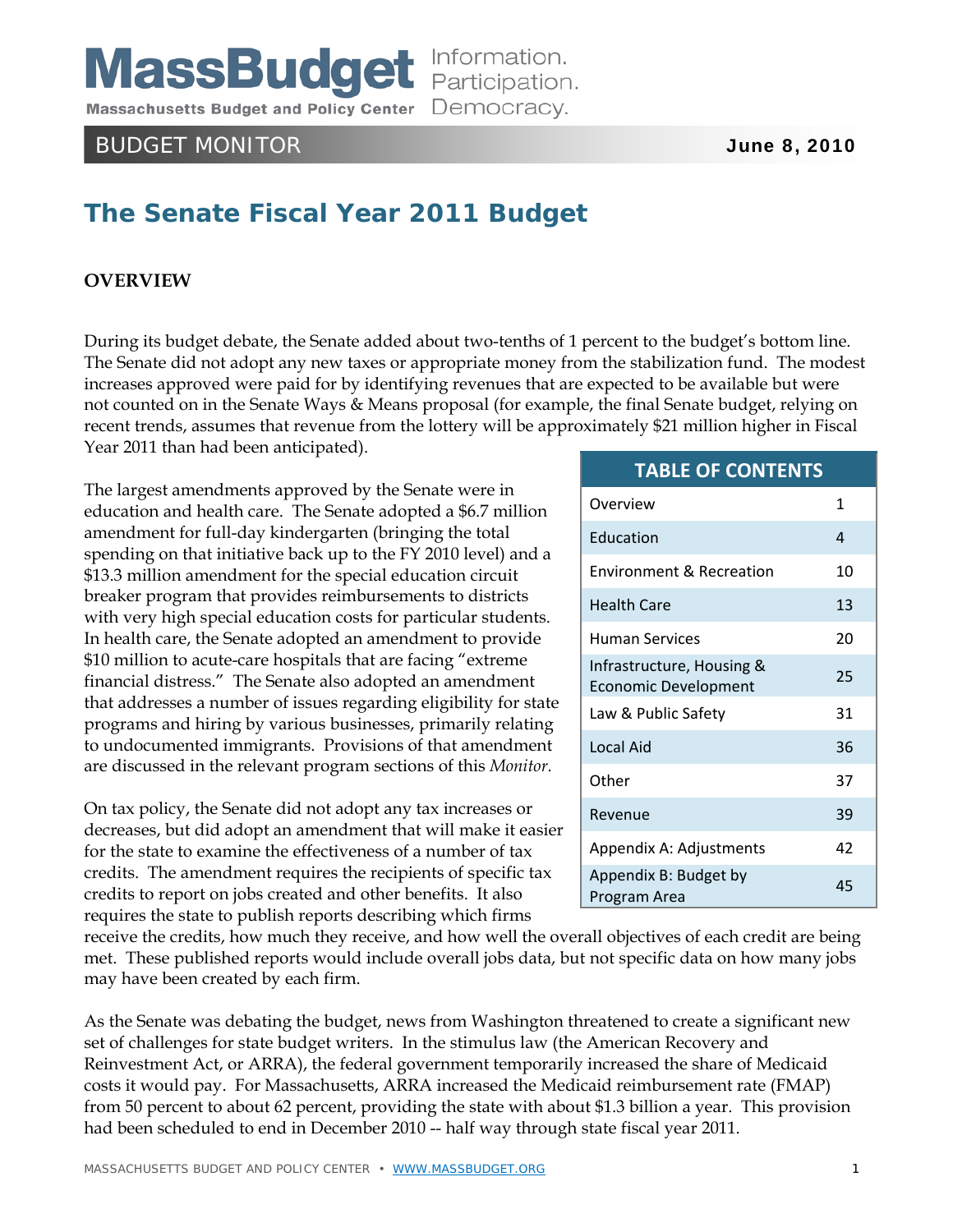Recognizing that this sharp reduction in state fiscal relief would be harmful to the national economy (it has been estimated that if states are required to close their FY 2011 budget gaps with only budget cuts and tax increases those actions could cost the nation 900,000 jobs), the U.S. House and Senate approved separate legislation extending the enhanced FMAP rates to the end of fiscal year 2011. That provision has not, however, been included in legislation that has passed both houses of Congress. During the week before Memorial Day, Congress was expected to enact legislation with this extension, but failed to do so. There is now a significant danger that this funding may not be approved - which would create a new FY 2011 budget gap of \$600 million to \$700 million for the Commonwealth, requiring additional cuts, new taxes, or the spending down of remaining reserves.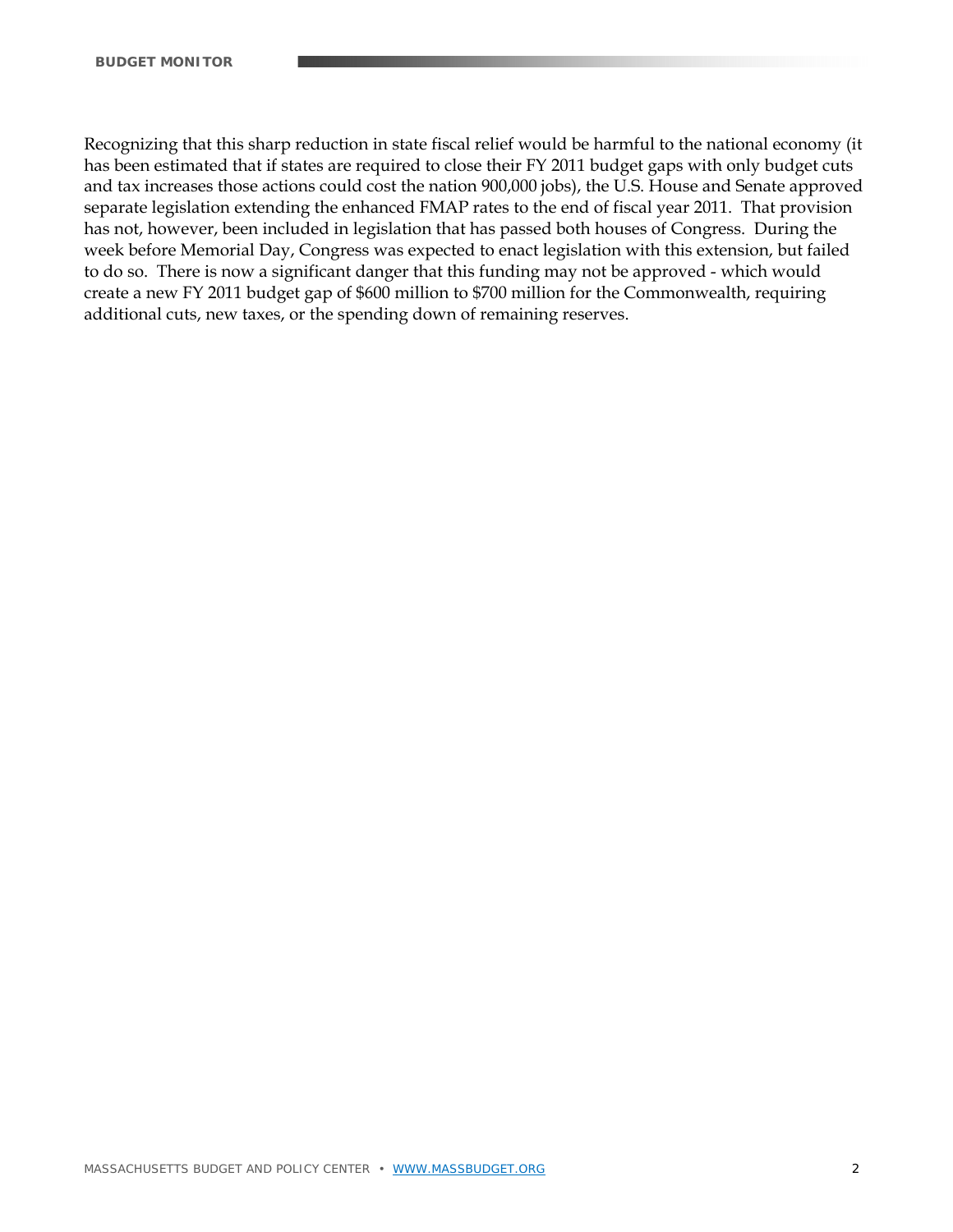# **HOW TO READ THE TABLES HOW TO READ THE TABLES HOW TO READ THE TABLES**

The tables included at the beginning of each section provide an overview of the funding for each category and how it compares to funding in FY 2010. Here is an explanation of each item presented in these tables.

**FY 2010 GAA:** The level of funding that was approved in the enacted budget for FY 2010.

**FY 2010 Current:** This amount includes any subsequent additions or reductions to the approved funding level in the GAA, including supplemental budgets and any cuts that were made by the Governor in October of 2009 through the 9C process. (For more information on 9C cuts, see here: http://massbudget.org/doc/632)

**FY 2011 Senate Final:** This is the funding amount proposed by the Senate for FY 2011.

**FY 2011 Senate Final (Adjusted):** In order to allow for accurate comparisons of FY 2011 budget proposals to FY 2010 budget totals, *MassBudget* "adjusts" budget totals when the FY 2011 proposal recommends departmental reorganizations. These adjustments allow the user to differentiate between changes in funding due to proposed cuts or expansions in funding, rather than due to organizational shifts.

Specifically, in this *Budget Monitor*, the FY 2011 totals reflect the following adjustments (a detailed explanation is provided at the end of this report):

| <b>ACCOUNT</b>         | <b>ACCOUNT NAME</b>                                                                                    | <b>Senate Adjustment</b>                   |
|------------------------|--------------------------------------------------------------------------------------------------------|--------------------------------------------|
| 1108-5200<br>8910-0000 | Group Insurance Premium and Plan Costs<br><b>County Correctional Programs</b><br>Off-budget adjustment | (68, 334, 380)<br>36,623,886<br>31,710,494 |
| 1599-1970              | Mass. Turnpike Authority Contract Assistance                                                           | (100,000,000)                              |
| 1595-6368              | Mass. Transportation Trust Fund                                                                        | 100,000,000                                |
| 2210-0105              | <b>Toxics Use Retained Revenue</b>                                                                     | (1,657,449)                                |
| 7100-0200              | University of Massachusetts                                                                            | 1,657,449                                  |
| 4590-0915              | <b>Public Health Hospitals</b>                                                                         | 1,011,168                                  |
| 7004-0102              | Homeless Individuals Assistance                                                                        | (1,011,168)                                |
| 2001-1001              | Environmental Affairs Data Processing Service Fee Retained Revenue                                     | 55,000                                     |
| 1790-0151              | Data Processing Service Fee Retained Revenue                                                           | (55,000)                                   |
| 2000-1700              | Energy and Environment Information Technology Costs                                                    | 70,000                                     |
| 1790-0150              | Geographic and Environmental Information                                                               | (70,000)                                   |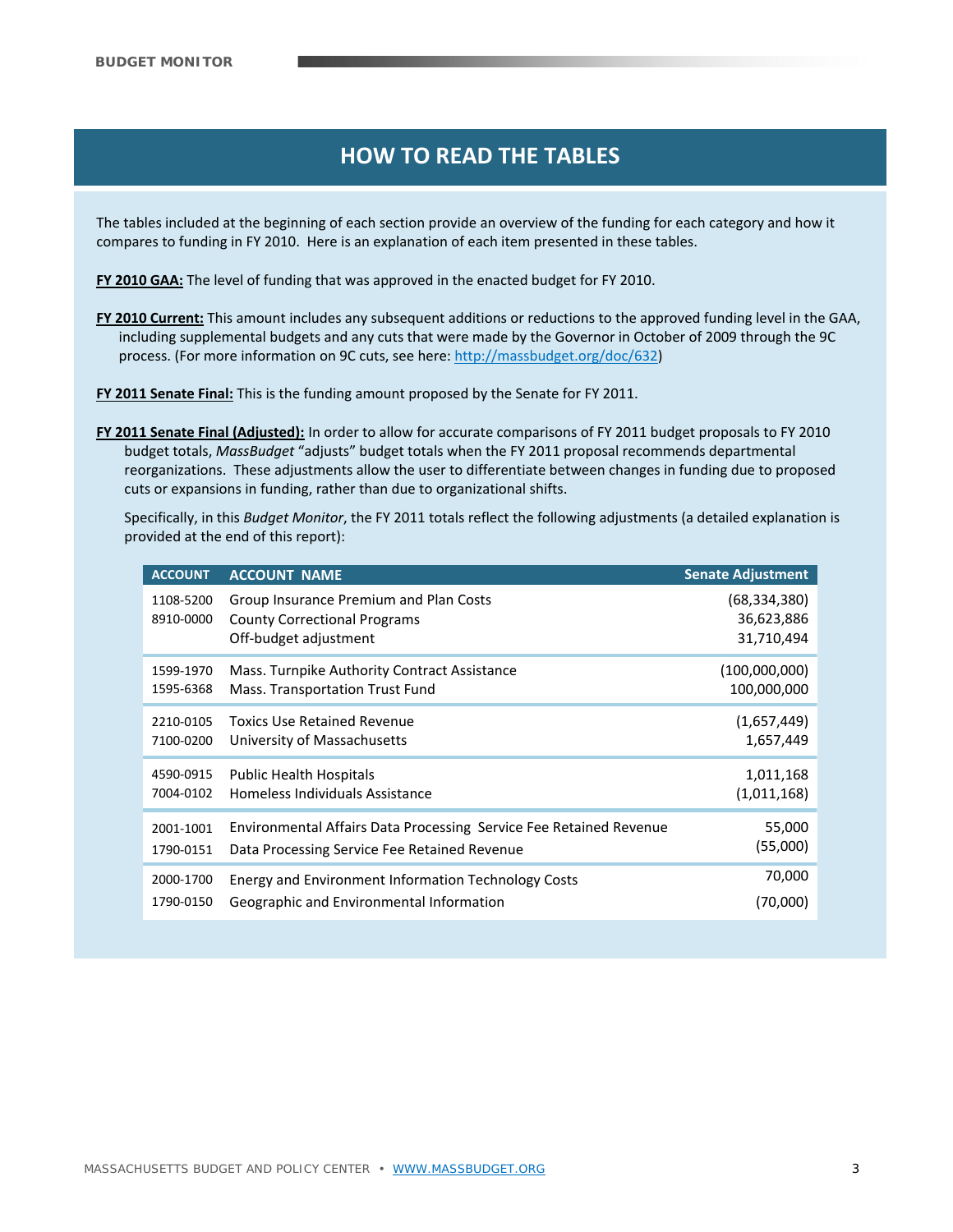# **EDUCATION**

| <b>FY 2010 GAA</b>                       | \$6,711,429,032   |
|------------------------------------------|-------------------|
| FY 2010 Current                          | \$6,651,188,551   |
|                                          |                   |
| FY 2011 Senate Final                     | \$6,557,396,683   |
| FY 2011 Senate Final (Adjusted)*         | \$6,559,054,132   |
| Increase (decrease) from FY 2010 GAA     | \$(152, 374, 900) |
| Percent Change from FY 2010 GAA          | $-2.3%$           |
| Increase (decrease) from FY 2010 Current | \$(92, 134, 419)  |
| Percent Change from FY 2010 Current      | $-1.4%$           |

*\* In cases where the Senate has shifted line items between categories, we have made an adjustment to reflect FY 2010 categories in order to provide an apples‐to‐apples comparison.*

The Senate Fiscal Year (FY) 2011 budget proposal provides \$6.6 billion for education, a 1.4 percent, or \$92 million, decrease from FY 2010 current amounts. The Senate Ways and Means budget initially proposed more dramatic cuts, but \$30.3 million in spending was restored through the Senate's amendment process. The cut of up to 4 percent for school districts, as proposed by the House FY 2011 budget, is maintained in the Senate FY 2011 budget. Early education and care programs are reduced by 1.7 percent, whereas elementary and secondary education (not including Chapter 70 aid) is increased by 3.8 percent. Compared to the House FY 2011 budget, which cut higher education by 13 percent, the Senate proposes more modest cuts to higher education, totaling 4.5 percent.

This category includes Chapter 70 aid, Early Education & Care, Elementary & Secondary Education, Higher Education, and School Building Assistance.

#### *CHAPTER 70*

 $\overline{a}$ 

The Senate FY 2011 budget provides \$3.9 billion for Chapter 70 aid to municipal and regional school districts, which is \$116 million, or 3 percent, less than FY 2010 current and General Appropriations Act (GAA) amounts. This total includes \$48 million in funding from the American Recovery and Reinvestment Act (ARRA), in addition to state funds. The final Senate FY 2011 budget for Chapter 70 aid is identical to the Senate Ways and Means FY 2011 budget as no changes were made during the amendment process.

Although the overall cut to the Chapter 70 appropriation is 3 percent, the proposal actually calls for a cut of *up to* 4 percent. This means that the cut impacts districts differently. If the full 4 percent cut would bring districts below their foundation level, the cut would be reduced in order to maintain all districts at the foundation budget amounts, as calculated by the Senate.<sup>1</sup> Thus, some districts would receive a smaller reduction while others would receive the full 4 percent cut, resulting in a net reduction of 3 percent.

<sup>&</sup>lt;sup>1</sup> Like the Governor's FY 2011 proposal, the Senate budget does not use foundation budgets that properly account for inflation. The law outlines that Chapter 70 aid should be calculated using the inflation rate for the four quarters ending September 30 in the prior year. In FY 2010, an inflation rate for a different time period was used that was lower than the period outlined in the statute. This resulted in the omission of a high-inflation quarter in FY 2010 from the Chapter 70 calculation, making foundation budgets artificially low. The House and Governor's proposals do not correct for this skipped inflation quarter. For a full discussion of this issue, see the *Budget Monitor* for the Governor's FY 2011 proposal at http://massbudget.org/doc/720, and *Budget Brief: Chapter 70 Funding Options for K-12 Education* at http://massbudget.org/doc/613.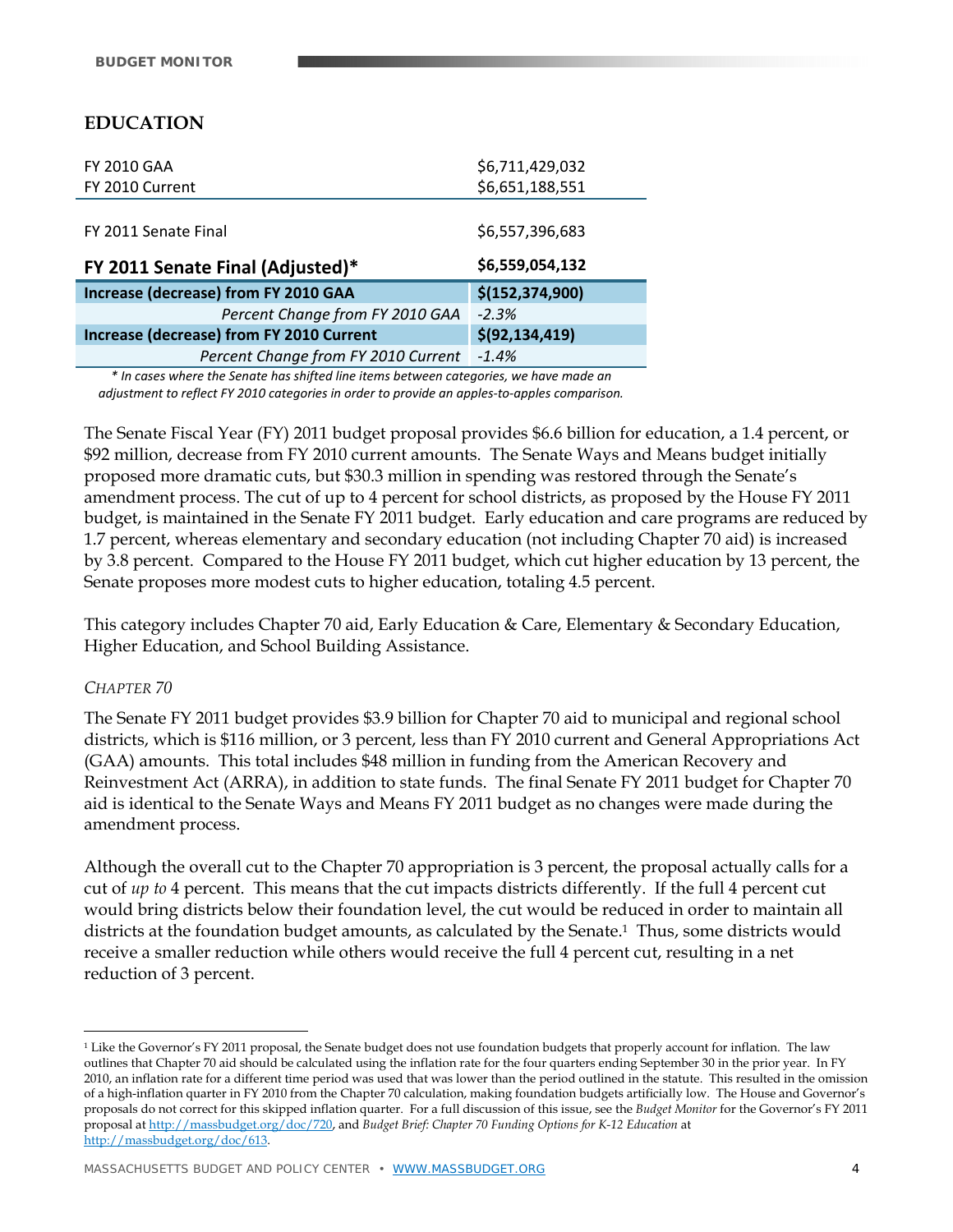In FY 2009 and FY 2010, ARRA funding was used in combination with state funds in order to offset potential cuts to Chapter 70 aid. In FY 2011, however, ARRA funds are significantly reduced, requiring the state to contribute more of its own funds toward Chapter 70 aid. In FY 2010, \$172 million of ARRA funding was used for Chapter 70; the Senate budget uses only \$48 million in FY 2011. The House final FY 2011 budget proposal included the same amount of overall funding for Chapter 70, but had allocated a greater amount of ARRA funding for Chapter 70 (\$75 million), balanced by a smaller contribution of state funding.

## *EARLY EDUCATION & CARE*

The FY 2011 final Senate budget proposal includes \$511.7 million in funding for the Department of Early Education and Care (EEC) and the services it administers. The Senate's final budget recommendation is \$9.1 million, or 1.7 percent, below current FY 2010 budget levels. Compared to FY 2011 budget proposals submitted thus far, the final Senate recommendation for EEC funding falls \$5.8 million below the final House proposal and \$9.1 million below the Governor's proposal.

The Senate floor debate resulted in the adoption of a few amendments to the Senate Ways & Means proposal for Early Education and Care, including a \$5 million increase in funding for income eligible child care subsidies over Senate Ways & Means recommendation and line item language changes for child care for children with active cases at the Department of Children and Families (DCF) and Quality Program Supports, as detailed below.

The final Senate proposal offers \$446.6 million in total funding for child care subsidies. During floor debate, the Senate increased the Senate Ways & Means funding recommendation for income-eligible child care by \$5 million. With that amendment, the Senate's total funding recommendation for child care subsidies falls \$9.4 million below current FY 2010 budget levels. When compared to FY 2011 budget proposals thus far, the Senate proposal for child care subsidies falls \$4.1 million below the final House proposal and \$4.6 million below the Governor's proposal. Like the final House proposal, the final Senate budget prioritizes funding for the two child care entitlement accounts in order to address caseload increases and anticipated FY 2010 budget shortfalls while decreasing funding for incomeeligible child care.

In terms of child care subsidies, the final Senate budget proposal more specifically:

- Increases child care funding for children with active cases at the Department of Children and Families (DCF) by \$7.9 million, or 10 percent, over current FY 2010 budget levels. This increase is the result of anticipated FY 2010 budget shortfalls in this account as well as caseload demands. As with the final House proposal, line item language introduced during Senate budget debate allows this appropriation to fund child care services during a six-month period following closure of a child's DCF case to facilitate transition of services.
- Increases child care funding for families served by or transitioning from Transitional Aid to Families with Dependent Children (TAFDC) by \$11.1 million, or 9.6 percent, over current FY 2010 budget levels. This increase is the result of anticipated FY 2010 budget shortfalls in this account as well as caseload demands.
- Reduces child care funding for income-eligible families by \$28.4 million, or 11 percent, below current FY 2010 budget levels. The Senate Ways & Means proposal initially recommended a \$33.4 million reduction in funding for this program; however, an amendment introduced during floor debate increased this appropriation by \$5 million. Regardless, the total proposed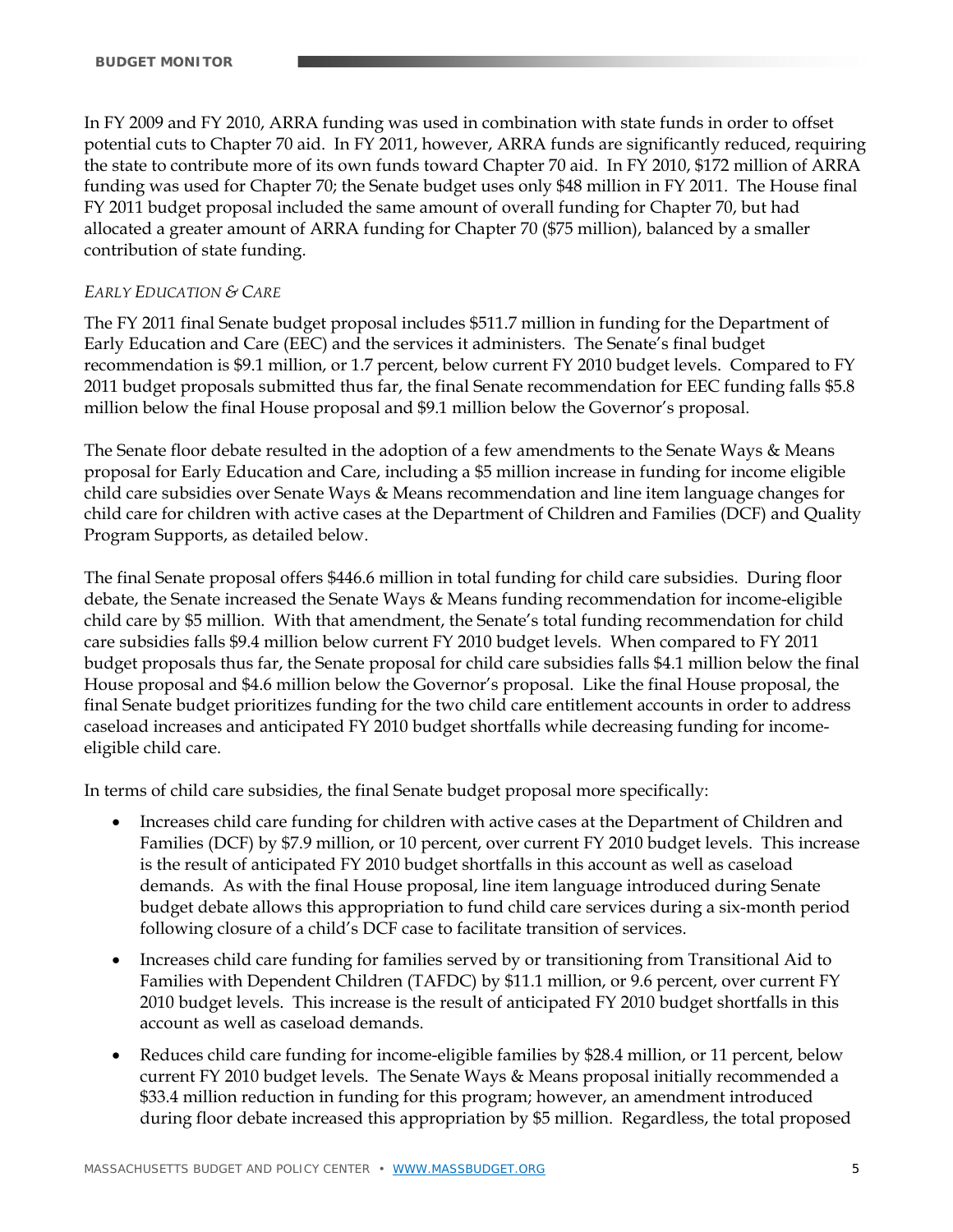reduction in income-eligible child care when compared to current budget levels will likely continue or even exacerbate long waiting lists for income-eligible families.

 Like the final House proposal, does not adopt the Governor's recommendation to consolidate these three child care subsidy line items into one line item without earmarks.

Other notable aspects of the Senate Ways & Means budget proposal include:

- \$750,000 in funding for the Early Childhood Mental Health program, \$250,000, or 25 percent, below current FY 2010 budget levels.
- Level-funding state grants to Head Start Programs and Universal Pre-Kindergarten grants when compared to current FY 2010 budget levels.
- Level-funding for Family Support and Engagement programs compared to current FY 2010 budget levels, with specific mention of the Massachusetts Family Networks, Parent-Child Home, and Reach Out and Read programs.
- Level-funding for Quality Program Supports when compared to current FY 2010 budget levels. During floor debate, an amendment was adopted which adds line item language to include the funding of grants for supplemental services for children with Individualized Education Programs (IEPs) from this appropriation.

### *ELEMENTARY & SECONDARY EDUCATION*

In addition to Chapter 70 funding for cities and towns, the final Senate budget recommends spending \$448.1 million on public elementary and secondary education. This level is \$251,000, or 0.1 percent, below funding in the FY 2010 GAA and \$16.5 million or 3.8 percent above the current budget in FY 2010. The budget proposed by the Senate is \$14.1 million higher than the House final budget and \$11.2 million more than the Governor's proposal. In inflation-adjusted dollars, funding for these programs has fallen by \$175.8 million, or 28.2 percent, since FY 2001.

Amendments approved during floor debate added \$24.7 million to Elementary and Secondary Education programs in the final Senate budget. Some of the larger increases (from amounts proposed in the Senate Ways and Means budget) include:

- \$6.7 million more for grants to schools implementing full-day kindergarten, for a total of \$25.9 million, which represents level-funding from the current FY 2010 budget. This amount is equal to the Governor's proposal and \$23,000 less than the House's recommendation.
- \$849,000 more for METCO, for a total of \$18.5 million, which represents level-funding from FY 2010 current. This amount is equal to the Governor's proposal and \$849,000 above the House's.
- \$13.3 million more for the special education circuit breaker program, for a total of \$146.4 million, a total that is \$13.3 million over FY 2010 current amounts and \$11.4 million higher than both the House and Governor's proposals.
- \$4.1 million more for regional school transportation funding, for a total of \$44.6 million, a total that is \$4.1 million more than both the FY 2010 current budget and the Governor's FY 2011 proposal and is \$2 million more than the House's FY 2011 proposal.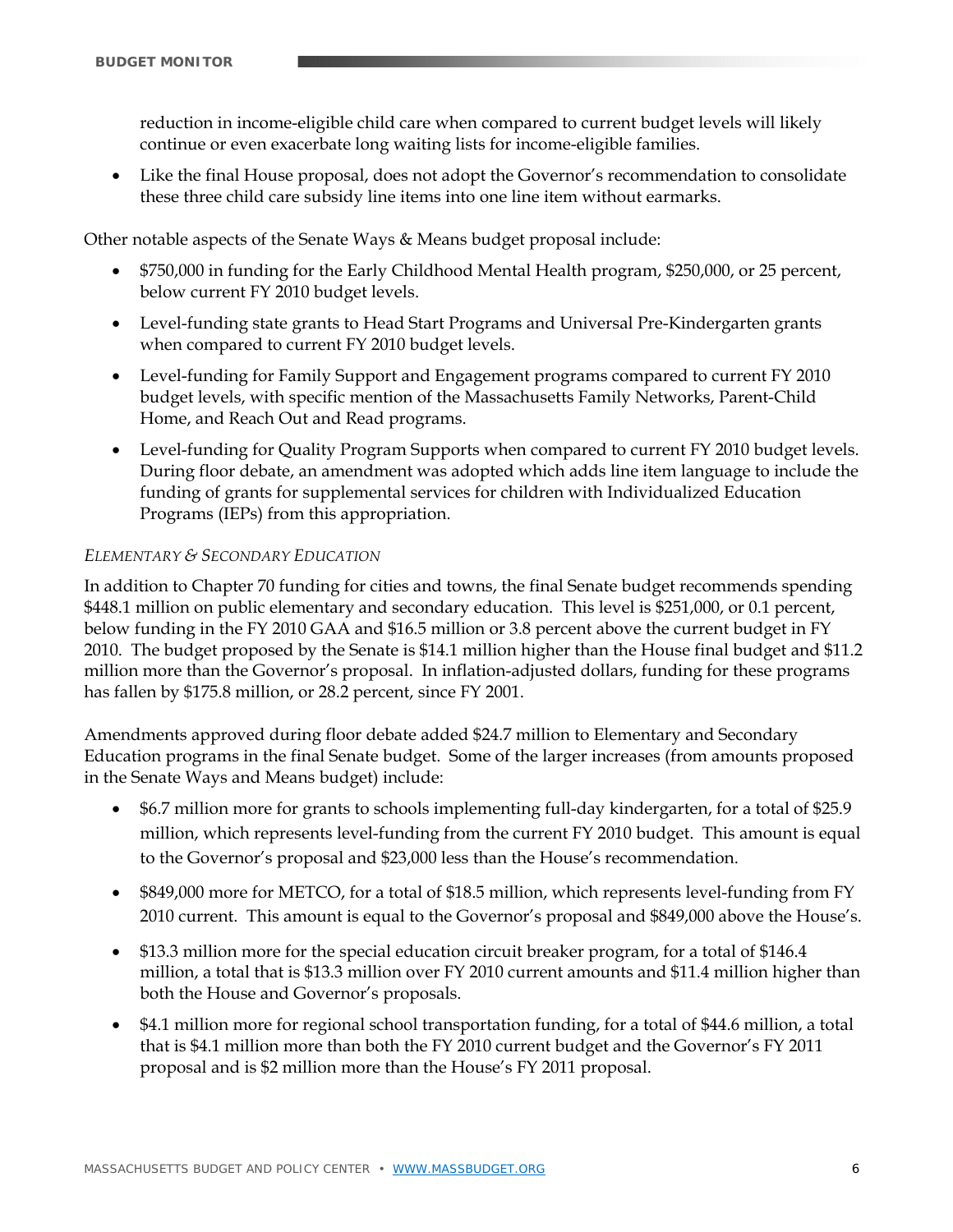The Senate budget recommends several spending decreases and program eliminations from the FY 2010 current budget, including:

- Eliminating School-to-Work matching grants, which received \$1.6 million in FY 2010. The Governor's budget also proposed eliminating this program and the House recommended \$450,000 in funding for FY 2011.
- Eliminating grants to refund cities and towns for the transportation of pupils who are attending vocational schools outside of their home district. This program received \$500,000 in FY 2010 current and the House recommended \$400,000 in funding for FY 2011.
- Reducing \$500,000 from After-School and Out-of-School Grants for a 25 percent cut from the FY 2010 current funding level of \$200,000. Both the Governor and House propose level-funding.

In addition, the Senate budget recommends cutting funding for Adult Basic Education by \$128,000, which is in line with the proposals recommended by the House and Governor.

In its budget, the Senate includes two new line item accounts:

- \$1.7 million to supplement federal funding for districts that educate students living on military bases. This new line item is also included in the House final budget for FY 2011. This funding used to be provided by the Education Reform Reserve account, which is no longer funded in the budget.
- \$1.3 million for schools of excellence. The Senate recommends replacing the account that provides \$1.3 million to the Worcester Polytechnic Institute's (WPI) Schools of Excellence with this new account. This new account will continue to fund WPI's program.

The Senate recommends slight increases in a number of programs over the FY 2010 current budget, including:

- \$1.5 million for charter school tuition reimbursements for cities and towns for a total of \$71.6 million. This level is \$8.2 million less than the amount appropriation in the FY 2010 GAA. The Department of Elementary and Secondary Education (ESE) estimates that because of budget cuts, school districts have lowered their per pupil spending and therefore send less tuition to charter schools than they have in past years. As a result the state will spend less to reimburse those districts for charter school tuitions.
- \$100,000 for YouthBuild grants for a total of \$1.6 million.
- \$100,000 for school-to-work connection grants for a total of \$2.1 million.

In its budget, the Senate recommends level-funding several programs that provide support to underperforming schools, including:

- \$9.3 million for support for students who receive low scores on the state MCAS exam.
- \$6.9 million for targeted intervention to low-performing schools.
- \$386,000 for programs providing professional development to teachers working with English language learners.

In addition, the Senate budget level-funds \$15.7 million for a program that provides grants to schools to extend their learning day.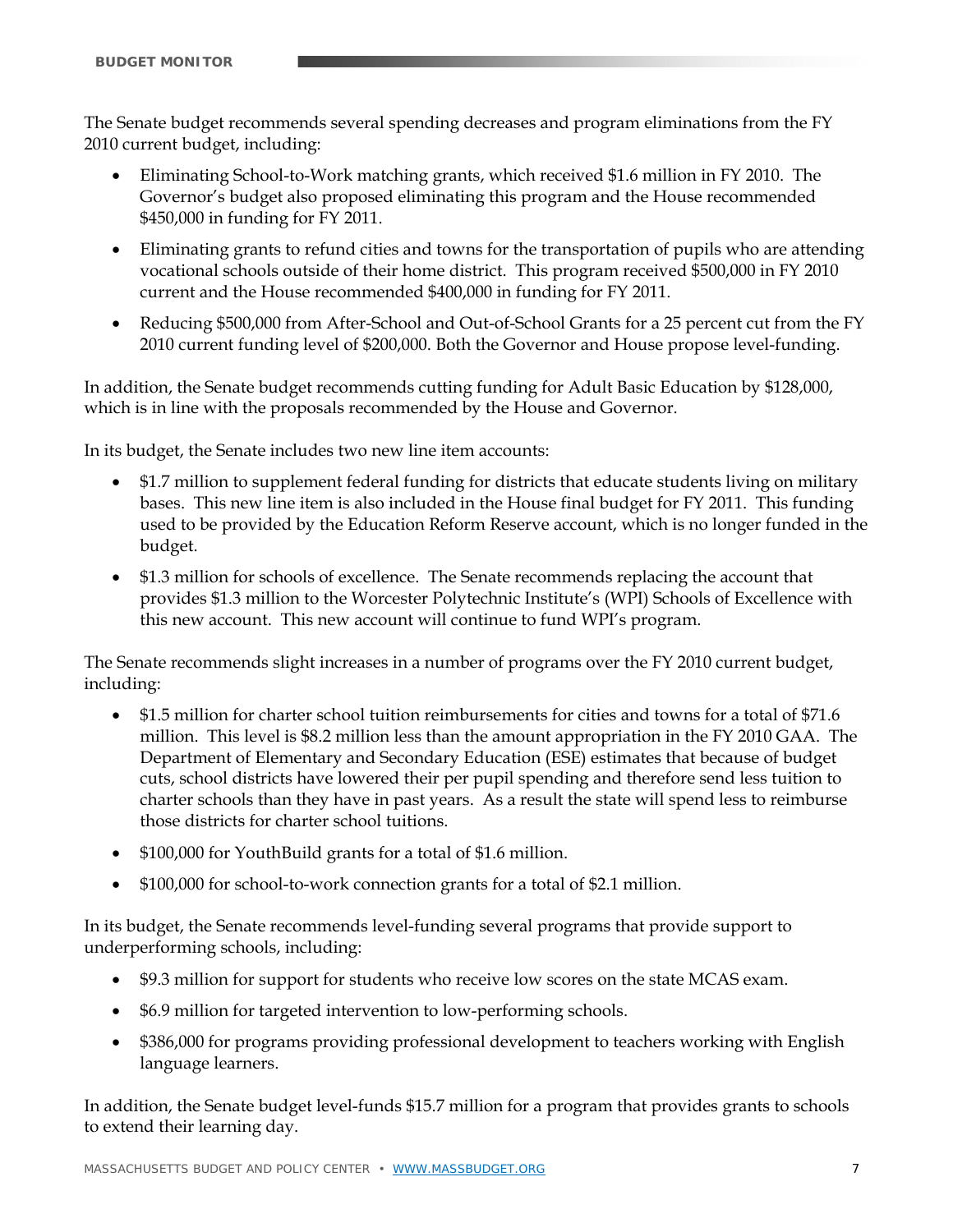#### *HIGHER EDUCATION*

The Senate final FY 2011 budget proposal provides \$1.03 billion for higher education, a \$48.1 million, or 4.5 percent, reduction from FY 2010 current budgeted amounts. Most significantly, funding for the University of Massachusetts (UMass) and state and community colleges is reduced by 5.3 percent, or \$51 million. The amount allocated totals \$918.7 million, which includes \$48 million in funding from the American Recovery and Reinvestment Act (ARRA).

During the floor debate, the Senate increased funding for the Massachusetts State Scholarship program by \$2 million (totaling \$89.8 million), and added \$200,000 to funding for the Department of Higher Education to conduct a study on the efficacy and sustainability of the state's community colleges. The Senate, however, reduced funding for the School of Excellence program at Worcester Polytechnic Institute by \$400,000 to a total of \$1.3 million. Also, as with the Governor's and House FY 2011 budgets, the Senate proposes shifting \$1.7 million from the University of Massachusetts to another line item dedicated to the Toxics Use Reduction Act. The Senate Ways & Means proposal had not included this funding shift. This institute had been funded through the UMass general line item in FY 2010 and through its own line item within higher education prior to FY 2010. Though the Toxics Use Reduction Institute would be administered through the Executive Office of Environmental Affairs, because it was included in the appropriation for UMass in FY 2010 and is earmarked for spending at UMass Lowell for FY 2011, it is counted toward the overall proposed appropriation for state and community colleges in this *Budget Monitor.* 

The Senate proposal also allows all UMass campuses and state and community colleges to keep any revenues generated from out-of-state tuition. Previously, this revenue would have been paid back to the General Fund. The total amount of this retained revenue is \$19.5 million. *MassBudget* includes this amount in the overall sum for UMass and state and community college funding.

Since FY 2009, total funding for these institutions had been kept at FY 2009 levels (totaling \$969 million) through the use of federal ARRA funding. State and community colleges and universities had been supported by \$53.8 million in ARRA funds (in addition to state appropriations) in FY 2009. As shown in the chart below, in FY 2010 \$230.3 million in ARRA funds will be used. For FY 2011, the House has proposed using \$20.8 million ARRA funds; however, the Senate proposes increasing this amount to \$48 million. The adjustments shown in the chart include the adjustments made by *MassBudget* to provide an accurate comparison of funding between years (see Appendix A). It also includes funding that the Governor included in his FY 2011 total for UMass that would not be paid for through state funds; rather, the Governor sought a commitment from UMass to cover this expense (\$541,000 for the Collins Center for Public Management at the McCormack Graduate School of Policy Studies at UMass Boston). The adjustments also include an amendment made by the House (an increase of \$500,000 for UMass). The result of using greater ARRA funds and allowing for campuses to keep retained revenue is \$78 million, or 9 percent more funding for UMass and state and community colleges in the Senate FY 2011 budget compared to the House proposal.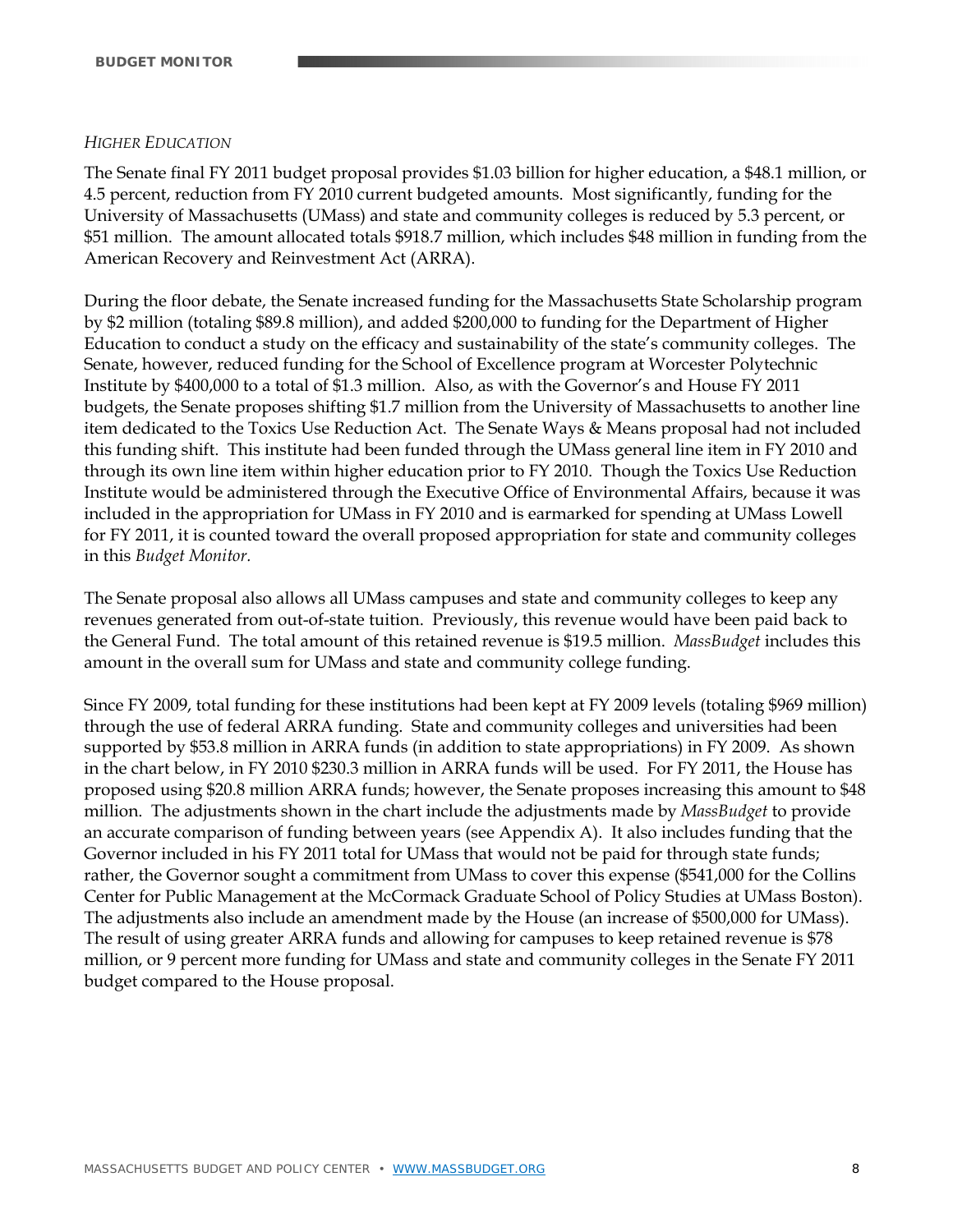|                         | FY 2010       | <b>FY 2011</b><br>Governor | FY 2011 House | FY 2011 Senate  |
|-------------------------|---------------|----------------------------|---------------|-----------------|
| Appropriation           | \$739,438,592 | \$871,440,073              | \$817,617,747 | \$851,250,368   |
| <b>ARRA</b>             | \$230,270,712 | \$96,070,778               | \$20,806,479  | \$48,035,396    |
| Adjustments             |               | \$2,198,449                | \$2,157,449   | 50 <sub>l</sub> |
| <b>Retained Revenue</b> | \$0           | \$0                        | \$0           | \$19,453,108    |
| <b>TOTAL</b>            | \$969,709,304 | \$969,709,300              | \$840,581,675 | \$918,738,872   |

#### **State & ARRA Funding for UMass, State Colleges, & Community Colleges**

The Governor's FY 2011 budget proposal had included a consolidation of funding for state and community colleges into two line items. Like the House proposal, Senate does not consolidate state and community college line items into two line items; rather, funding for each state and community college remains within distinct line items.

#### *SCHOOL BUILDING ASSISTANCE*

The Senate Fiscal Year 2011 budget proposal provides \$644.3 million for the School Modernization and Reconstruction Trust (SMART), an increase of \$64.2 million over the FY 2010 current budgeted amounts. This is the same level as the House final budget for FY 2011 and is \$10.7 million less that the Governor's FY 2011 proposal. Each year the Commonwealth is required to contribute to this trust an amount equal to one penny of the state sales tax. The Governor's FY 2011 proposal had included an extension of the sales tax to candy, soda, and airplanes, making his contribution to the SMART fund greater than Senate's. Thus, the FY 2011 Senate increase reflects anticipated increases in sales tax receipts due to economic growth, but not because of policy changes.

The FY 2010 GAA reflected a transfer of \$607.1 million from the General Fund into the School Modernization and Reconstruction Trust. During FY 2010, the \$607.1 million transfer was reduced by \$27 million to \$580.1 million. The GAA also transferred \$150 million that had been in the trust back to the General Fund. In the FY 2010 *Budget Monitor*, *MassBudget* netted this transfer off of the transfer into the fund, showing it as a reduction in SMART funding. Official documents, however, treat this transfer to the General Fund as new revenue rather than reduced spending. To be consistent with this treatment, the FY 2010 total in this *Monitor* does not reduce the FY 2010 transfer by \$150 million.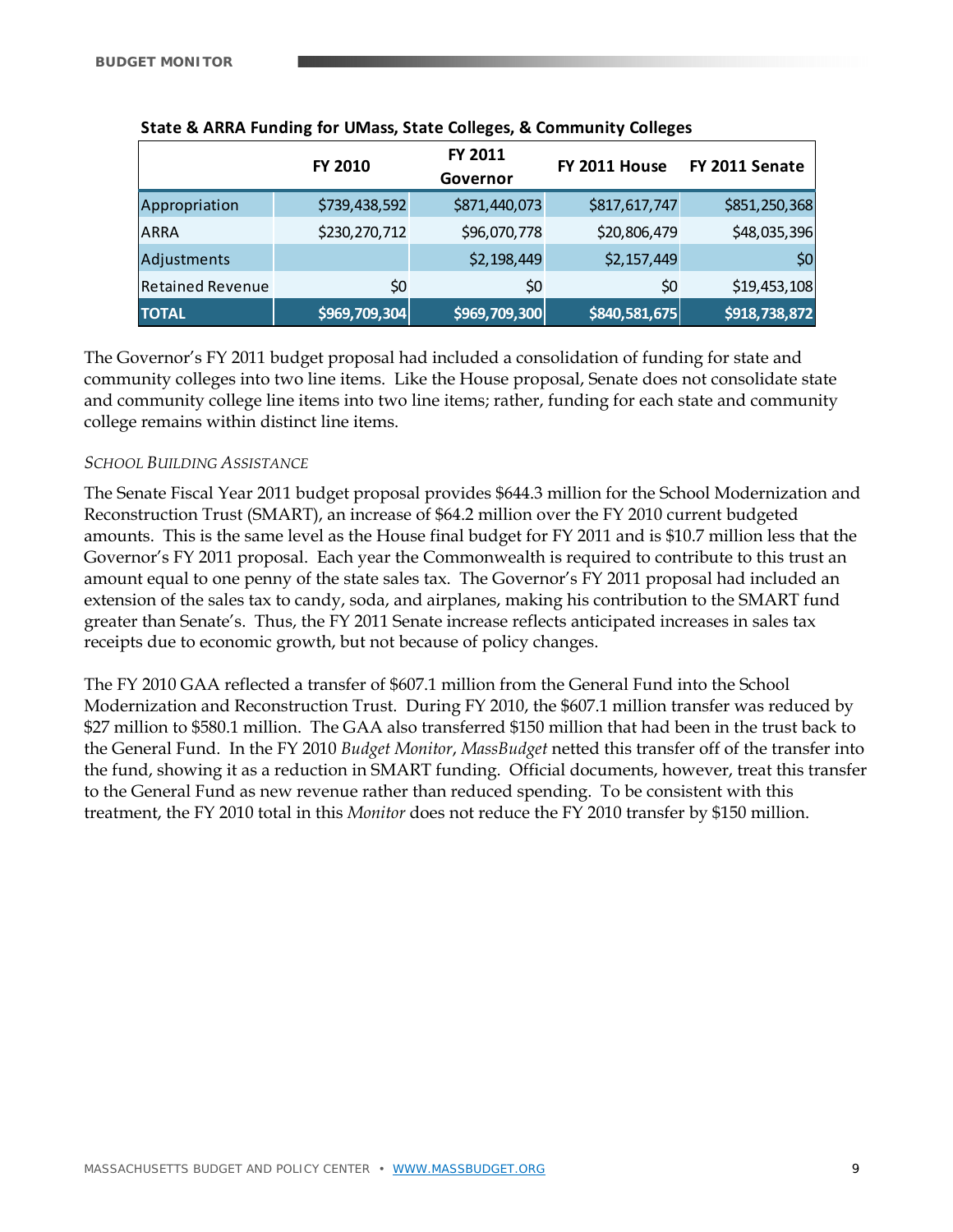## **ENVIRONMENT & RECREATION**

| <b>FY 2010 GAA</b>                       | \$199,734,240    |
|------------------------------------------|------------------|
| FY 2010 Current                          | \$202,796,782    |
|                                          |                  |
| FY 2011 Senate Final                     | \$188,365,478    |
|                                          |                  |
| FY 2011 Senate Final (Adjusted)*         | \$186,833,029    |
| Increase (decrease) from FY 2010 GAA     | \$(12,901,211)   |
| Percent Change from FY 2010 GAA          | $-6.5%$          |
| Increase (decrease) from FY 2010 Current | \$(15, 963, 753) |
| Percent Change from FY 2010 Current      | $-7.9%$          |

*\* In cases where the Senate has shifted line items between categories, we have made an adjustment to reflect FY 2010 categories in order to provide an apples‐to‐apples comparison.*

The final Senate budget recommends spending \$186.8 million on Environment and Recreation programs in Fiscal Year (FY) 2011. This level is \$12.9 million, or 6.5 percent, less than the FY 2010 GAA, and \$16 million, or 7.9 percent, less than the amount budgeted in FY 2010. The Senate proposal is \$811,127 above the amount in the final House budget, and \$1.1 million more than the amount proposed by the Governor. During FY 2010 the Legislature appropriated \$11 million to help cities and towns recover from a severe ice storm in December 2008. Both the House and Senate final FY 2011 budgets include \$6.3 million to provide the last reimbursement to these cities and towns. Removing these onetime appropriations from the analysis shows that the Senate proposal provides \$180.5 million in ongoing funding for state environment and recreation programs, a reduction of \$19.2 million from the FY 2010 GAA and \$11 million from the current FY 2010 budget. After adjusting for inflation, funding for ongoing environment and recreation programs (not including the one-time assistance for the ice storm) have fallen \$105.5 million, or 36.9 percent, since FY 2001.

During its debate on the budget proposed by the Senate Ways & Means Committee, the Senate made a few changes to Environment and Recreation programs including adding \$150,000 to the account that provides funding to the Executive Office of Energy and Environmental Affairs. The Senate also passed an amendment that would merge all funding for the Toxic Use Reduction Act into a new retained revenue account similar to proposals made by the Governor and included in the House budget (see Environmental Protection for a discussion of this amendment).

The Senate passed an amendment during its budget debate which made changes to the Division of Energy Solutions included in Outside Section 17 of the Senate Ways & Means budget. Instead of creating the new Division within the state's Clean Energy Center, the Senate amendment created four divisions within the Department of Energy (the divisions are for energy efficiency, renewable and alternative energy, energy procurement and green communities). In addition, while the Senate Ways & Means Committee budget allowed the new Division of Energy Solutions to purchase energy in bulk, the Senate amendment does not provide the same permission to the new four divisions created within the Department of Energy.

#### *AGRICULTURE*

The Senate final FY 2011 budget proposes spending \$16.1 million on agriculture programs, which is \$18,000 less than current amounts and \$96,000 more than the FY 2010 GAA. The Senate recommendation is in line with the final House budget. The majority of funding for agricultural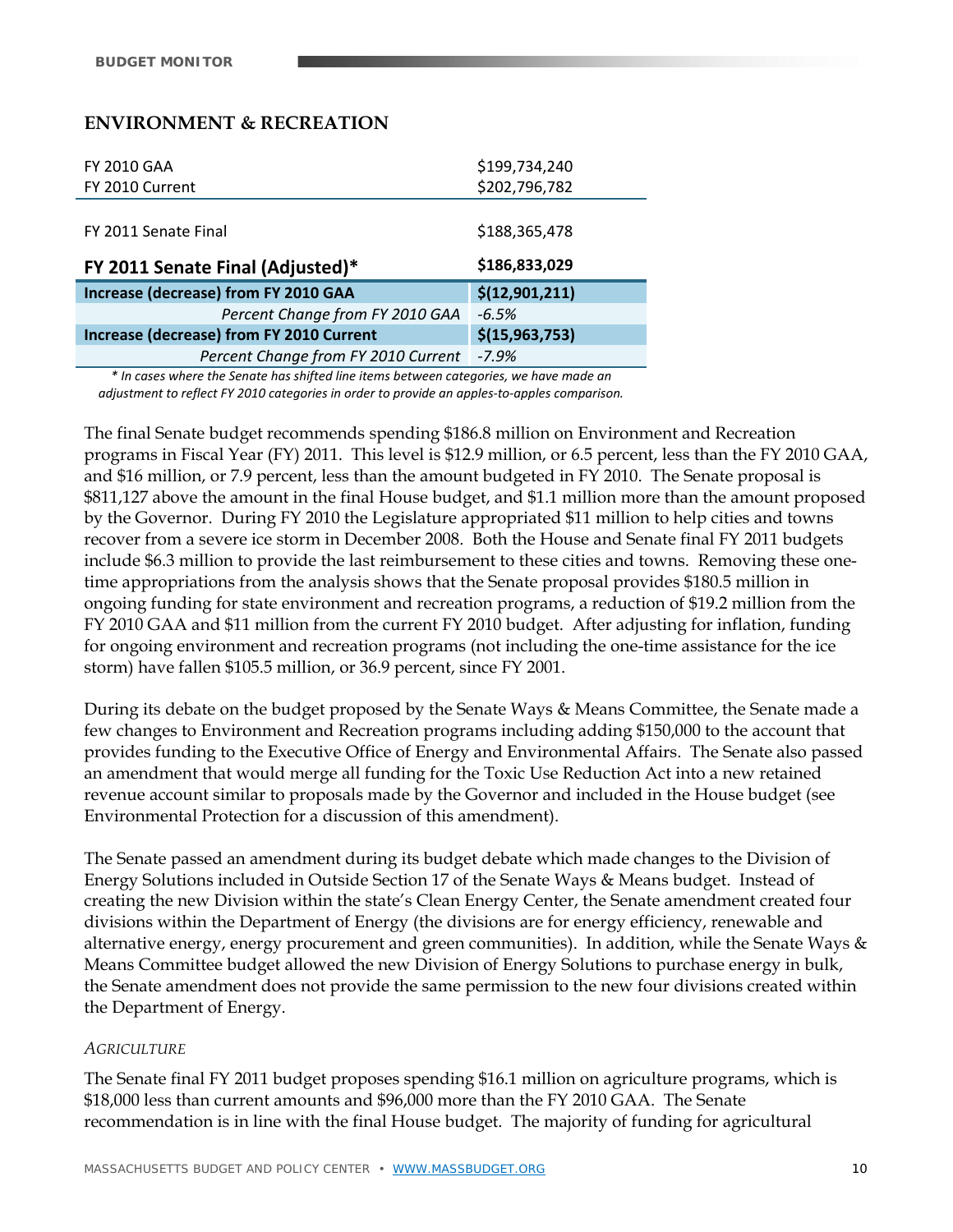programs goes to regional food banks. The Senate budget proposes providing the food banks with \$11.5 million, which is the same as the current budget for FY 2010, the House final budget, and is \$500,000 greater than the amount appropriated in the FY 2010 GAA.

#### *ENVIRONMENTAL ADMINISTRATION*

The Senate budget recommends providing \$15.3 million for administering environment and recreation programs overseen by the Executive Office of Energy and Environmental Affairs (EOEEA). This level is \$2.3 million less than the FY 2010 GAA, and \$1.2 million less than the current budget after the Governor made 9C cuts.

During its debate the Senate adopted amendments affecting Environmental Administration including providing an additional \$150,000 to the account that provides funding to EOEEA's administration. In addition the Senate adopted an amendment to merge funding for the Toxic Use Reduction Act and moved \$563,000 in funding from EOEEA to this new account within the Department of Environmental Protection (see below).

The Senate budget proposes consolidating funding for recycling programs managed by EOEEA into the redemption centers account under the Department of Environmental Protection (see below).

#### *ENVIRONMENTAL PROTECTION*

The Senate FY 2011 budget proposes spending \$59.1 million on environmental protection programs in FY 2011. This level is \$6.6 million less than the FY 2010 GAA and \$3.8 million less than the current budget after the Governor made 9C cuts.

During its debate, the Senate recommended creating a \$3.1 million retained revenue account for the Toxic Use Reduction Act by merging funding from three separate accounts into this single new account which has also been recommended in the Governor's budget and in the House final budget. In addition to the \$562,000 moved from EOEEA (see above) the new account would also receive \$831,000 from the Toxic Use Reduction Act account currently within the Department of Environmental Protection (DEP). In addition, the amendment moves \$1.7 million provided to UMass Lowell's Toxic Use Reduction Institute from an account funding the University of Massachusetts to this new account. (In order to provide meaningful comparisons of funding, *MassBudget* has kept the \$1.7 million in the totals for the Higher Education Subcategory which includes UMass funding and does not account for that funding in its totals for the Environment and Recreation Category or the Environmental Protection Subcategory.) As mentioned above, the Senate budget recommends merging recycling, redemption and solid waste management into a single account within the DEP and providing \$550,000 in funding. In his budget the Governor also proposed consolidating these efforts into one program within EOEEA. The Governor provided this consolidated account with a significant increase in funding to \$5.3 million. In his budget, the Governor proposed expanding the bottle bill to include water, coffee and other drinks and dedicating some of the revenue raised through that expansion to recycling efforts. The Senate budget, like the House proposal, has not proposed expanding the bottle bill.

In other environmental protection programs, the Senate proposes a number of cuts from the FY 2010 current budget, including:

- \$1.9 million from the DEP administrative account, to \$26.5 million.
- \$1.5 million from the hazardous waste cleanup account, to \$13.9 million.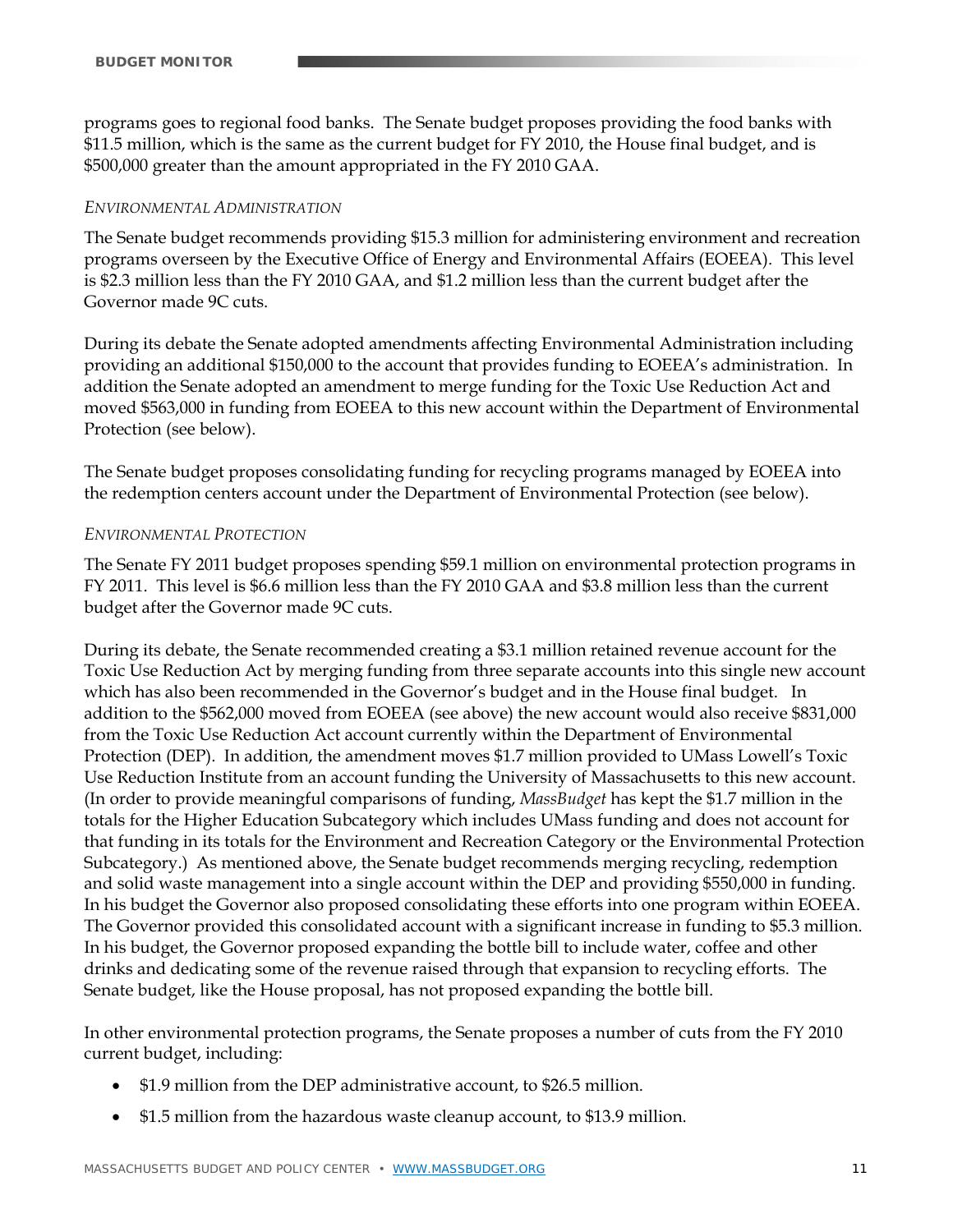\$426,000 from the brownfields site audit program, to \$1 million.

#### *FISH & GAME*

The Senate FY 2011 budget recommends providing \$17.5 million to fish and game programs in the state. This is the same amount recommended by the Senate Ways & Means Committee budget. This is \$293,000 less than the FY 2010 GAA and \$67,000 above the current budget for FY 2010. Like the House final budget and the Governor's proposal, the Senate recommends creating a new account for a saltwater sportfishing license. The Governor recommended providing \$50,000 to this account while both the House and Senate recommend \$102,000 in funding.

#### *PARKS & RECREATION*

The Senate budget recommends spending \$78.9 million on parks and recreation programs in FY 2011. This is the same amount recommended by the Senate Ways & Means Committee budget. This is a \$3.8 million, or 4.6 percent, cut from the FY 2010 GAA, and an \$11 million, or 12.2 percent, cut from the current budget for these programs.

As mentioned above (see introduction to Environment & Recreation), the parks and recreation budget includes supplemental funding to cities and towns hit by an ice storm in late 2008. By taking out this one-time funding (\$11 million in FY 2010 and \$6.3 million proposed in the House and Senate budgets for FY 2011) and looking only at ongoing funding for parks and recreation programs, the Senate budget recommends spending \$72.6 million in FY 2011. This is \$10.1 million less than the FY 2010 GAA and \$6.3 million less than current budget. Since FY 2001, ongoing funding for parks and recreation has fallen by \$56.7 million in inflation-adjusted dollars, or 43.8 percent.

Cuts in the Senate proposed budget, as compared to FY 2011 current amounts, for parks and recreation include:

- \$548,000 from the account that funds beaches, pools and seasonal employees for parks and recreation, for a total of \$12.4 million.
- \$3 million from the account that funds state parks, for a total of \$41.9 million.
- \$2.6 million from snow and ice removal from state parkways to \$3.1 million.

In recognition of the extensive flooding after the spring storms earlier this year, the Senate budget does increase funding slightly for two programs:

- The Office of Dam Safety increased to \$289,000. This amount is \$139,000 less than the FY 2010 GAA but is \$287,000 more than the current budget after the Governor made 9C cuts.
- Stormwater management increased to \$391,000, which is \$250,000 over the current budget. This level, however, is \$340,000 less than the amount appropriated in the FY 2010 GAA.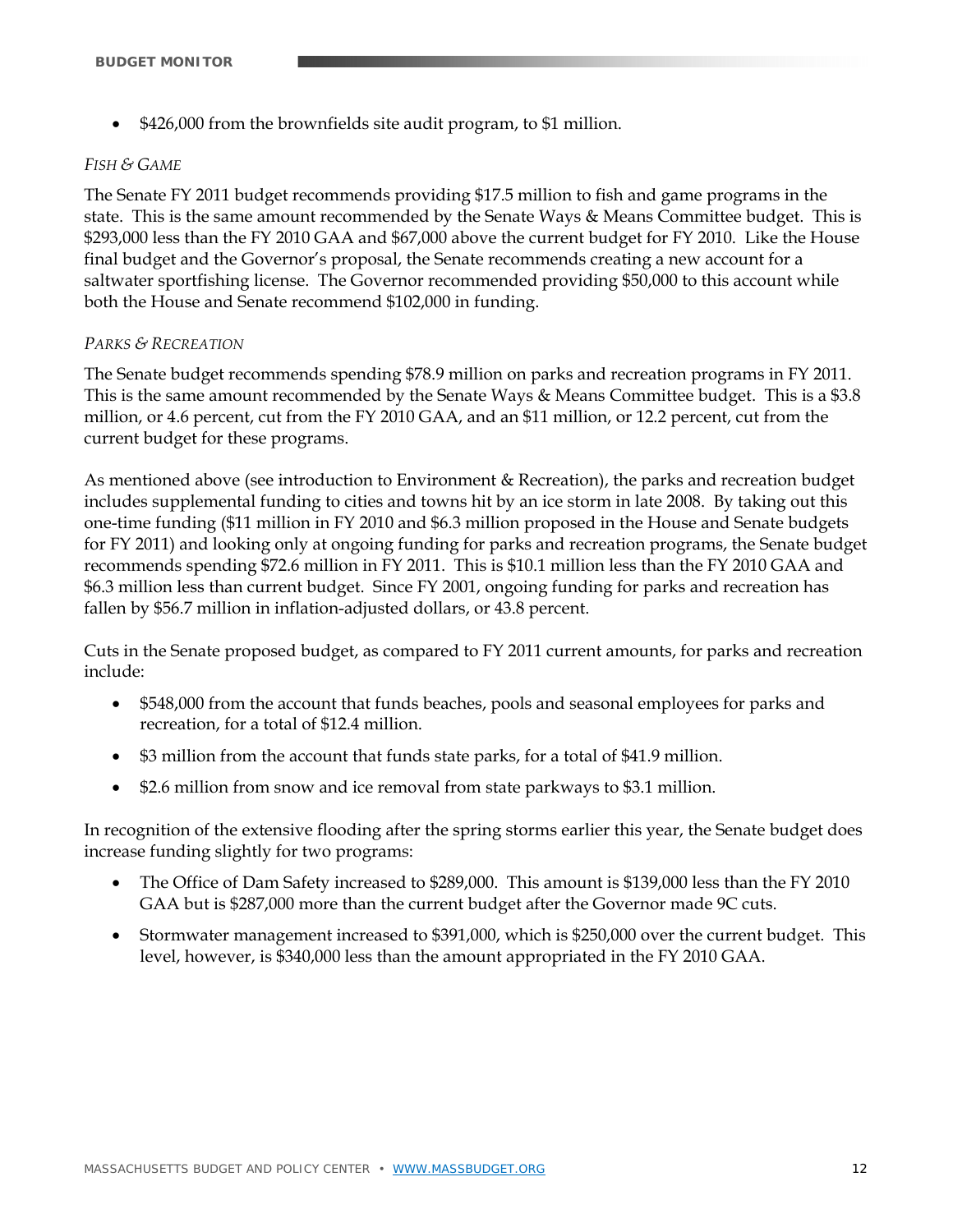# **HEALTH CARE**

| <b>FY 2010 GAA</b>                       | \$12,658,724,991 |
|------------------------------------------|------------------|
| FY 2010 Current                          | \$12,978,429,393 |
|                                          |                  |
| FY 2011 Senate Final                     | \$14,087,209,966 |
| FY 2011 Senate Final (Adjusted)*         | \$13,743,093,155 |
| Increase (decrease) from FY 2010 GAA     | \$1,084,368,164  |
| Percent Change from FY 2010 GAA          | 8.6%             |
| Increase (decrease) from FY 2010 Current | \$764,663,762    |
| Percent Change from FY 2010 Current      | 5.9%             |

*\* In cases where the Senate has shifted line items between categories, we have made an adjustment to reflect FY 2010 categories in order to provide an apples‐to‐apples comparison.*

The Senate final Fiscal Year (FY) 2011 budget proposal includes \$13.74 billion for health care, after having added \$15 million during floor debate to the total health care budget. The health care total includes funding for MassHealth (Medicaid) and health reform, mental health, public health and state employee health benefits. This total is 9 percent above funding in the FY 2010 General Appropriation Act (GAA), and a 6 percent increase over the current health care budget in FY 2010. The increases compared to FY 2010 current budget totals are in the costs of the health insurance programs – MassHealth and health reform costs, and in the costs of state employee health benefits – whereas the Senate budget proposals for public health and mental health care are reductions from FY 2010 totals.

#### *MASS HEALTH (MEDICAID) & HEALTH REFORM*

During debate, the Senate added \$4 million to the state's pharmacy program for elders, and \$10 million to a fund designated for certain health care providers, bringing the budget for MassHealth and other health programs to \$11.26 billion (see table). Funding for MassHealth and health reform encompasses a number of health programs, the largest of which is MassHealth, the state's Medicaid program. The Senate proposal is 6.3 percent higher than the FY 2010 current budget.

The Senate budget proposal includes \$9.74 billion for MassHealth programs, and \$173.4 million for administration. (Administration includes the operations of the Executive Office of Health and Human Services, as well as the information technology costs for the health and human services agencies.) During floor debate, the Senate added a new provision to the budget that re-creates a special fund known as the Distressed Community Provider Trust Fund. The Senate proposes transferring \$10 million from the General Fund into that new fund. According to the language in the budget, this fund will be available to provide financial relief to certain acute-care hospitals. Similar funds (the Distressed Provider Expendable Trust and the Essential Community Provider Trust) have existed in the past, and were last funded in Fiscal Year 2009.

Included in the Senate budget is language that would require any MassHealth member to be able to document their legal immigration status, based on a federal verification system, unless the administration can document that implementing this immigration verification system would not be cost-effective.

While total funding for MassHealth and health reform is only slightly more than proposed in the final House budget or by the Governor, it represents an increase of 6.3 percent in program costs over the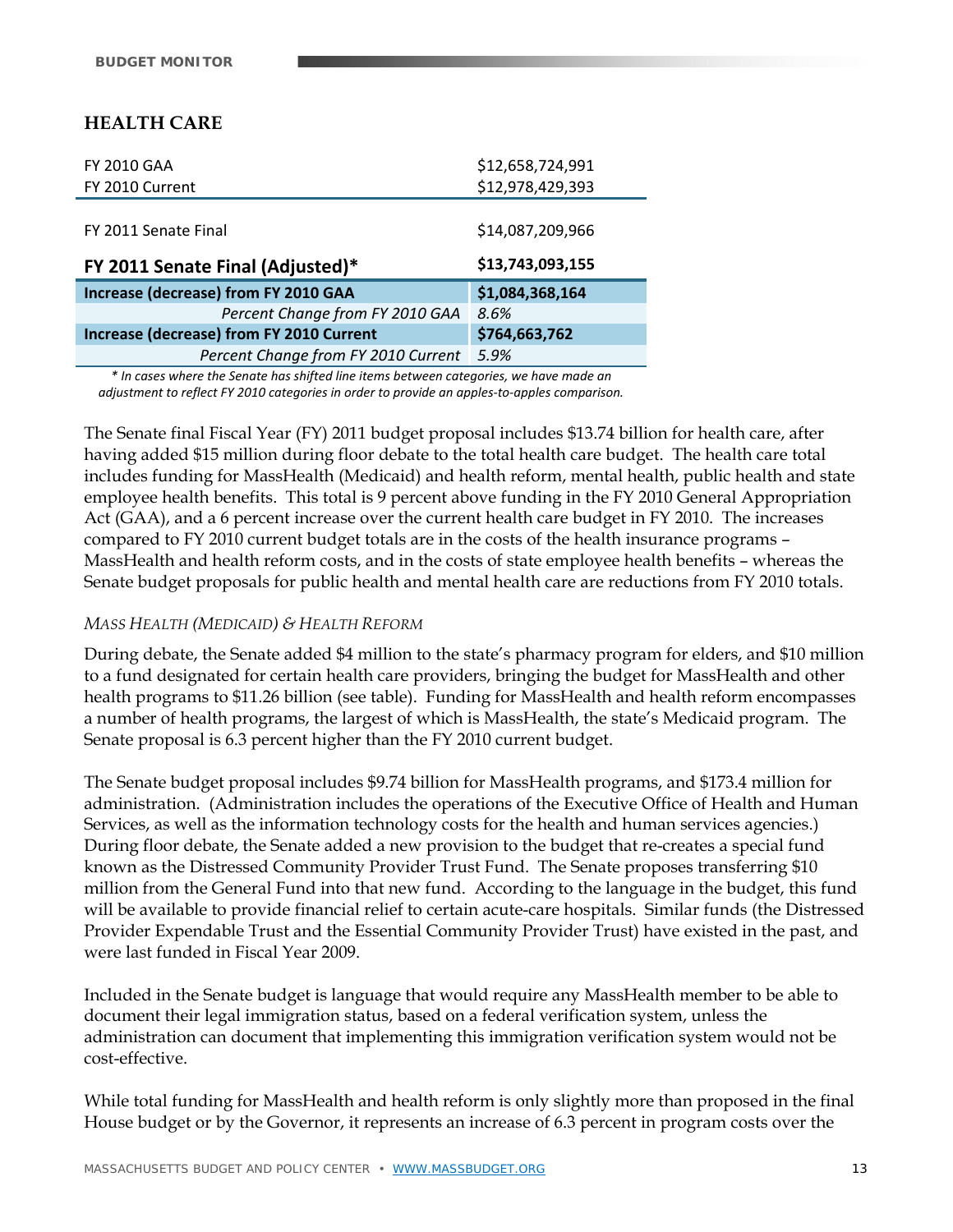current FY 2010 amount. The state's Medicaid program provides health insurance to more than 1.2 million low-income or disabled children and adults, and is the single-largest payer of elder long-term care costs. Like in the Governor's and House budget proposal, the Senate assumes that MassHealth enrollment may grow by approximately 3 percent during FY 2011. Even though the percentage of people in Massachusetts without health insurance is very low (Massachusetts still has the highest rate of health insurance coverage in the nation at approximately 97 percent), MassHealth enrollment has been growing during the current recession. When people are out of work and lose employer-based health insurance, they look to the publicly funded health insurance programs such as MassHealth and Commonwealth Care (see below).

One of the biggest increases in MassHealth funding compared to FY 2010 is in funding for the Children's Behavioral Health Initiative, which provides children's mental health services as mandated by what is known as the *Rosie D.* settlement. The Children's Behavioral Health Initiative provides universal mental health screenings for children and adolescents, and then provides services for persons identified with "serious emotional disturbance." In FY 2010, as this program was just getting started, funding totaled \$65.7 million. For FY 2011, the program will move towards full implementation, and like the House, the Senate proposes \$86.7 million, which is \$21.1 million more than the total in the FY 2010 current budget, but \$20 million less than the amount proposed by the Governor. There is language in the Senate budget proposal to ensure that the program continues to expand towards full implementation.

The Senate budget also follows both the Governor and House proposals to restrict adult dental coverage. MassHealth has already informed members that starting on July 1, 2010 (FY 2011), adult dental services will no longer cover fillings, dentures, and other restorative services. There will be coverage only for emergency and preventative services. Adults who are clients of the Department of Developmental Services, however, would continue to be eligible for full dental coverage. Although the Senate anticipates that this will "save" more than \$56 million, this estimate does not account for additional dental costs associated with forgone dental coverage. Moreover, this \$56 million is not actually the amount that the Commonwealth will net back to the General Fund. With \$56 million in reduced program costs for adult dental care, Massachusetts will spend \$21.6 million less in state funds, but the state will also receive \$34.7 million less in federal Medicaid reimbursement (see discussion of Medicaid reimbursement below.)

There is language in the Senate budget proposal for two new initiatives to better coordinate care for MassHealth members with certain chronic health care conditions. The Senate proposes creating a chronic disease management program for MassHealth members enrolled in the primary care clinician program. The intent of this program is to better manage the care of certain chronic health conditions, and thereby using resources more efficiently. The Senate budget anticipates that this program could save MassHealth as much as \$10 million (gross savings, not including lost federal reimbursement.) Language in the budget also includes the creation of a pilot program for children enrolled in the MassHealth program who are at high risk for asthma. This program, in conjunction with the Asthma Initiative at the Children's Hospital in Boston, would provide "global" health care payments to allow for treatment and prevention of asthma. Notably, this program would pay for environmental mitigation of asthma triggers, as well as the direct treatment of patients.

In addition to these provisions which were in the Senate Ways & Means proposal, the full Senate added language creating an advisory committee to investigate different care delivery models for MassHealth,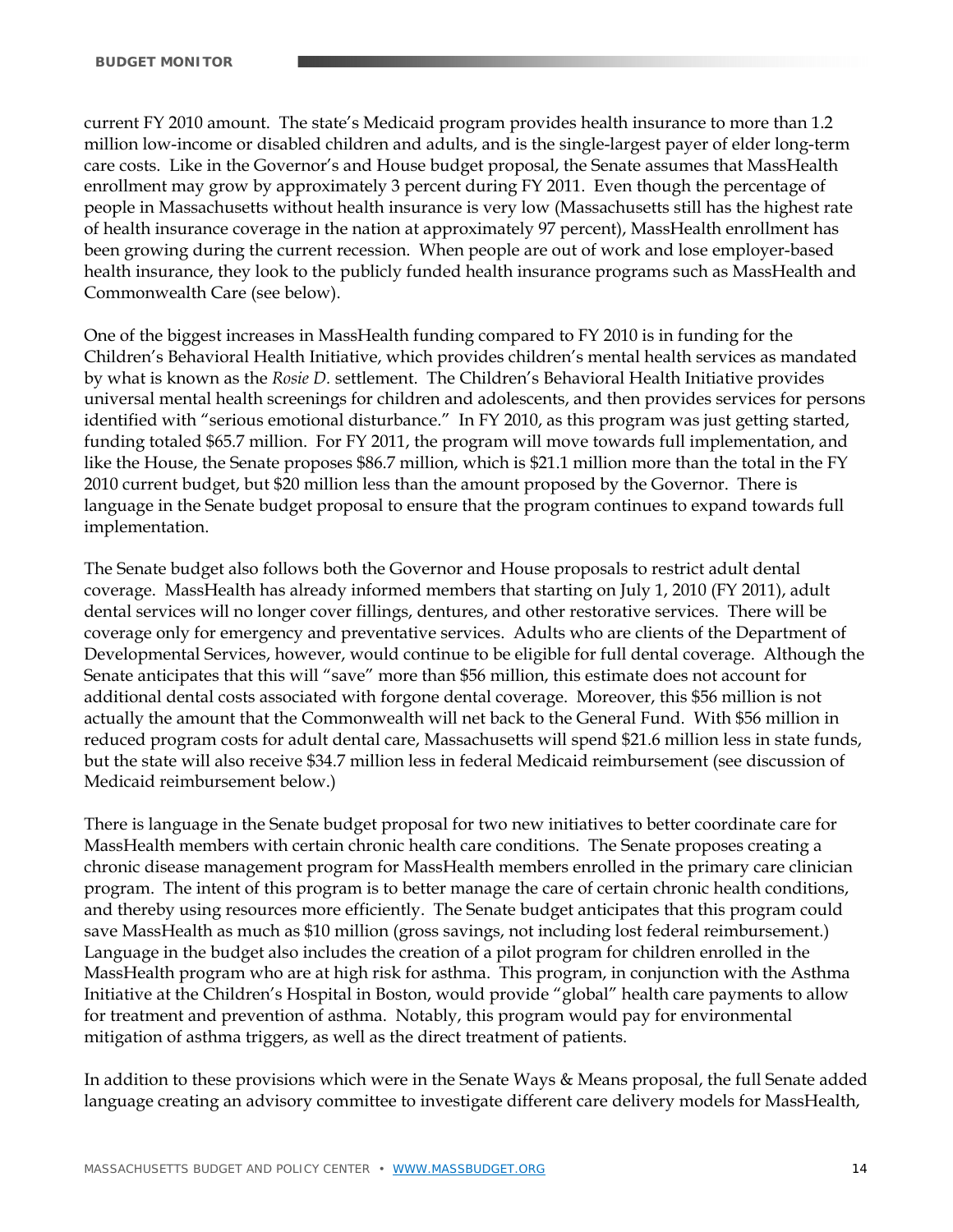such as an all-managed care system, a state-contracted chronic disease management program, and patient-centered medical homes.

The Commonwealth Care insurance program provides health insurance to approximately 150,000 people with incomes under 300 percent of the federal poverty line who do not have access to employersponsored health insurance, and who do not qualify for MassHealth. The Senate budget proposal does not recommend increasing premiums, but does recommend transferring slightly less than did the Governor or the House into the Commonwealth Care Trust Fund to pay for the program. The Senate budget recommends transferring \$788.3 million, compared to the \$796.9 million recommended by the Governor and the House. These funds, along with existing funds remaining in that Trust, and the designated \$105 million in revenue from a cigarette excise tax, fund the Commonwealth Care program and the state's Health Care Safety Net. The Governor and House assumed that their proposed funding would be sufficient to cover approximately 170,000 eligible adults; presumably, the Senate budget proposal is also sufficient to provide health care coverage to these individuals.

In FY 2010, the Commonwealth created the "Commonwealth Care Bridge" program, to provide health insurance to legal immigrants who have resided in the United States for less than five years and who – due to program changes – are no longer eligible for MassHealth. The Governor's FY 2011 budget had proposed \$75 million for this program, but the Senate – like the House – recommends only \$60 million. There currently approximately 24,000 people in this program, but new enrollment has been restricted, and there may be as many as 13,000 individuals who could be eligible but have been restricted from enrolling. Materials accompanying the Senate budget proposals suggest that \$60 million for this program should allow for some new enrollment.

Other highlights include:

- The Commonwealth will need to remit to the federal government \$70.4 million less than in FY 2010 for what is known as the Medicare "Clawback." Thanks to the enhanced federal reimbursement for Medicaid costs associated with the federal Recovery Act, the state's obligation for this cost is lower than originally estimated.
- The full Senate added language to the Senate Ways & Means budget that would ensure preadmission counseling for elders (and disabled adults) considering long-term care placement. There are no funds earmarked for this program, which is intended to help elders and disabled adults consider community-based alternatives to nursing home placement.
- \$4 million added on the Senate floor for the Prescription Advantage program, bringing the total to \$35.5 million. This program provides "wrap-around" prescription coverage for elders not covered by Medicare Part D. This total is \$1.2 million more than the FY 2010 current budget total. There is language in the Senate budget specifying that any cost savings that would come to the program because of national health reform would benefit the program, rather than be returned to the General Fund.
- \$21 million for the Division of Health Care Finance and Policy, including funding for the Health Care Quality and Cost Council.
- Language ensuring that the personal needs allowance for low-income elders in nursing homes would remain at \$72.80, but no provision of a nursing home pre-admission counseling program.

The Senate budget anticipates that a variety of initiatives (including the adult dental coverage reduction and the disease management program discussed above, as well as close to \$174 million in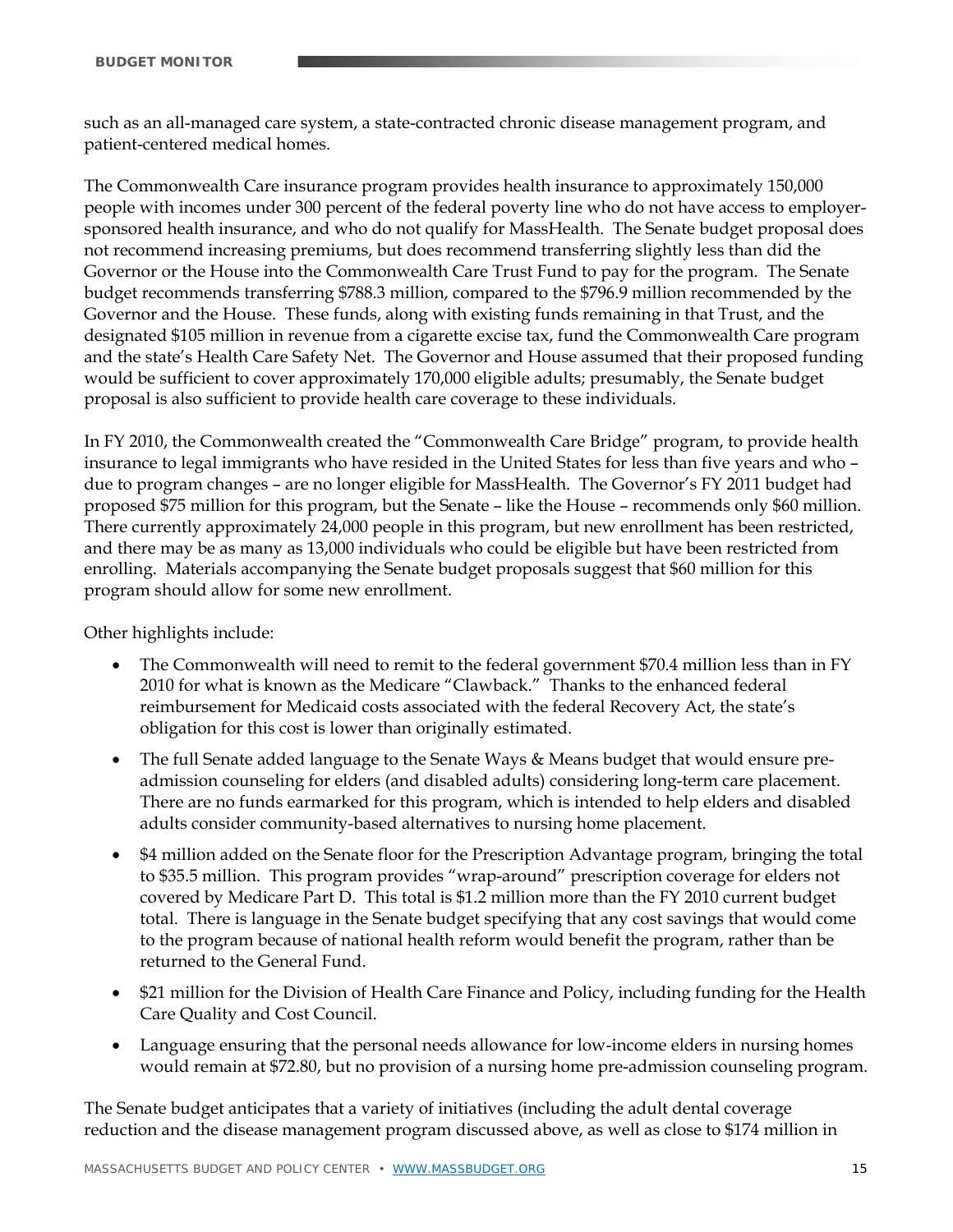reduced provider rates), could save more than \$270 million, thereby reducing the cost of the MassHealth program to the Commonwealth by approximately \$100 million.

It is also important to keep in mind that the MassHealth program in particular – and other health care programs that are eligible for Medicaid reimbursement – have significant impacts on revenues supporting the Commonwealth's budget. The Commonwealth receives reimbursement from the federal government for a portion of spending on Medicaid, typically 50 percent. Because of the American Recovery and Reinvestment Act (ARRA, the Recovery Act), for the first half of FY 2011, Massachusetts will receive an enhanced federal Medicaid reimbursement rate. Accordingly, for every dollar spent on Medicaid services during the first half of FY 2011, the Commonwealth will receive on average 62 cents in federal revenues. It is important to understand, therefore, that if the Commonwealth cuts \$100 from a MassHealth program, with this enhance rate, the state treasury only "nets" \$38 in actual savings from that \$100 worth of programmatic cuts.

| <b>MassHealth (Medicaid) and Health Reform</b> |            |         |          |          |            |          |
|------------------------------------------------|------------|---------|----------|----------|------------|----------|
| (in Millions of Dollars)                       |            |         |          |          |            |          |
|                                                | FY 2010    | FY 2010 | FY 2011  | FY 2011  | FY 2011    | FY 2011  |
|                                                | <b>GAA</b> | Current | Governor | House    | <b>SWM</b> | Senate   |
| <b>MassHealth (Medicaid)</b>                   |            |         |          |          |            |          |
| MassHealth                                     | 8,923      | 9,190   | 9,788    | 9,758    | 9,731      | 9,731    |
| MassHealth administration                      | 184        | 178     | 183      | 178      | 173        | 173      |
| Sub-Total                                      | 9,107      | 9,368   | 9,971    | 9,936    | 9,905      | 9,905    |
| <b>Health Reform and Health Safety Net</b>     |            |         |          |          |            |          |
| <b>Pharmacy Program</b>                        | 40         | 34      | 32       | 32       | 32         | 36       |
| Health Care Finance & Other Initiatives        | 20         | 20      | 19       | 23       | 23         | 23       |
| <b>Commonwealth Care Trust</b>                 | 592        | 632     | 797      | 797      | 788        | 788      |
| Commonwealth Care Trust (pre-budget)           | 105        | 105     | 120      | 105      | 105        | 105      |
| <b>Medical Assistance Trust</b>                | 399        | 399     | 393      | 393      | 393        | 393      |
| <b>Medical Security Trust</b>                  | 0          | 30      | 0        | $\Omega$ | 0          | $\Omega$ |
| Sub-Total                                      | 1,156      | 1,220   | 1,360    | 1,349    | 1,340      | 1,344    |
| Total                                          | 10,263     | 10,588  | 11,331   | 11,285   | 11,245     | 11,249   |

# *MENTAL HEALTH*

The Senate includes a total of \$631.7 million for mental health services. This is just under FY 2010 current funding totals, and is \$10.2 million more than in the House budget. The Senate budget brings mental health funding in some areas close to what is estimated would be necessary to continue funding services at the FY 2010 level, taking into account that over the course of FY 2010, \$10.3 million has been cut from mental health services. The FY 2011 Senate budget – like the House budget – redirects funding to reflect the continuation of a philosophical shift: less funding for facility-based care, and more funding for community services. Nevertheless, the full Senate added language to the Senate Ways & Means budget proposal that would require the Department of Mental Health to study the impact of reducing certain inpatient programs.

Highlights of the Senate mental health budget include:

 Adult mental health services receive a total of \$388.2 million. This total is \$22.2 million more than in the FY 2010 current budget, a 6 percent increase, and is the same as the House budget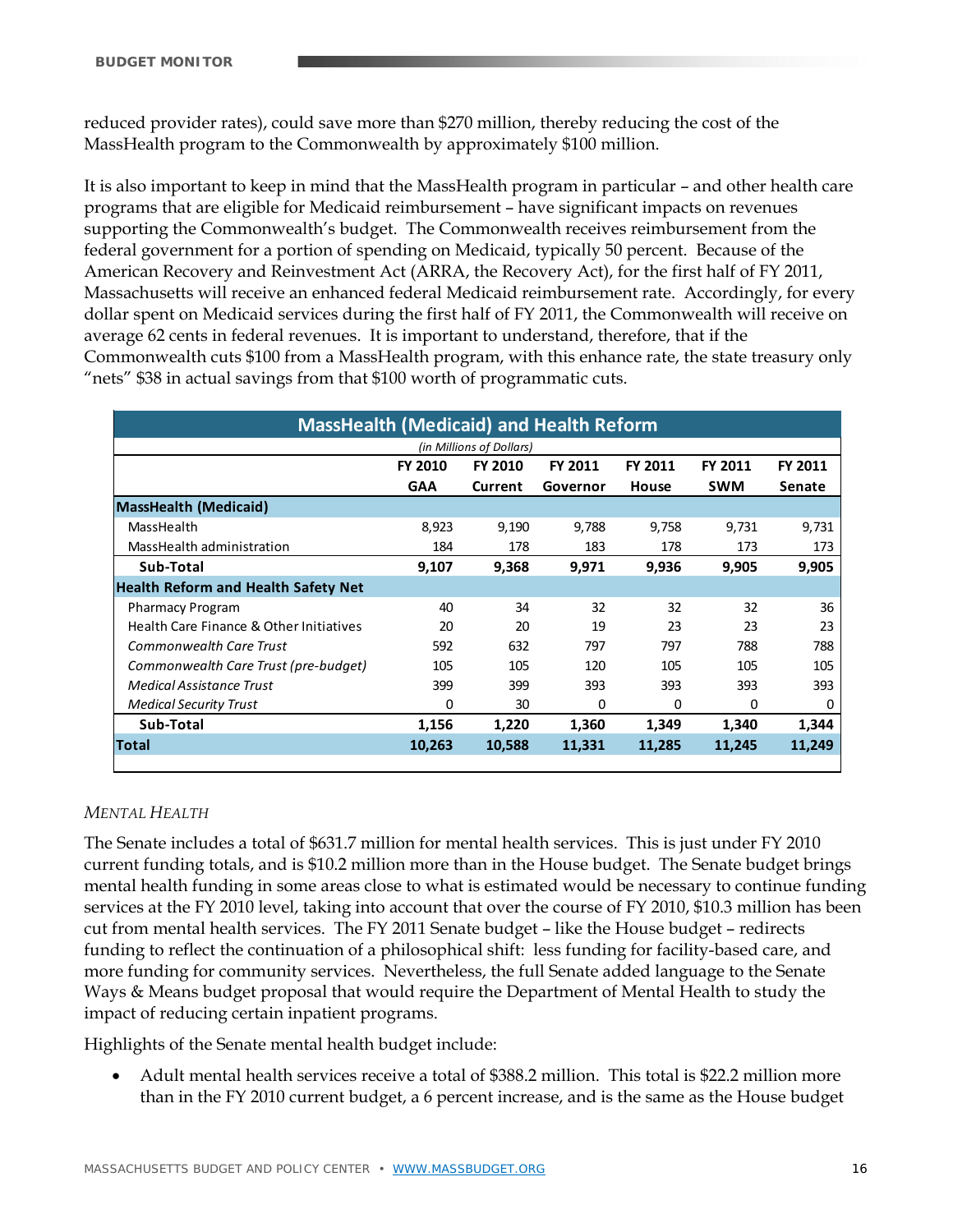proposal and the Governor's proposal, and is approximately \$1 million less than what is estimated to maintain current services.

- Children's mental health services are funded at the same level as in FY 2010 (not adjusting for inflation), receiving \$72.2 million in the Senate proposal. This is the same as in the proposals from the Governor and the House. Unlike the House, the Senate budget proposal includes references to funding the Child Psychiatry Access Project and funding juvenile court clinics, but there are no specifically earmarked funds for either of these services.
- Mental health facilities receive \$143.9 million. This is \$9.9 million more than in both the Governor's budget proposal and in the House budget proposal, but is still a 14 percent cut from current FY 2010 funding. The Senate proposal does not include language added by the House that would have directed the Department of Mental Health to hold public hearings prior to closure of a psychiatric facility. There is language that was in the House budget proposal that states that individuals may be moved out of psychiatric facilities and into the community, but only if the residents can be guaranteed an equal or better level of care. The Governor's budget proposal did not include this language.

It is important to note that a significant portion of the Commonwealth's mental health services for children are funded through the MassHealth program in what is known as the Children's Behavioral Health Initiative (often referred to as the *Rosie D.* program.) This relatively new program mandates universal pediatric screening for mental health disorders and treatment for children with "serious emotional disturbance," and will continue to expand towards full implementation in FY 2011. Funding for this program is included in the "MassHealth (Medicaid) and Health Reform" section of this *Budget Monitor*.

#### *PUBLIC HEALTH*

The Senate budget includes \$502.6 million for public health services. During floor debate, the Senate added a total of \$1 million to the Senate Ways & Means budget proposal, adding \$300,000 for teen pregnancy prevention and close to \$750,000 for public health hospitals. The Senate total is a \$3.5 million reduction from the FY 2010 GAA, and a \$4 million reduction from the FY 2010 current budget. The Senate budget proposal includes \$161.5 million for public health hospital services, and \$341.1 million for community and other services. The Senate budget proposal directs more funding into the public health hospitals than either the Governor's or House proposals. Because the FY 2011 budgets propose shifting a homelessness assistance program from the Lemuel Shattuck public health hospital into a homelessness services program within the Department of Housing and Community Development, to allow for better year-to-year comparisons, this *Budget Monitor* adjusts the public health totals by adding the funding (\$1 million in the Senate budget) for this program back into the public health hospital account.

Highlights of the Senate public health budget include:

- \$35.6 million for AIDS/HIV prevention and treatment. This is approximately \$1.2 million less than in the FY 2010 current budget.
- \$27 million for early intervention. This is 9 percent less than in the FY 2010 current budget.
- \$4.7 million for family health services, level-funding with FY 2010. During floor debate, the Senate added language providing that this funding might also go to a program for monitoring birth defects.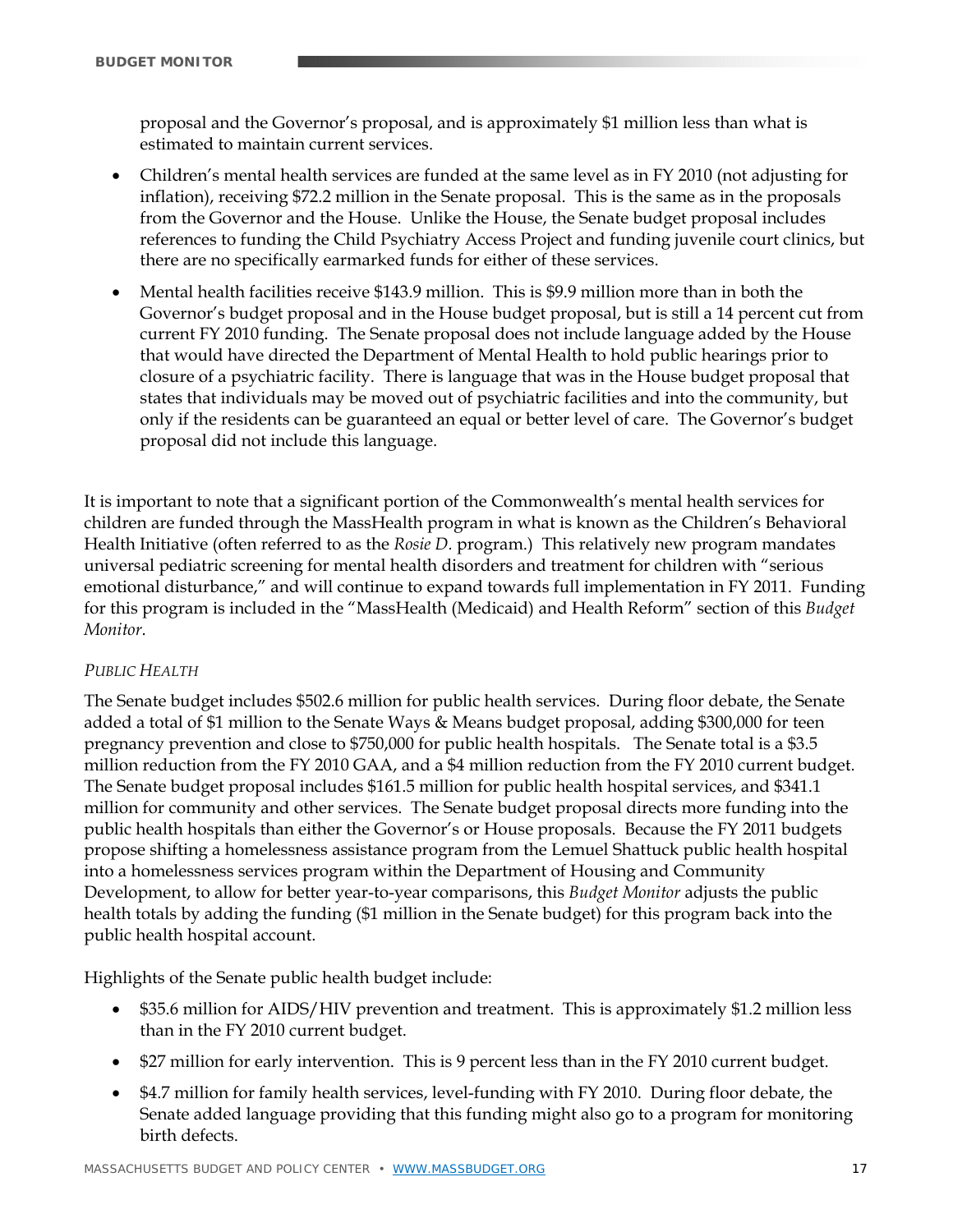- \$6.3 million for a variety of health promotion and disease prevention programs, including language for multiple sclerosis prevention and screening, and for the Betsy Lehman Center for Patient Safety. This is similar to the amount recommended by the House, and the amount in the current FY 2010 budget.
- \$51.1 million for immunizations, a \$1 million reduction from FY 2010 budget totals. The Senate budget does not include funding for the administration of the rotavirus vaccine. The Senate budget also includes language that would create a statewide immunization registry
- \$11.7 million for school health services. This total does not restore cuts that had been made mid-year in FY 2010, but the full Senate added language that funding for school nurses would be at the same level as in FY 2010, and that funding could be made available for the Mass. Model of Community Coalitions.
- \$9.4 million for sexual assault and domestic violence prevention services, close to \$1 million more than in the current FY 2010 current budget. Although not included in this total, there is also \$21.3 million in the Senate budget for support services for people at risk of domestic violence within the Department of Children and Families.
- \$86.8 million for substance abuse services, \$2.6 million more than in FY 2010.
- \$4.5 million for smoking prevention, level with FY 2010, but a 14 percent cut from the Governor's recommendation and what would be necessary to continue funding services at the level provided in FY 2010.
- With the addition of \$300,000 made during floor debate, the Senate budget includes \$2.4 million for teen pregnancy prevention, a 7.6 percent reduction from FY 2010 current totals.
- \$2.9 million for a variety of youth violence prevention programs. This is \$633,000 less in total funding than in FY 2010. In FY 2010, the "Youth-at-Risk" grants received \$1.5 million within the Executive Office of Health and Human Services, and the Senate funds them at \$1.4 million but moves these grants to the Department of Public Health. The Senate also recommends \$1.5 million for other violence prevention grants, for which the House recommended \$3 million.
- The Senate proposes funding for the academic detailing program to promote cost-effective use of prescription medications (\$93,000) and a primary care loan forgiveness program (\$157,000). The loan forgiveness program received \$250,000 in FY 2010, and academic detailing last received funding in FY 2009 (\$250,000).

The Senate budget does not follow the Governor's recommendations for significant reorganizations within public health, so it is difficult to make direct comparisons between the Senate budget proposal and the Governor's budget proposal. Adjusting for the Governor's proposed consolidations, the most significant differences between the Senate budget recommendations and the Governor's recommendations are that the Senate proposes 8 percent more than the Governor for addiction control services, 3 percent more for health promotion, violence prevention and workforce expansion, and 3 percent more for health care safety and quality programs.

The Senate budget creates a new fund – the Substance Abuse Prevention and Treatment Fund – by dedicating existing sales tax revenues from the sale of alcoholic beverages. This fund would then be the source of funding for substance abuse programming. The Senate budget does not, however, follow the Governor's recommendation to eliminate the sales tax exemptions on cigars or smokeless tobacco, or on sales of sodas and candy.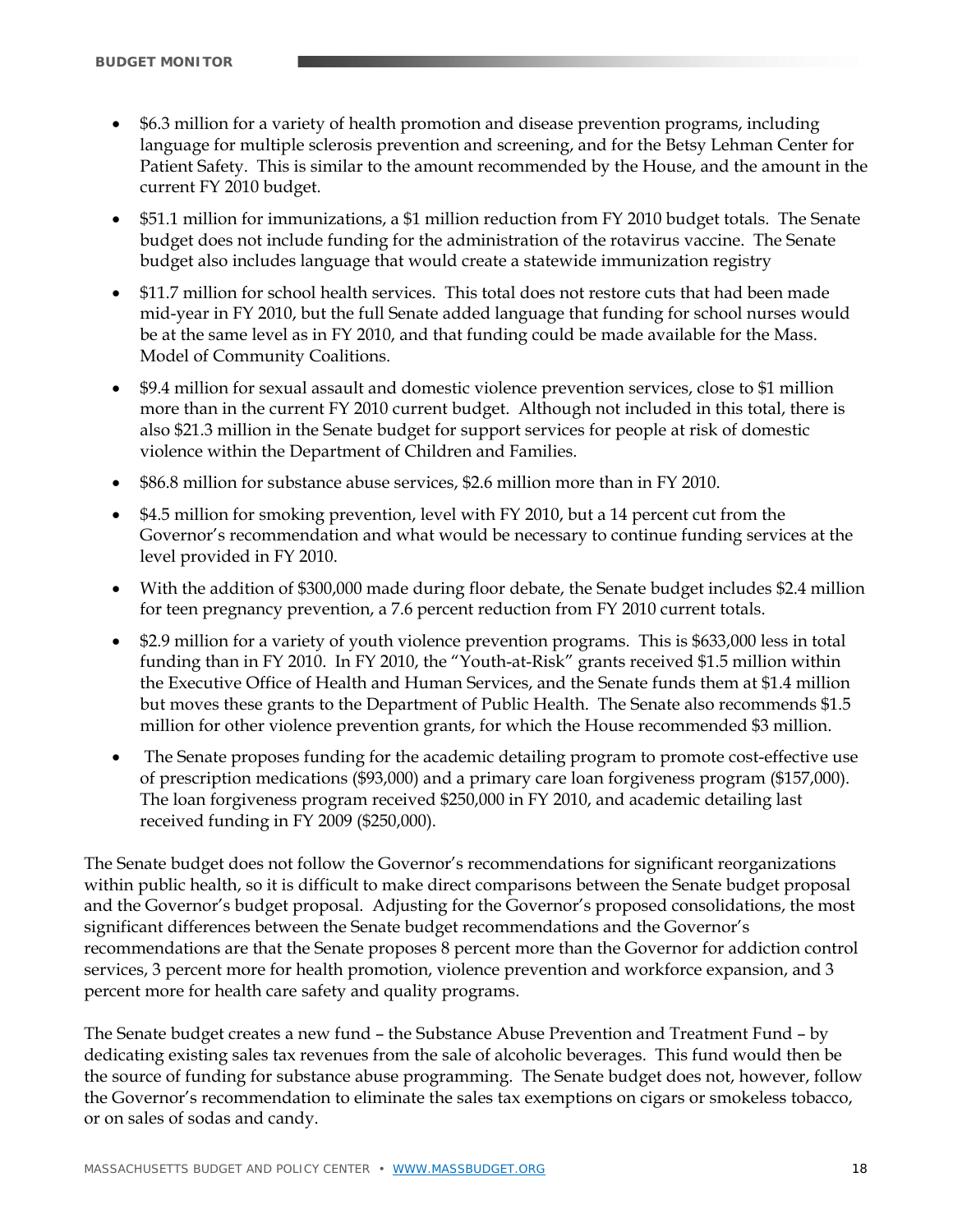Like the House, the Senate proposal includes the creation of a pilot public health program for children with asthma, in conjunction with the community Asthma Initiative at Children's Hospital in Boston (see discussion in MassHealth (Medicaid) and Health Reform above).

#### *STATE EMPLOYEE HEALTH INSURANCE*

The Senate budget proposal (like the Governor and House proposals) reorganizes the budget for certain employee health insurance costs, so it is not possible to make accurate year-to-year comparisons of state employee health insurance costs without making several adjustments. With these adjustments (see discussion below), the Senate budget proposes \$1.35 billion for state employee health insurance. This total includes funding for the Group Insurance Commission (GIC), as well as additional state funding for employee health benefits. The total also includes funding transferred from the General Fund to a special State Retiree Benefits Trust designated to fund health care costs for retirees. The FY 2011 Senate budget proposal incorporates costs that had in prior years been paid for elsewhere. For example, the Senate budget transfers to the GIC \$36.6 million from the county sheriffs' offices to pay for the health insurance costs of their staff. In FY 2010, these costs had been incorporated into the county sheriff appropriations. Similarly, the Senate budget transfers \$24.1 million from the MBTA to cover the costs of health insurance for MBTA employees, and \$7.6 million from the Massachusetts Turnpike Authority to cover the costs of health insurance for their employees – costs which in prior years had not been included in budgeted appropriations at all, as they were directly covered by these transportation authorities. In order to allow for accurate year-to-year comparisons, the Senate (Adjusted) totals in this *Budget Monitor* subtract these FY 2011 health care costs from the state employee health insurance totals (see Appendix A, "What are the 'adjustments' made to the Senate budget proposals?" at the end of this *Monitor*.)

The total state employee health insurance costs are a function of the number of anticipated employees, and expected health care cost growth. The Senate budget maintains the current retirement health insurance contribution schedule.

It is also important to note that this state employee health insurance total also adjusts for the fact that more municipalities are opting to participate in the state's Group Insurance Commission health care plans. These increased costs in the Group Insurance Commission do not actually increase the state's health insurance costs, because they are reimbursed by the participating municipalities. The FY 2010 budget includes approximately \$203.7 million in fully-reimbursed municipal health care costs, and the FY 2011 budget includes approximately \$276.8 million in reimbursed municipal health care costs. In order to avoid an artificial distortion in the budget for state employee health insurance due to the increasing number of municipalities participating in the state's Group Insurance program, the totals in this *Budget Monitor* remove the full amount of these municipal health care costs.

After all of these adjustments, the Senate state employee health insurance totals are 8 percent above the current FY 2010 total. This is slightly less than the House proposed total.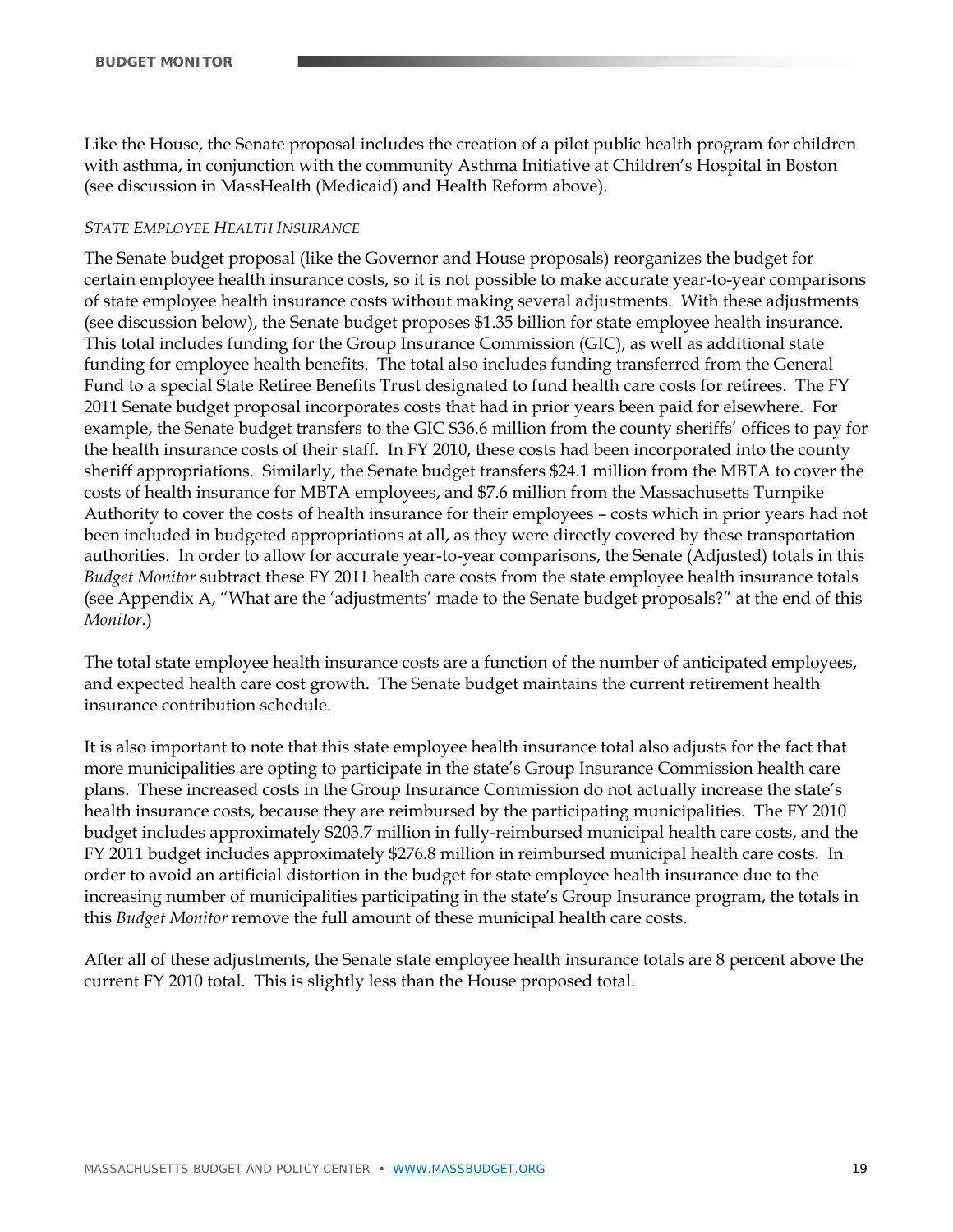# **HUMAN SERVICES**

|                                                 | \$3,361,492,631 |
|-------------------------------------------------|-----------------|
| <b>FY 2010 GAA</b>                              |                 |
| FY 2010 Current                                 | \$3,329,977,848 |
|                                                 |                 |
| FY 2011 Senate Final                            | \$3,349,458,477 |
|                                                 |                 |
|                                                 |                 |
| FY 2011 Senate Final (Adjusted)*                | \$3,349,458,477 |
| Increase (decrease) from FY 2010 GAA            | \$(12,034,154)  |
| Percent Change from FY 2010 GAA                 | $-0.4%$         |
| <b>Increase (decrease) from FY 2010 Current</b> | \$19,480,629    |

*\* In cases where the Senate has shifted line items between categories, we have made an adjustment to reflect FY 2010 categories in order to provide an apples‐to‐apples comparison.*

The Fiscal Year (FY) 2011 final Senate budget proposal includes \$3.35 billion in funding for Human Services. This recommendation is \$19.5 million above current FY 2010 budget levels. Compared to other FY 2011 budget proposals, the Senate recommendation for Human Services is \$27.8 million above the final House proposal and \$2.4 million above the Governor's proposal.

The Senate amendment process did not introduce significant changes to Senate Ways & Means recommendations for Human Service funding. Appropriation changes only included \$100,000 in additional funding for Elder Services and approximately \$151,000 in additional funding for a few programs included in Other Human Services. These changes are detailed the Elder Services and Other Human Services sections below.

Although the FY 2011 Senate final budget proposal offers more overall funding for Human Services than both the House and Governor's proposals, funding recommendations, for the most part, still fall short of the amount needed to maintain FY 2010 service levels, particularly for services for people with disabilities. Additionally, the final Senate proposal recommends reductions to the Department of Children and Families (DCF) and the Department of Youth Services (DYS), funding levels most likely insufficient for maintaining current FY 2010 service levels.

In this analysis "Human Services" include services for children and families, transitional assistance for low-income families, services to the adults with developmental disabilities, and Other Human Services detailed below. For information about Mental Health services, please see the Health Care portion of this *Budget Monitor*.

#### *CHILDREN & FAMILIES (FORMERLY DEPARTMENT OF SOCIAL SERVICES)*

The FY 2011 final Senate proposal provides \$764.8 million in overall funding for the Department of Children and Families (DCF), \$7.8 million below current FY 2010 budget levels and \$18.9 million below the FY 2010 GAA. The Senate amendment process did not result in any significant changes to DCF when compared to the Senate Ways & Means proposal.

Although the final Senate proposal for DCF falls below current budget levels, it is \$20.1 million above the FY 2011 final House budget proposal and \$4.9 million above the FY 2011 Governor's budget proposal. In all, each proposal thus far falls below the funding levels needed to maintain services for children and families in FY 2011.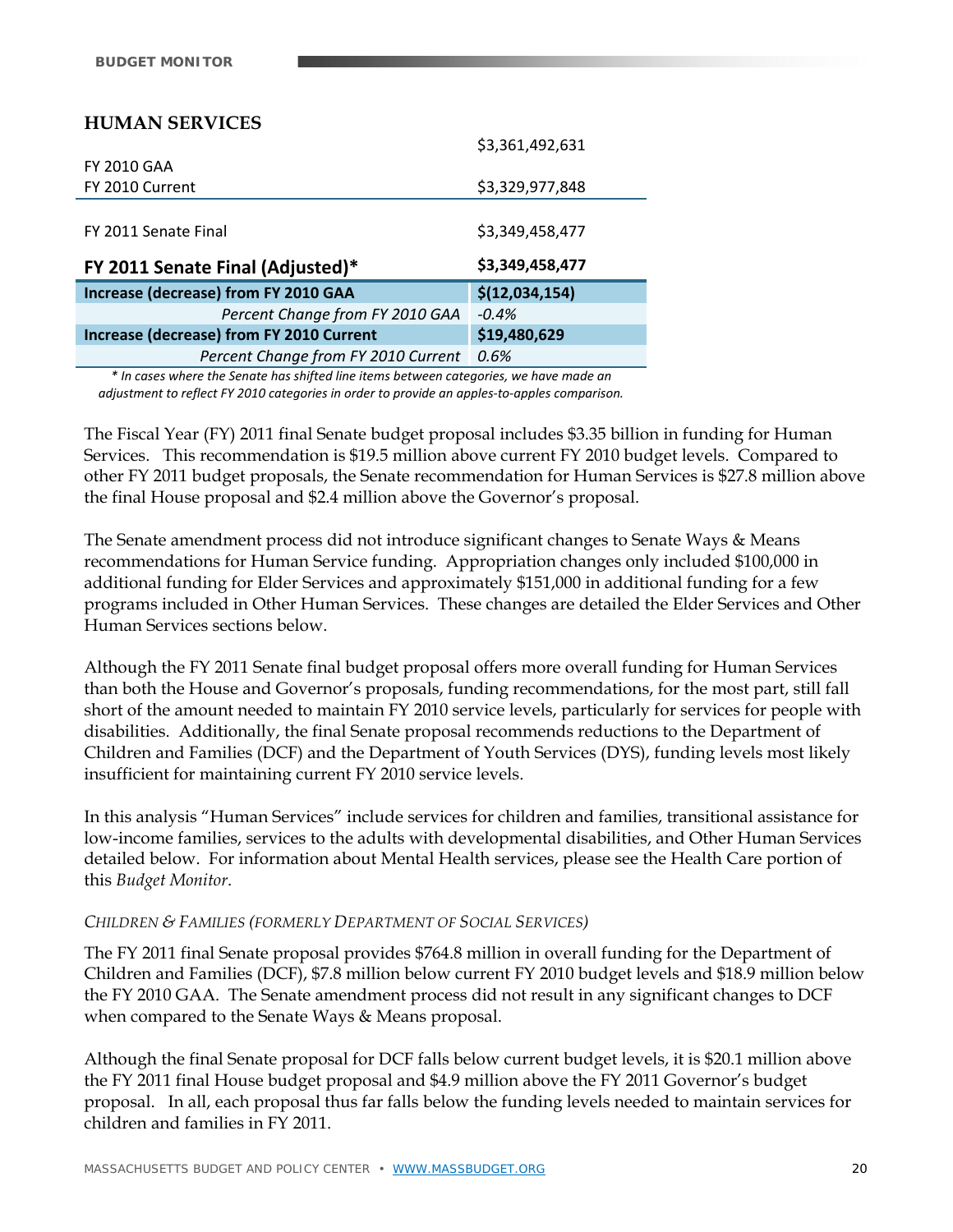More specifically, the final Senate budget provides:

- \$205.4 million for Group Care Services, approximately \$14 million below current FY 2010 budget levels. During floor debate, additional line item language was introduced to include intensive in-home support and stabilization in this program.
- \$10.9 million for regional lead agency administration, \$3.9 million above current FY 2010 budget levels. The FY 2011 final House budget eliminated this line item.
- \$295.3 million for the Services for Children and Families account, which funds family stabilization, unification, permanency, guardianship and foster care. This recommendation is \$1.8 million above current FY 2010 budget levels. The Senate proposal does not adopt the House's recommendation to separate Family Support and Stabilization services from the larger Service for Children and Families account and create a distinct account. Altogether, the Senate proposal is \$2.2 million above the House's proposal for the same services.

In addition, an Outside Section of the Senate budget proposal amends the law governing DCF's responsibilities to children in and aging out of foster care. This proposal would allow certain youths aging out of foster care to access DCF services and/or receive transition planning up until age 22.

The final FY 2011 Senate proposal, like the final House budget proposal, does not adopt the Governor's recommendations to consolidate the following:

- Group care for children in the state's custody, juvenile offender placement and sexual abuse intervention network, into the broader Services for Children and Families line item.
- Social worker case management, DCF regional administration and foster care review into the central DCF administration line item.

#### *DEVELOPMENTAL SERVICES (FORMERLY THE DEPARTMENT OF MENTAL RETARDATION)*

The FY 2011 final Senate budget proposal provides \$1.26 billion in funding for the Department of Developmental Services (DDS), \$9.4 million above current FY 2010 budget levels. The Senate amendment process did not result in any significant changes for Developmental Services, when compared to the Senate Ways & Means proposal.

Despite offering funding recommendations which are slightly above current FY 2010 budget levels, the final Senate proposal for DDS funding remains below the funding level required to maintain services in the next fiscal year. Compared to other FY 2011 budget proposals, the final Senate recommendation is \$4.8 million above the FY 2011 House budget proposal but \$6.5 million below the FY 2011 Governor's proposal.

Some specific aspects of the final Senate budget proposal include:

 A total of \$866.3 million for community-based and state-operated residential supports, \$28.9 million, or 5 percent, above current FY 2010 budget levels. The final Senate budget proposal does not consolidate community- and state-sponsored residential supports into one line item, as the Governor and House proposals recommend. Altogether, the final Senate's total recommendation for these programs is \$4.5 million above the House recommendation but \$6.5 below the Governor's recommendation.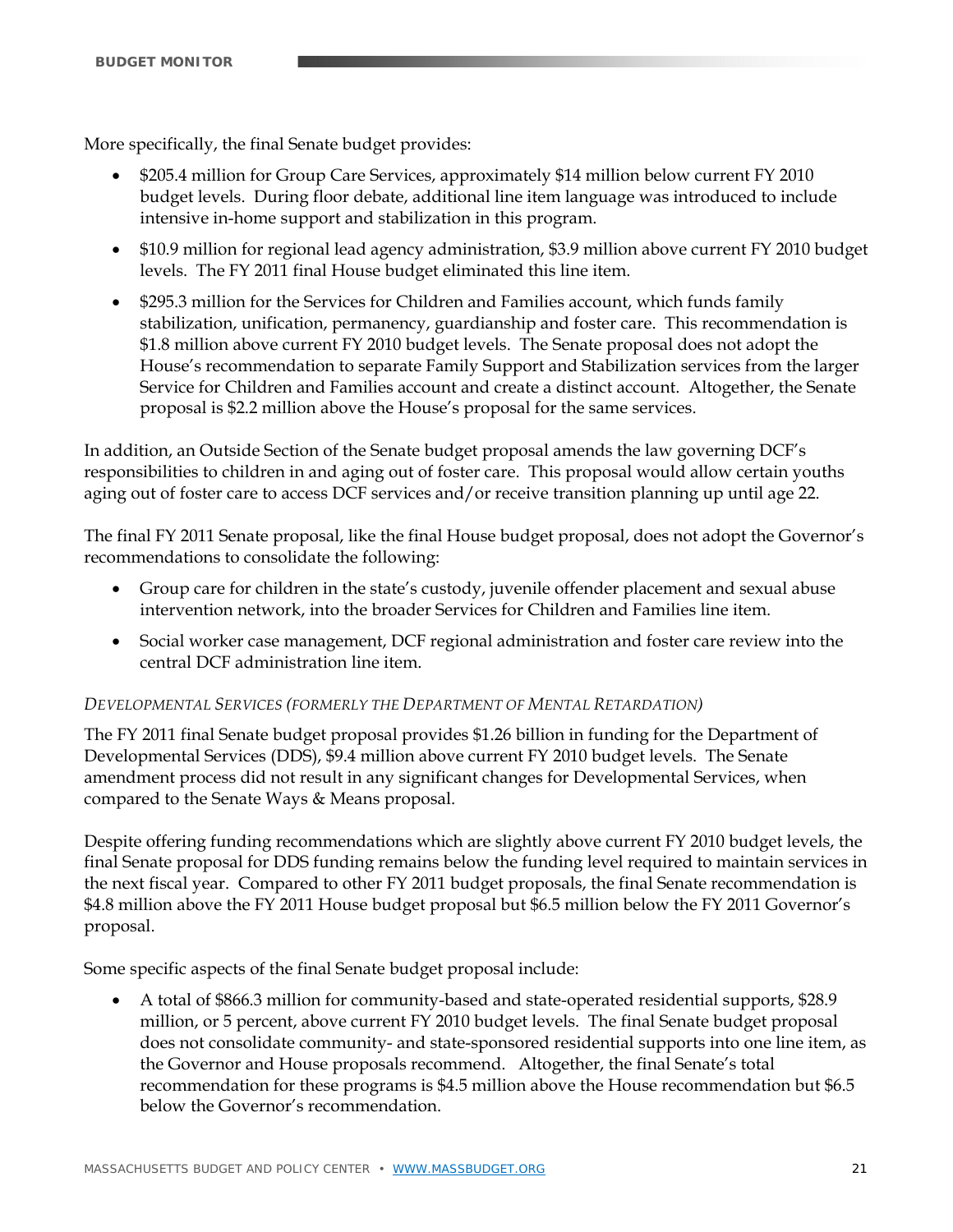- \$150.2 million in funding for state institutional care, \$11.4 million, or 7 percent, below current FY 2010 budget levels. Similar to the final House proposal, the final Senate budget language includes provisions which restrict the ability of the department to close state-operated facilities.
- \$62.9 million in funding for DDS administration, \$2.9 million, or 4.5 percent, below current FY 2010 budget levels. The FY 2011 final Senate recommendation is the same as the Governor's recommendation and \$5.7 million above the final House recommendation.
- \$116.3 million in funding for community day and work programs, \$3.7 million, or 3 percent, below current FY 2010 budget levels.
- A \$1.5 million, or 3 percent, reduction in respite and intensive family supports when compared to current FY 2010 budget levels.
- Level-funding for transitional services for adults (turning 22) when compared to current FY 2010 budget levels. The House and Governor's proposals also recommended level-funding for this program.

Further, the final Senate budget proposal does not adopt the Governor's recommendation to consolidate line items for community day and work programs for adults, transportation services, and respite and intensive family supports into one "Community Programs for the Intellectually Disabled" line item.

#### *ELDER SERVICES*

The Senate budget proposal includes \$225.4 million for elder services, having added \$100,000 to funding for congregate housing. This total is \$4.3 million more than in the FY 2010 GAA, and is \$5.8 million more than FY 2010 current budget totals. (For funding for the Prescription Advantage program, funding for nursing homes, and funding for MassHealth Senior Care, see the "MassHealth (Medicaid) and Health Reform" section of this *Budget Monitor*.)

- The elder home care program, which provides community-based long-term care services allowing elders to remain in the community and helps keep them from moving into nursing homes, receives a total of \$140.4 million in the Senate budget. This is 3 percent more than in the FY 2010 current budget. The enhanced home care program for more frail elders receives \$45.8 million, level with the Governor's and House proposals and level with FY 2010 current budget totals. There are currently close to 2,500 elders waiting for home care services, and with these funding levels it is possible that some elders will be able to move off the waiting list and receive services.
- The protective services program, which provides services for elders at risk of neglect or abuse, receives \$16.7 million in the Senate budget. In the FY 2010 GAA, protective services were funded at \$16.3 million, but there were 9C cuts of \$1 million during the fall.
- Elder housing programs, including funding for homeless elders, receive \$1.6 million in the Senate Ways & Means budget proposal. This is 9.4 percent more than FY 2010 current budget levels. In addition to adding \$100,000 to the congregate and shared housing program, during floor debate the Senate added language that these dollars could also be used to support what are known as "naturally-occurring retirement communities," which are coordinated community-based support service networks that allow elders to age in place.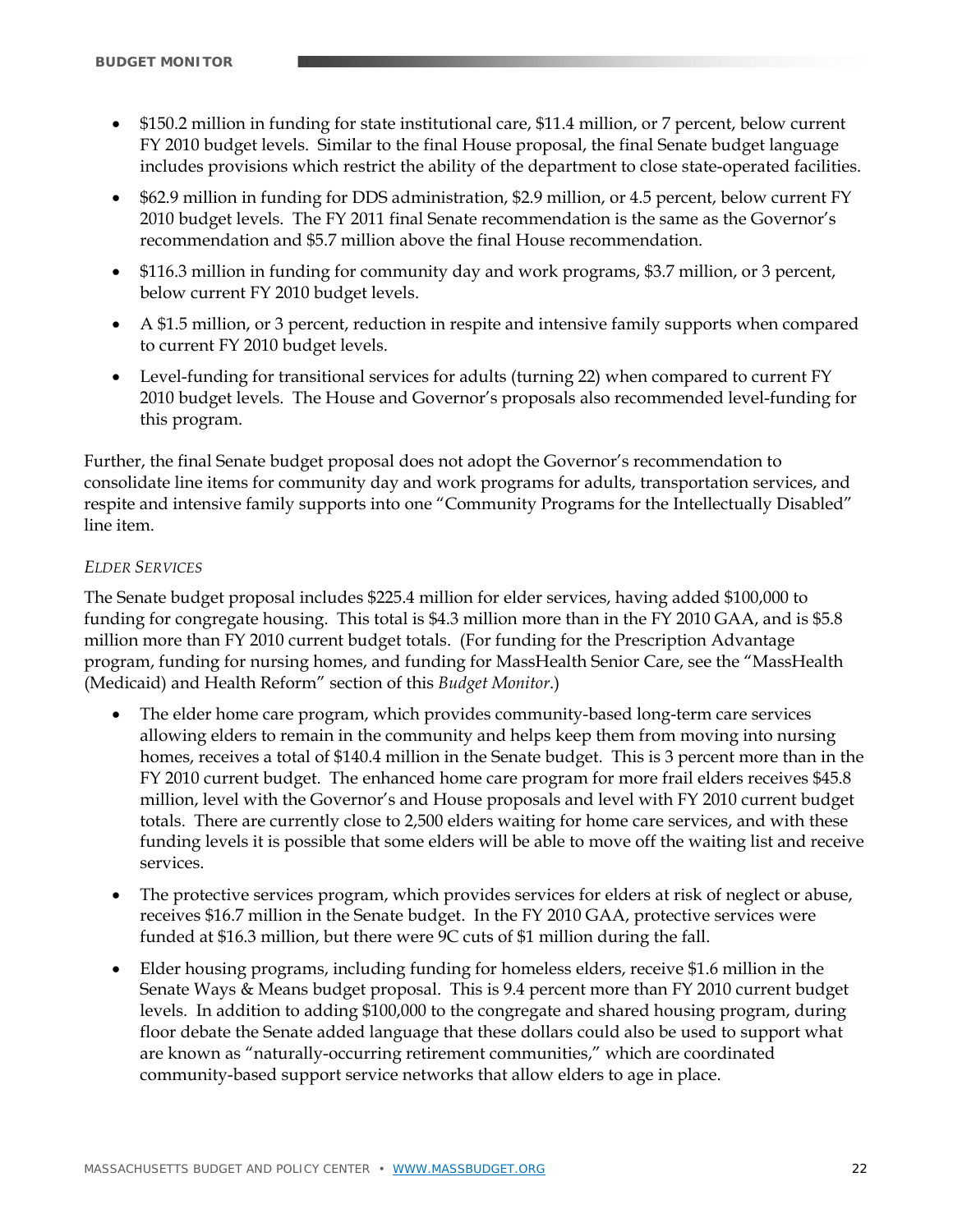#### *TRANSITIONAL ASSISTANCE*

The FY 2011 final Senate recommends \$771.1 million in funding for the Department of Transitional Assistance (DTA) and the programs it administers, \$10.9 million above current FY 2010 budget levels. The Senate amendment process did not result in any significant changes for Transitional Assistance, when compared to the Senate Ways & Means proposal.

The final Senate budget recommendation falls \$5.7 million below the final House budget recommendation and \$2.3 million below the Governor's budget recommendation.

Some notable aspects of the final Senate budget proposal include:

- \$16 million for the Employment Services Program (ESP), which represents a \$5 million reduction when compared to current FY 2010 budget levels. Also, the final Senate proposal, like the House and Governor's proposals, does not include a line item that existed in FY 2010 which allowed DTA to expend approximately \$950,000 in federal retained revenue for employment services.
- \$316.2 million for TAFDC grant payments, \$9.2 million, or 3 percent, above current FY 2010 budget levels. However, the final Senate recommendation falls \$3 million below both the final House and Governor's budget recommendations for this account.
- Elimination of the Supplemental Nutritional Program, a small nutritional benefit program for working families which supplements the federal Supplemental Nutrition Assistance Program (SNAP) program. This program currently receives \$800,000 in the FY 2010 budget. The final House proposal also eliminates this account.
- \$88.2 million for Emergency Aid to Elders, the Disabled, and Children (EAEDC), \$4.7 million, or 5.6 percent, above current FY 2010 budget levels. The final Senate recommendation for this account is \$3.6 million more than the final House recommendation but approximately \$581,000 below the Governor's recommendation

In addition, an Outside Section of the Senate budget proposal allows DTA to amend the state's SNAP Outreach Plan to apply for federal reimbursement for application assistance efforts implemented by community-based organizations and similar agencies and channel most of these reimbursements back to such agencies.

#### *OTHER HUMAN SERVICES*

The FY 2011 final Senate budget recommends \$326 million in funding for Other Human Services, \$1 million above current FY 2010 budget levels.

"Other Human Services" includes numerous departments and services, such as the Department of Youth Services, services for Veterans, the Massachusetts Commission for the Blind, the Massachusetts Rehabilitation Commission, and the Massachusetts Commission for the Deaf and Hard of Hearing.

During Senate floor debate, only small appropriation changes were introduced, including:

- Adding \$80,000 in funding for a Housing Registry for the disabled under the Massachusetts Rehabilitation Commission. The Senate Ways & Means proposal did not include this program.
- Increasing the Department of Veterans Services Administration by \$25,000.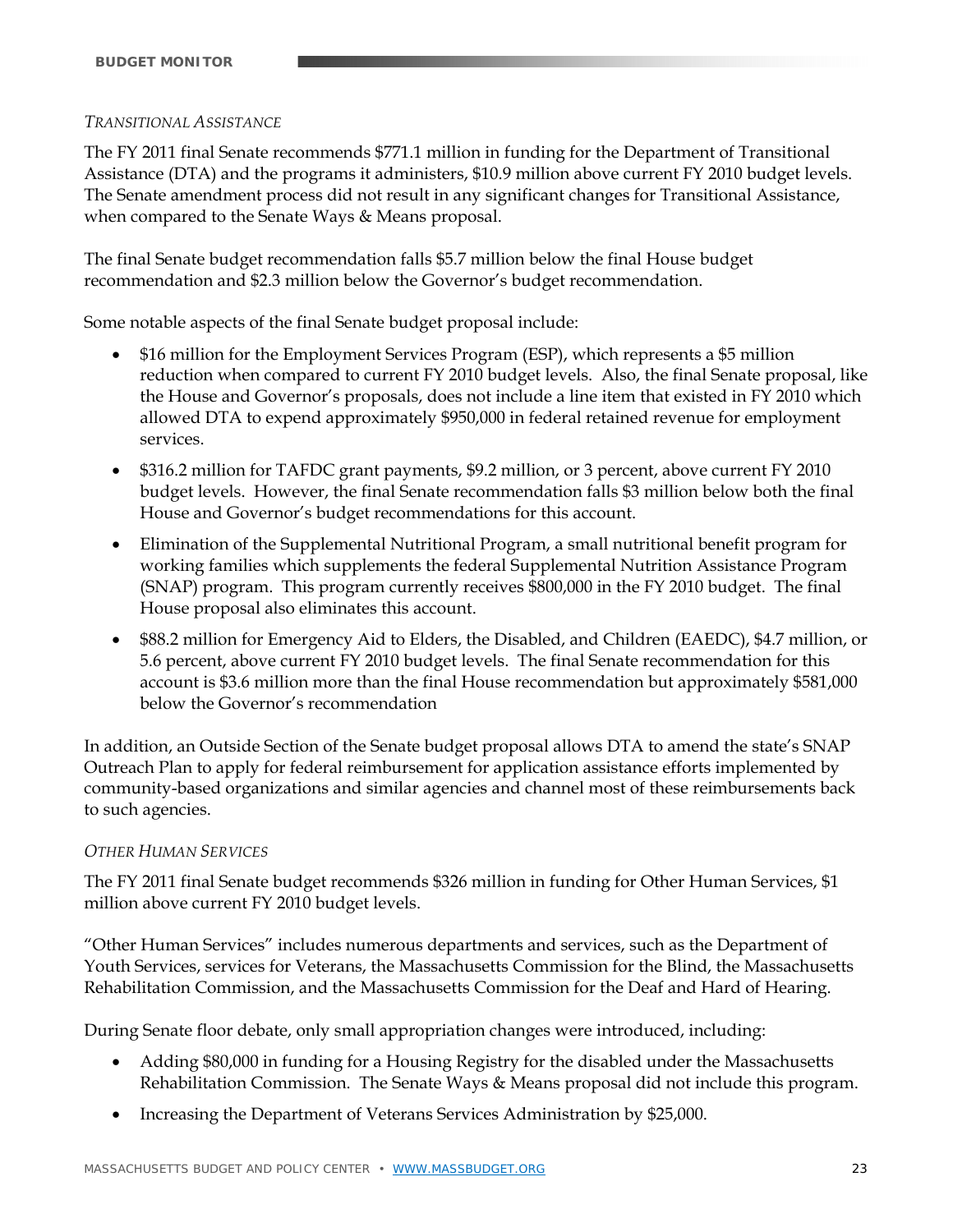Increasing funding for the Agawam and Winchendon Veterans' Cemeteries by approximately \$46,000.

The FY 2011 final Senate budget includes:

- \$144.7 million in funding for the Department of Youth Services, \$3.4 million below current FY 2010 budget levels. The final Senate recommendation is \$1.4 million more than the final House proposal and \$1 million more than the Governor's proposal.
- \$4.8 million in funding for home care for the multi-disabled, 6.5 percent below current FY 2010 budget levels. The final Senate proposal falls short of the funding needed to maintain the same level of services in FY 2011.
- \$10 million in funding for vocational rehabilitation for the disabled, approximately \$391,000, or 4 percent, below current FY 2010 budget levels. Both the final House and Governor's proposals provide similar funding recommendations for this program. All proposals fall short of the funding needed to maintain the same level of services in FY 2011.
- \$36.9 million in funding for veterans' benefits, \$7 million above current FY 2010 budget levels. This increase reflects the estimated costs for maintaining benefits in FY 2011 and increases in caseload.
- \$19.4 million in funding for the Soldier's Home in Holyoke, \$500,000 below current FY 2010 budget levels. The final Senate recommendation matches the Governor's recommendation and is approximately \$505,000 above the final House proposal.

The FY 2011 final Senate proposal, like the final House proposal, does not adopt the Governor's recommendations to consolidate the following:

- Annuities to Qualified Disabled Veterans and Gold Star Parents and Spouses into the Veterans' Benefits line item.
- Line items pertaining to veterans' shelters and veterans' outreach centers into a dedicated line item.
- Community Services for the Blind, transition into adult services, and Vocation Rehabilitation for the Blind into the Massachusetts Commission for the Blind Administration line item.
- Employment assistance for the disabled, independent living for the multi-disabled, transition into adult services, and home care services for the disabled into the Massachusetts Rehabilitation Commission administration line item.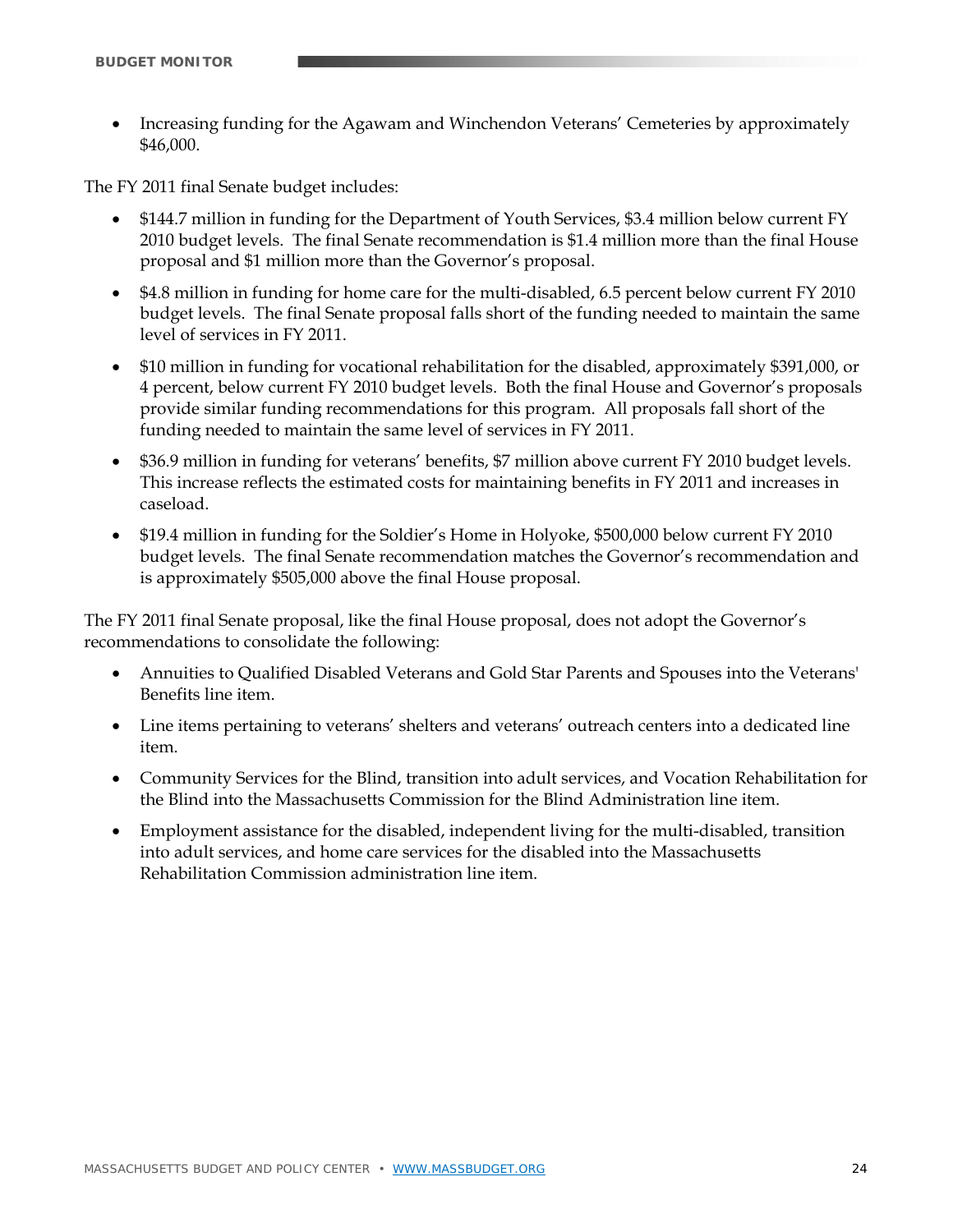# **INFRASTRUCTURE, HOUSING & ECONOMIC DEVELOPMENT**

| <b>FY 2010 GAA</b>                       | \$1,625,366,862 |
|------------------------------------------|-----------------|
| FY 2010 Current                          | \$1,686,451,826 |
|                                          |                 |
| FY 2011 Senate Final                     | \$1,538,151,028 |
|                                          | \$1,637,139,860 |
| FY 2011 Senate Final (Adjusted)*         |                 |
| Increase (decrease) from FY 2010 GAA     | \$11,772,998    |
| Percent Change from FY 2010 GAA          | 0.7%            |
| Increase (decrease) from FY 2010 Current | \$(49,311,966)  |
| Percent Change from FY 2010 Current      | $-2.9%$         |

*\* In cases where the Senate has shifted line items between categories, we have made an adjustment to reflect FY 2010 categories in order to provide an apples‐to‐apples comparison.*

The Senate Fiscal Year (FY) 2011 budget proposal provides \$1.64 billion for infrastructure, housing, and economic development programs and services. This is a 2.9 percent, or \$50 million, decrease from FY 2010 current amounts, but is 0.7 percent, or \$11.2 million, greater than the FY 2010 GAA amount.

The Senate final proposal makes significant changes in economic development programs by recommending the creation of two new entities: the Massachusetts Marketing Partnership and the Office of Business Development. The Senate budget also provides slightly more funding for housing programs than both the House and Governor's proposals in an effort to help homeless families move into permanent housing and out of shelters including hotels and motels.

This category includes Economic Development, Housing & Community Development, Transportation, and Workforce & Labor programs.

#### *ECONOMIC DEVELOPMENT*

The Senate final FY 2011 budget provides \$22 million for economic development programs, a \$16.7 million, or 43.2 percent, reduction from the FY 2010 current budgeted amounts. The Massachusetts Life Sciences Investment Fund, which is funded through budget surpluses, could receive \$10 million in the course of FY 2011; however, because it is not an appropriation and is contingent on surpluses, there is no funding currently allocated for this fund for FY 2011.

The Senate final proposal creates a new Massachusetts Marketing Partnership to coordinate trade, travel, tourism, and entertainment in the Commonwealth. This is funded through three separate line items within the Executive Office of Housing & Economic Development. The first consolidates funding for the Massachusetts International Trade Council into a new line item for the Massachusetts International Trade Office. It shifts these accounts from the Executive Office of Labor & Workforce Development to the Executive Office of Housing & Economic Development and reduces funding from \$125,000 (FY 2010 current amounts) to \$100,000.

The second account in the Marketing Partnership consolidates the Massachusetts Office of Travel & Tourism and the Sports & Entertainment Commission into a new line item for the Office of Travel & Tourism. Funding for these accounts is reduced by 67 percent, or \$4.4 million to \$2.2 million. The Senate has called for the Massachusetts Convention Center Authority to contribute an additional \$5 million for the Office of Travel & Tourism; however, because this would not be state funding,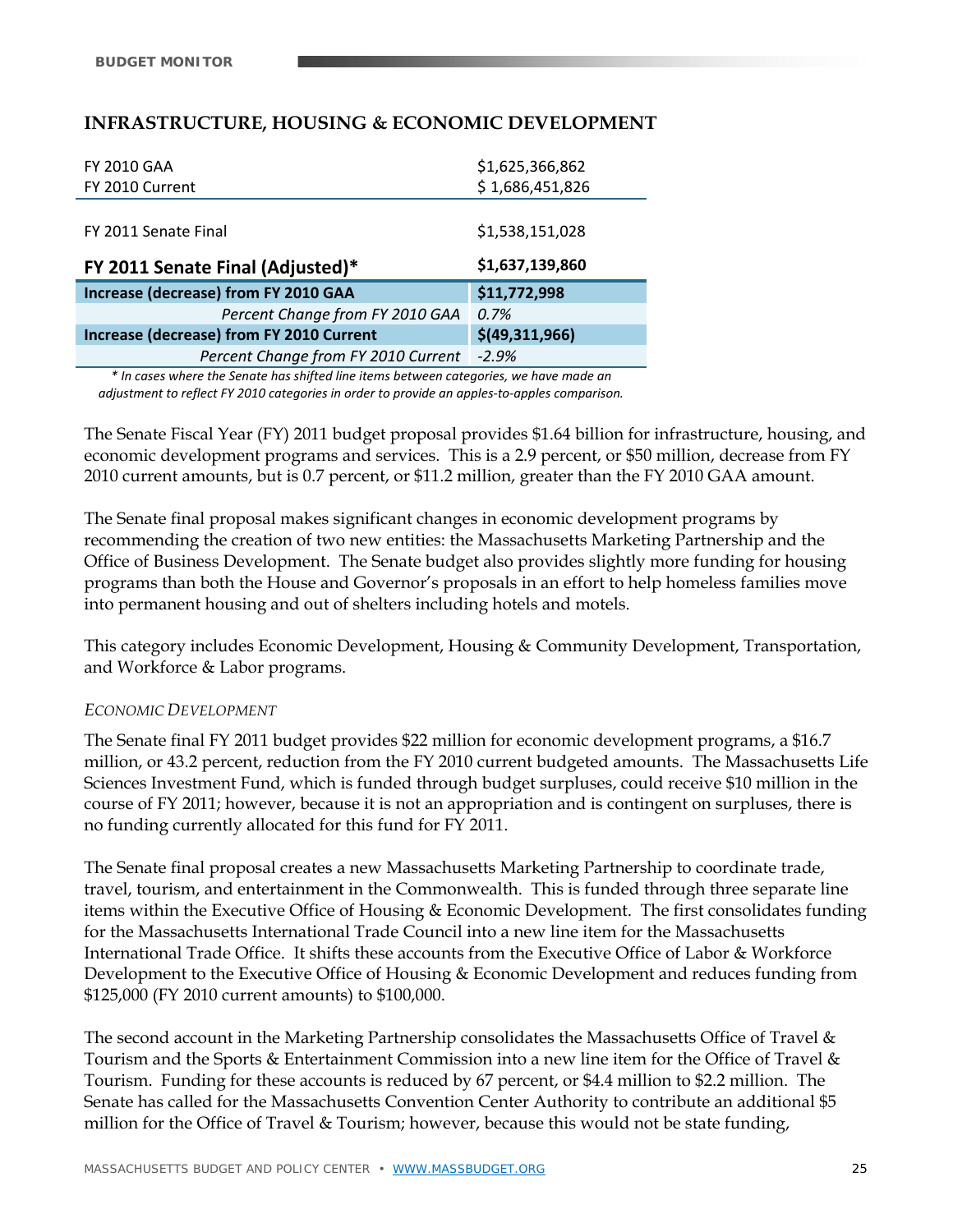*MassBudget* has not included it in the sum of funding for this account. These accounts are also shifted from the Executive Office of Labor & Workforce Development to the Executive Office of Housing & Economic Development.

The third account within the Marketing Partnership is for the Massachusetts Cultural Council. However, funding for this Council does not appear in *MassBudget* totals for economic development programs because *MassBudget* had not previously defined the Cultural Council as primarily an economic development expense and had categorized it as an administrative line item. The Council is currently an independent entity with funding totaling \$9.7 million. The Senate budget proposes to shift this account into the Executive Office of Housing & Economic Development as well, with funding reduced to \$6.2 million. The committee has also called for outside funding for this account—an additional \$3 million from the Massachusetts Development Finance Authority. Again, because this would not be a state appropriation, *MassBudget* does not include this in the sum of funding for this account.

The Senate FY 2011 budget also creates a new Office of Business Development to centralize business development services. This would consolidate the line item for the Department of Business  $\&$ Technology (currently in the Executive Office of Labor and Workforce Development, totaling \$392,900) and off-budget spending for small business assistance grants into a new line item for the Office of Business Development in the Executive Office of Housing & Economic Development. The Senate proposes \$1.8 million in funding for this new line item. It also seeks a commitment of \$700,000 from the Massachusetts Development Finance Authority for the small business grants, which are also not included in *MassBudget* totals.

Other noteworthy elements of the Senate's economic development proposal include:

- Funding for the state's 12 regional economic development corporations, councils and partnerships is restored, totaling \$800,000. This funding had been eliminated through the Governor's 9C cuts. The Governor and House proposals had not restored any of this funding.
- Funding for District Local Technical Assistance Fund is eliminated. It had been funded at \$2 million in FY 2010.
- Level-funding for Individual Training Grants (\$750,000) compared to FY 2010 current budgeted amounts and the FY 2010 GAA.
- Funding for the Commonwealth Zoological Corporation is reduced by 43 percent, or \$1.5 million, to \$2 million, as compared to FY 2010 current budgeted amounts.
- Funding for Local Tourist Councils is increased by \$2.3 million to \$4.5 million, or 100 percent, from FY 2010 current amounts.
- The State Office of Minority and Women Business Assistance is merged into a new line item for the Supplier Diversity Office, with funding reduced by \$63,700, or 9 percent.

During the floor debate, the Senate also created a provision that would require the head of the administering agency for each tax credit program to submit an annual report to the Commissioner of Revenue detailing each tax credit recipient, the amount of tax credits awarded, the aggregate number of jobs created, and the impact of the tax credit program on the specific industry it is geared toward. This is discussed in more detail in the "tax revenue" section of this *Budget Monitor*.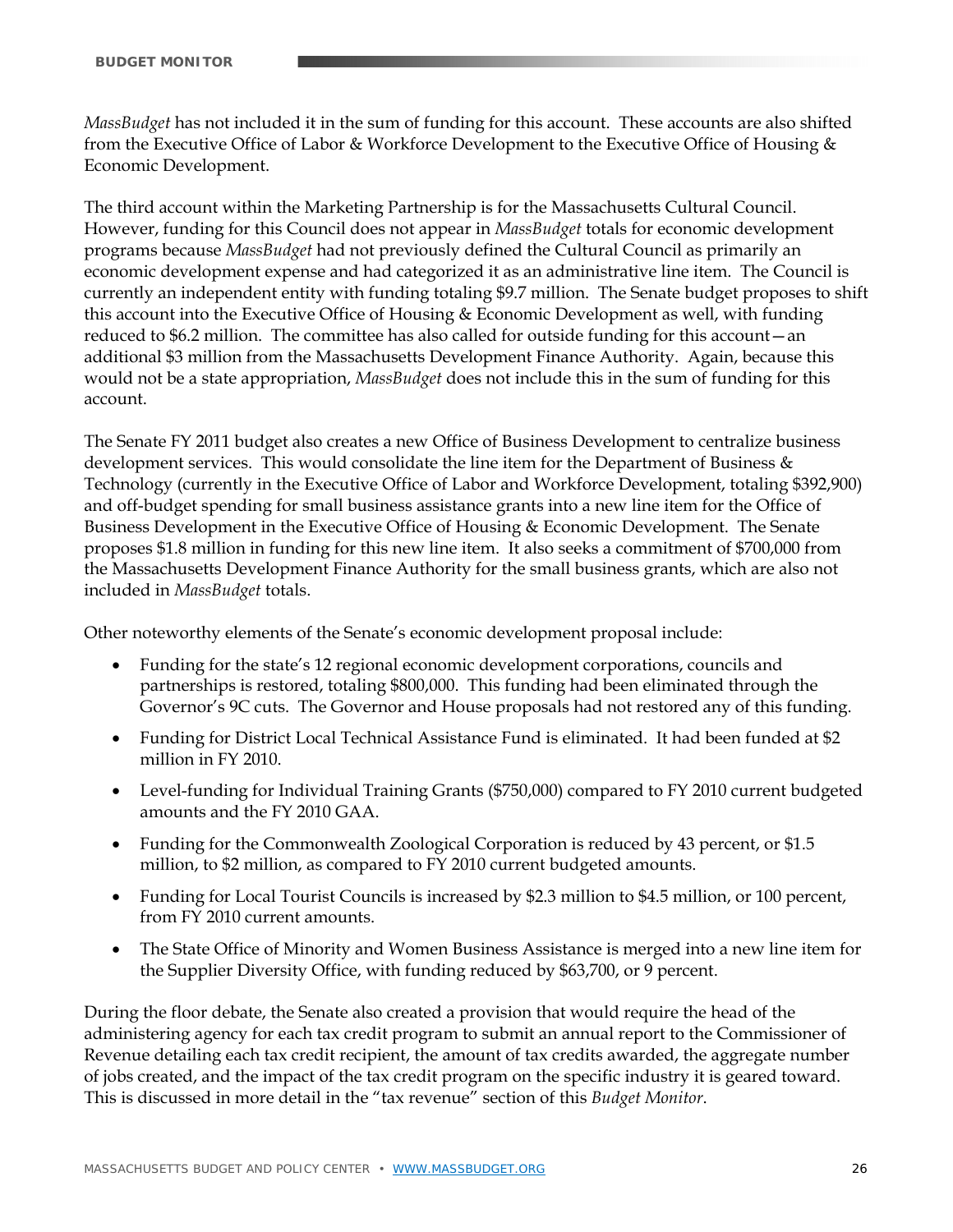#### *HOUSING & COMMUNITY DEVELOPMENT*

The Senate final budget recommends spending \$279.3 million on housing programs for FY 2011. This level is \$30.9 million more than the FY 2010 GAA, but is \$36 million below the current budget for FY 2010. The Senate final budget is also \$8.9 million higher than the Governor's FY 2011 budget proposal and \$2.7 million higher than the House's final budget. In inflation-adjusted dollars, funding for housing programs has fallen \$36.5 million or 11.6 percent since FY 2001.

During its debate the Senate adopted two series of amendments affecting housing programs. The first group of amendments affects public housing administered by the Department of Housing and Community Development (DHCD) including:

- Preventing undocumented immigrants from receiving priority over permanent residents or documented immigrants for public housing.
- Codifying regulations that the Department of Housing and Community Development uses to determine an applicant's eligibility for public housing.

The other amendments slightly increased funding for the state's homelessness programs and adopted new requirements for the administration of homelessness services. These amendments include \$269,000 in additional funding for caseworkers who assist homeless families and individuals, makes changes to the Emergency Assistance (EA) account, and protects families who receive temporary housing subsidies to stay on the priority list for permanent state subsidies (see below). The Senate final budget is larger than the proposals offered by the Governor and passed by the House, because it increases funding to programs that provide housing assistance to help homeless families move into permanent housing.

The recent economic crisis has greatly increased the need among low-income homeless families for shelter and services. 2 The Senate FY 2010 budget moved homelessness assistance programs from the Department of Transitional Assistance (DTA) to DHCD in an effort to provide homeless families and individuals with access to affordable housing and to reduce the need for shelters and services. The Senate final FY 2011 budget recommends \$117 million for the EA program, which provides shelter and services to homeless families living at or below 115 percent of poverty. During the floor debate, the Senate adopted a number of amendments affecting the EA program, including:

- Increasing time that DHCD must notify the Legislature before it makes any changes to eligibility or regulations from 45 to 60 days. The current budget recommends 90 day notification.
- Requiring that DHCD use the 2009 federal poverty guidelines, or later issued standards that are higher, to determine eligibility for the program. The purpose of this amendment is to make sure that families do not lose their eligibility for EA because deflation may cause the guidelines to be lowered in future years. 3
- The Senate Ways & Means Committee budget had recommended including a \$3.5 million earmark to place families in housing in order to reduce their reliance on hotels and motels. The Senate final FY 2011 budget adopted an amendment requiring that this funding be used to find homeless families permanent sustainable housing quickly. Instead of adding supplemental

<u>.</u>

<sup>&</sup>lt;sup>2</sup> DHCD information on homeless individual and homeless family caseloads is available here.

<sup>3</sup> A family of 4 living at 115 percent of poverty in 2009 earns \$25,358 per year Department of Health and Human Services information on 2009 Federal Poverty Guidelines is available at: http://aspe.hhs.gov/poverty/09poverty.shtml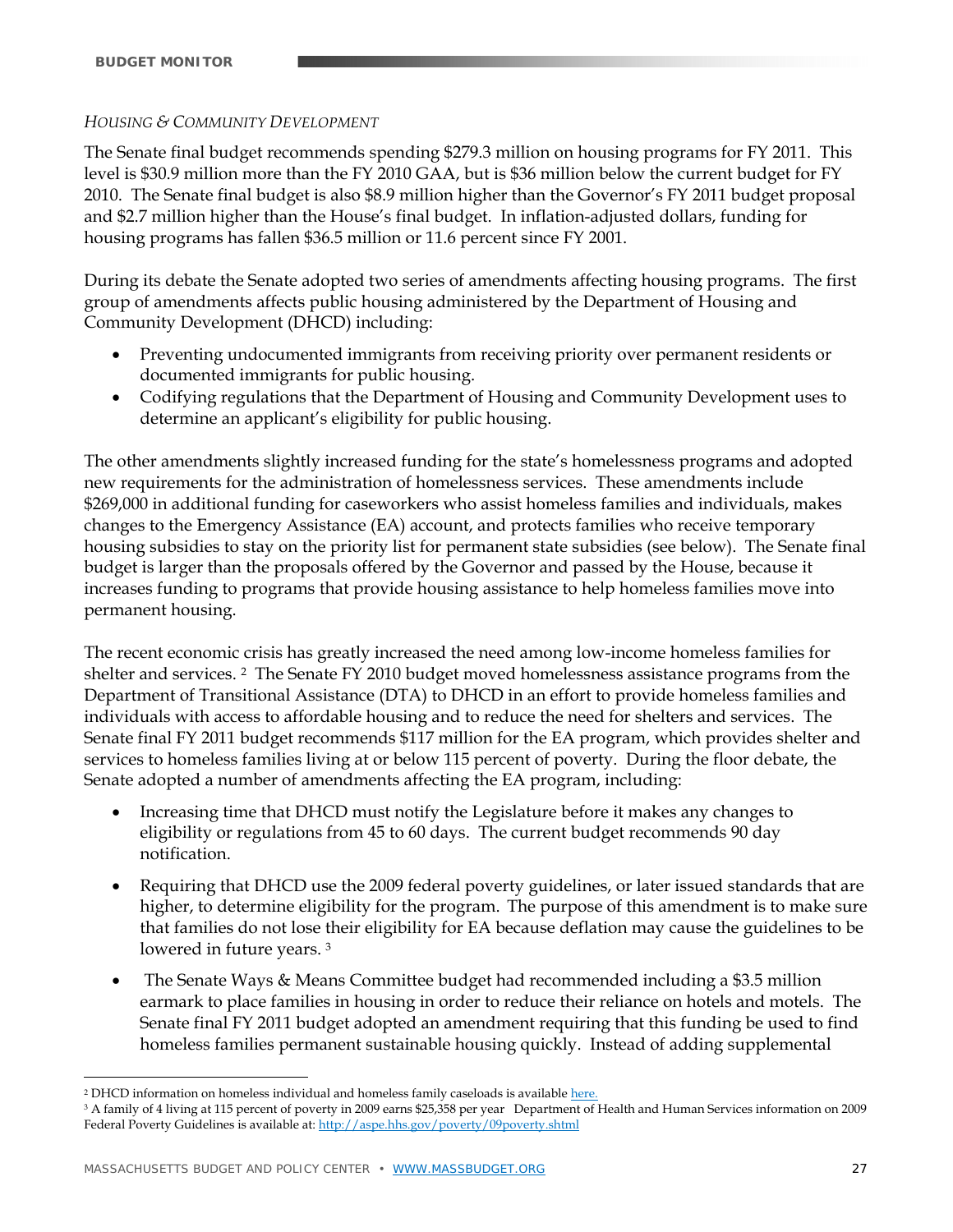funding to EA, the final House budget included a new \$4 million line item on flexible housing that would be used to move families out of hotels and motels quickly.

 Requiring DHCD to end the practice of placing homeless families in hotels and motels unless there is insufficient space in shelters. The amendment further requires that within 10 days of placing a family in a hotel or motel, DHCD must provide housing assistance to that family. Finally, the amendment includes language requiring that the hotel or motel provide cribs for children under 3 years old. The House budget requires cribs for any child under 4.

Funding for Emergency Assistance in the Senate final FY 2011 proposal maintains the level proposed in the Senate Ways & Means Committee's budget. While \$25.4 million higher than the FY 2010 GAA, this is \$34.7 million less than the current budget for EA. During the course of FY 2010, as the need for family shelter increased, the Legislature provided \$60.1 million in supplemental funding to meet this demand. The Senate budget recommendation is \$3.5 million more than the Governor's FY 2011 budget proposal. In Outside Sections 13 and 14, the Senate budget proposes moving language that has traditionally been included in the line item into the General Laws. This language includes requiring that DHCD:

- Provide up to 30 days of shelter while families gather the information they need to prove their eligibility.
- Work to ensure that children moving to shelters can continue attending the schools in the communities where they had lived.
- Provide EA services only to U.S. citizens and to immigrants who are legally residing in the United States.

During the floor debate, the Senate agreed to provide \$269,000 funding above the amount recommended by the Senate Ways & Means Committee for the account that funds caseworkers who provide assistance to homeless families and individuals. This amendment brings the Senate total to \$5.3 million which is about the same as the House proposal.

The Senate final FY 2011 budget recommends providing the same level of funding in FY 2011 for other homelessness services as they received in the current FY 2010 budget including:

- \$36.3 million for assistance to homeless individuals. While the Senate recommends \$37.3 million for this program, its proposal transfers \$1 million from health care services previously provided to homeless individuals through a public hospitals account to this account. To allow for meaningful comparisons between years, this *Monitor* adjusts total spending for this account and keeps the \$1 million within the Public Health subcategory within the Health Care. The Governor also recommended transferring \$1 million, while the House recommended a \$1.3 million transfer.
- \$1.2 million for the Home and Healthy for Good program.

The Senate final budget includes an amendment that requires that households, which receive temporary housing assistance through the federal American Recovery and Reinvestment Act, not lose priority for permanent housing subsidies offered by the state. In its budget the Senate recommends increases over the current FY 2010 budget for several housing programs that can help homeless families find additional housing, including: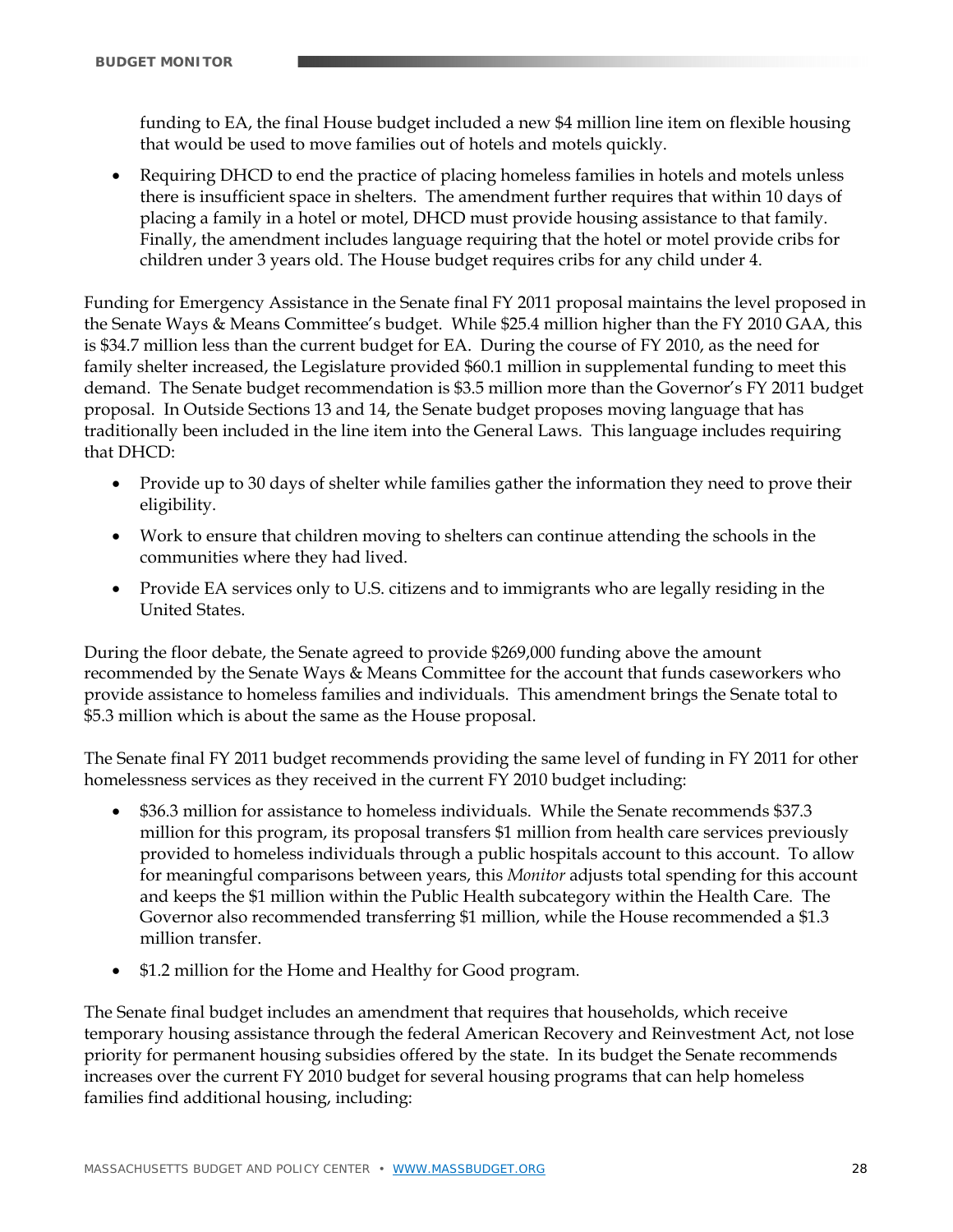- \$2 million in additional funding for subsidies to public housing authorities for a total of \$64.5 million. New language in the Senate final budget requires that \$2 million be spent on rehabilitating family units that have been vacant for more than 60 days because of repair needs. The Senate budget is \$2 million larger than both the House and Governor's FY 2011 proposals.
- \$2.3 million more for the Massachusetts Rental Voucher Program (MRVP) for a total of \$35.2 million. The Senate proposal is \$5.2 million over the FY 2010 GAA as well as \$2.5 million more than the FY 2011 amount proposed by the Governor and \$200,000 less than the House proposal. Outside Section 116 of the Senate budget also directs MassHousing to contribute \$2.7 million to MRVP which is the same amount that the Governor proposed in his budget and is \$200,000 more than the amount MassHousing contributed in FY 2010. (The FY 2011 House budget did not include a contribution from this quasi-public agency in its proposal.) While *MassBudget*  does not include this funding in its total for housing programs, MassHousing's contribution combined with the Senate's recommendation of \$35.2 million will allow the state to continue funding existing vouchers to low-income renters.
- \$840,000 in additional funding for Residential Assistance for Families in Transition (RAFT) for a total of \$1 million. While this amount is larger than the current FY 2010 budget (\$840,000 greater), the House budget (\$740,000 greater), and the Governor's (\$940,000 greater), it is \$2.1 million below the FY 2010 GAA. This is because the Governor had transferred most of the RAFT funding to MRVP when he made 9C cuts in October 2009. The state is using the Homelessness Prevention and Rapid Rehousing funding, included in the federal American Recovery and Reinvestment Act, for FY 2010 and a portion of FY 2011, to provide short-term assistance to homeless families and to families at risk of becoming homeless. Once the federal assistance is spent by February 2011, the state will have to reassess its funding level for RAFT.

The Senate budget recommends the same level of funding as the current FY 2010 budget for certain programs, including:

- \$4 million for rental vouchers for people with disabilities.
- \$3.5 million in vouchers for Department of Mental Health clients.
- \$1.5 million in funding for centers that provide housing information to consumers.

Finally, while the Senate does not provide funding for the Soft Second Loan program in the budget, it does require in Outside Section 116 that the Massachusetts Housing Partnership (MHP) provide \$2 million to this program. This is the same level as the FY 2010 GAA. (As with the MassHousing contribution to MRVP above, *MassBudget* does not include MHP's contribution in its total for housing programs.)

#### *TRANSPORTATION*

The Senate final FY 2011 budget proposes \$1.24 billion for transportation funding, representing a 1.5 percent increase from FY 2010 current amounts. This includes \$200 million for the newly formed Massachusetts Transportation Trust Fund (MTTF), \$160 million for the Massachusetts Bay Transportation Authority (MBTA), \$15 million for Regional Transit Authorities (RTA), and \$767.1 million in tax revenues set aside for the MBTA.

The 1.5 percent increase is due to an increase in funding for transportation programs and services, which were funded by individual line items in FY 2010 but are consolidated under the new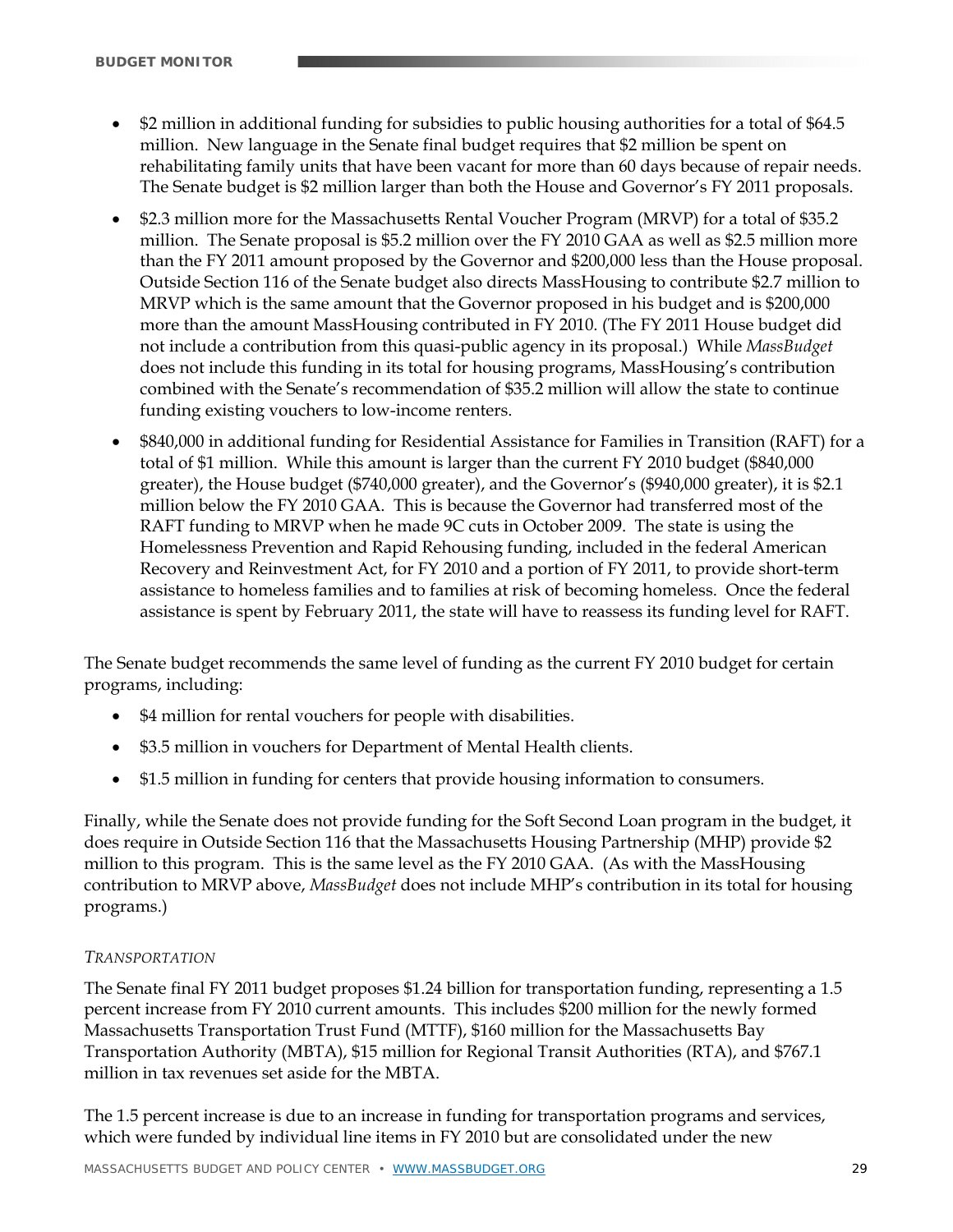Massachusetts Department of Transportation (MassDOT) in FY 2011. In the FY 2010 GAA, state transportation funding consisted of \$275 million from the Commonwealth Transportation Fund, in addition to \$194.7 million in individual line items for various transportation agencies and programs. These line items were cut by \$13.6 million, or 6 percent, through the Governor's 9C reductions. The current funding amount for these line item appropriations is now at \$182 million. In the Senate Ways & Means proposal for FY 2011, funding for these transportation line items in increased to \$200 million (the amount allocated for the MTTF). The MTTF funds would be administered through MassDOT, which would then distribute funding to the various programs and agencies. It is important to note, however, that \$17.2 million of this increase will be for fringe and other indirect costs that the transportation department had previously not been responsible for, but will be assessed on MassDOT. Thus, the remaining amount for former transportation line items (\$182 million) is level with FY 2010 current amounts and would essentially maintain the Governor's 9C reductions.

As previously mentioned, the Commonwealth Transportation Fund totaled \$275 million in FY 2010. In the FY 2011 Senate budget proposal, \$160 million and \$15 million of this amount would be allocated to the MBTA and RTAs respectively. The remaining \$100 million of the Commonwealth Transportation Fund was contract assistance payments to the Massachusetts Turnpike Authority in FY 2010. The Senate proposal shifts this \$100 million to a different line item administered by the Department of Administration and Finance. However, this *Budget Monitor* counts the \$100 million for the Turnpike Authority within the overall funding for transportation. This is reflected as an adjustment to the MTTF and is incorporated in the Senate Final Budget Adjusted number for this section.

#### *WORKFORCE & LABOR*

The Senate final FY 2011 budget proposal provides \$45 million for Workforce and Labor programs, a 22 percent (\$12.7 million) reduction from FY 2010 current amounts, but a 12.2 percent (\$5 million) increase from FY 2010 GAA.

The Senate FY 2011 budget provides \$15 million for the Workforce Training Fund, a \$5 million increase from the FY 2010 GAA. It had also received additional funding in October 2009 (\$11.1 million) and in May 2010 (\$9.5 million) that increased the funding level to \$30.6 million. Each year, funds remaining at the end of the year are made available for use in the following year to fund ongoing obligations, such as multi-year contracts that are approved in one year but are paid out over two or three years. It is expected that, as in previous years, funds from FY 2010 will be made available for use in FY 2011, which would mean that the total funding for the Workforce Training Fund will be higher than the current appropriation. This fund is also set to expire at the end of calendar year 2010.

One-Stop Career Centers had been funded at nearly \$5 million in the FY 2010 GAA, but had been reduced to \$3 million after the Governor's 9C cuts. The Senate proposal restores funding for One Stop Career Centers by providing \$5.5 million, which is \$2.5 million (or 84 percent) greater than FY 2010 current budgeted amounts.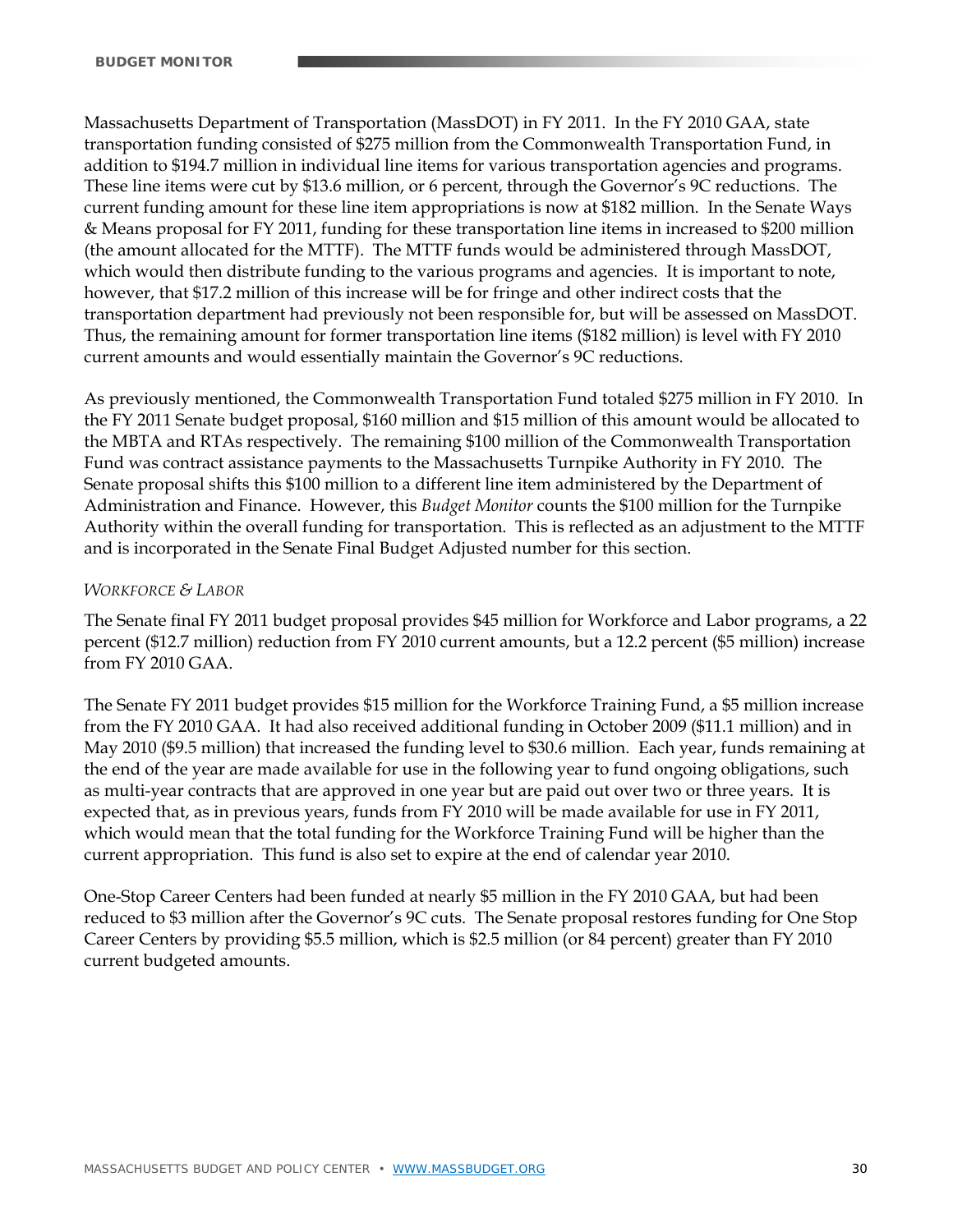# **LAW & PUBLIC SAFETY**

| <b>FY 2010 GAA</b>                       | \$2,141,956,951   |
|------------------------------------------|-------------------|
| FY 2010 Current                          | \$2,408,265,080   |
|                                          |                   |
| FY 2011 Senate Final                     | \$2,270,388,693   |
|                                          | \$2,307,012,579   |
| FY 2011 Senate Final (Adjusted)*         |                   |
| Increase (decrease) from FY 2010 GAA     | \$165,055,628     |
| Percent Change from FY 2010 GAA          | 7.7%              |
| Increase (decrease) from FY 2010 Current | \$(101, 252, 501) |
| Percent Change from FY 2010 Current      | $-4.2%$           |

*\* In cases where the Senate has shifted line items between categories, we have made an adjustment to reflect FY 2010 categories in order to provide an apples‐to‐apples comparison.*

The Senate Fiscal Year (FY) 2011 budget provides \$2.3 billion for line items included in the *MassBudget*  category of Law and Public Safety. It provides \$101.3 million (or 4.2 percent) less than current FY 2010 appropriations.

Amendments approved during the floor debate added \$10.8 million to the final FY 2011 Senate budget, compared to the Senate Ways & Means proposal. Some of the larger increases (from amounts proposed in the Senate Ways and Means budget) include:

- \$3.7 million more for Department of State Police Operations (resulting in total funding that is 0.1 percent below current FY 2010 appropriations).
- \$2.5 million more for gang violence prevention grants (Shannon Grants).
- \$1.1 million more for the Office of Community Corrections (resulting in a 2.6 percent increase over current FY 2010 appropriations).

Significant elements of the final Senate FY 2011 budget include increased funding for public defenders in order to reduce state payments to private lawyers for their work on behalf of indigent defendants and continuation of the changes that will bring state funding for all county sheriff departments "on budget."

The Law and Public Safety category includes funding for an array of departments and programs, including courts, public defenders and other legal assistance for indigent persons, district attorneys, the Attorney General, the Department of Public Safety, law enforcement, prisons, probation, parole and the state's military division.

#### *COURTS & LEGAL ASSISTANCE*

No significant amendments were made during floor debate to line items or statutory language related to courts or legal assistance.

The final Senate FY 2011 budget provides \$598.7 million for courts and legal assistance. This is \$36.7 million (or 5.8 percent) less than appropriated in the current FY 2010 budget. Some of the significant elements include: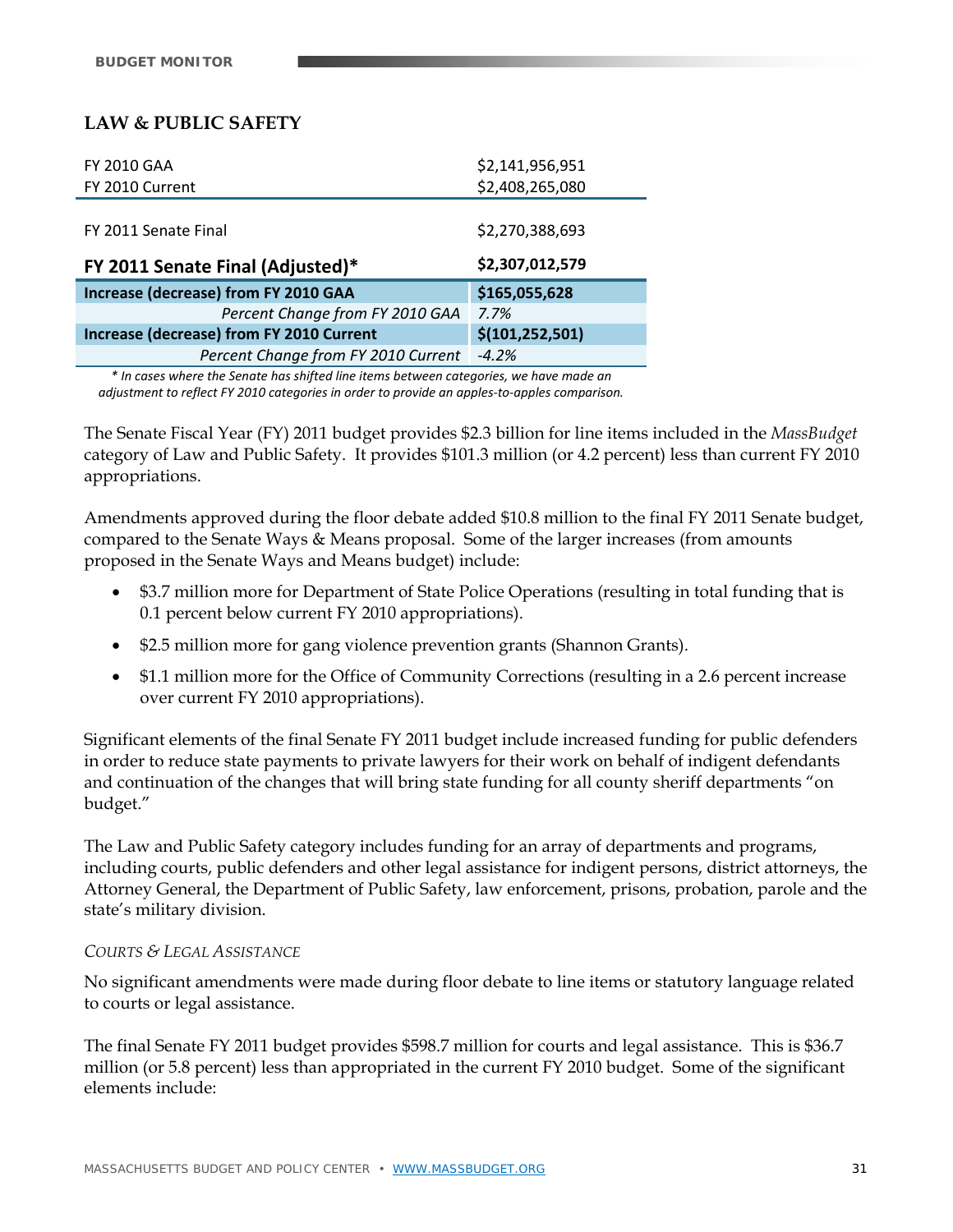- The final Senate budget makes cuts to most of the state courts. These cuts generally range from 3 percent to 5 percent from current FY 2010 funding levels and include cuts to the District Courts, Land Court, Housing Court, Boston Municipal Courts, and Probate and Family Court.
- The final Senate budget increases funding for public defenders (by \$5.6 million, or 19.5 percent) in combination with a decrease in funding to pay private counsel (by \$32.9 million, or 21.9 percent) relative to current FY 2010 appropriations. The documents accompanying the Senate Ways and Means budget state that the additional dollars will allow the Commonwealth to hire 105 public defenders, reducing the need to pay private counselors to represent indigent defendants in criminal and civil cases, thereby saving the state \$1.8 million.
- The final Senate budget, like that of the House, does not follow the Governor's recommendation to consolidate funding for district courts into a single line item. Instead, the final Senate budget continues to provide funds directly to the district courts through individual line item appropriations.
- Unlike either the House budget or the Governor's recommendations, the final Senate budget continues to provide authority to the Chief Justice for the Trial Courts to expend \$53 million in retained revenues in FY 2011. Both the House and Governor eliminated this authority in their budgets. While the House reallocated \$39.1 million of this funding directly to individual trial court line items, the Governor's proposal consolidates most trial court funding into the single line item for the Office of the Chief Justice for Administration and Management. While each of the three budgets allocates resources differently, total proposed FY 2011 funding for departments and programs related to the courts and legal assistance varies by less than 2 percent among the House, Governor, and final Senate budgets.

#### *LAW ENFORCEMENT*

During floor debate, the Senate amended appropriation amounts for several Law Enforcement accounts:

- The Senate amended the Senate Ways & Means budget to provide an added \$3.7 million for the Department of State Police Operations, bringing total funding for this line item to \$234.8 million, essentially flat-funding the department relative to current FY 2010 appropriations. Accompanying the increase in funding, language in the final Senate budget specifies that the State Police shall utilize technologies that reduce fuel consumption in patrol cruisers while they are idling. The department must use this technology in at least 100 cruisers and report back to the Legislature about the effectiveness of these measures.
- The Senate added \$2.5 million to the \$4 million proposed in the Senate Ways & Means budget for the Shannon Grant program. The final Senate budget, like the House budget, provides \$6.5 million for gang violence prevention grants (Shannon Grants), an amount equal to that appropriated in the FY 2010 GAA. The \$6.5 million total is \$2.5 million (or 44.4 percent) more than current FY 2010 appropriations, and \$2 million more than proposed by the Governor.
- The Senate added \$400,000 to the retained revenue account of the Chief Medical Examiner, bringing the final Senate total to \$2.1 million or 23.5 percent more than current FY 2010 appropriations.

Overall, the final Senate FY 2011 budget provides \$328.7 million for departments and programs within the *MassBudget* category of Law Enforcement. This represents a \$5.4 million (or 1.6 percent) reduction from current FY 2010 appropriations. In addition: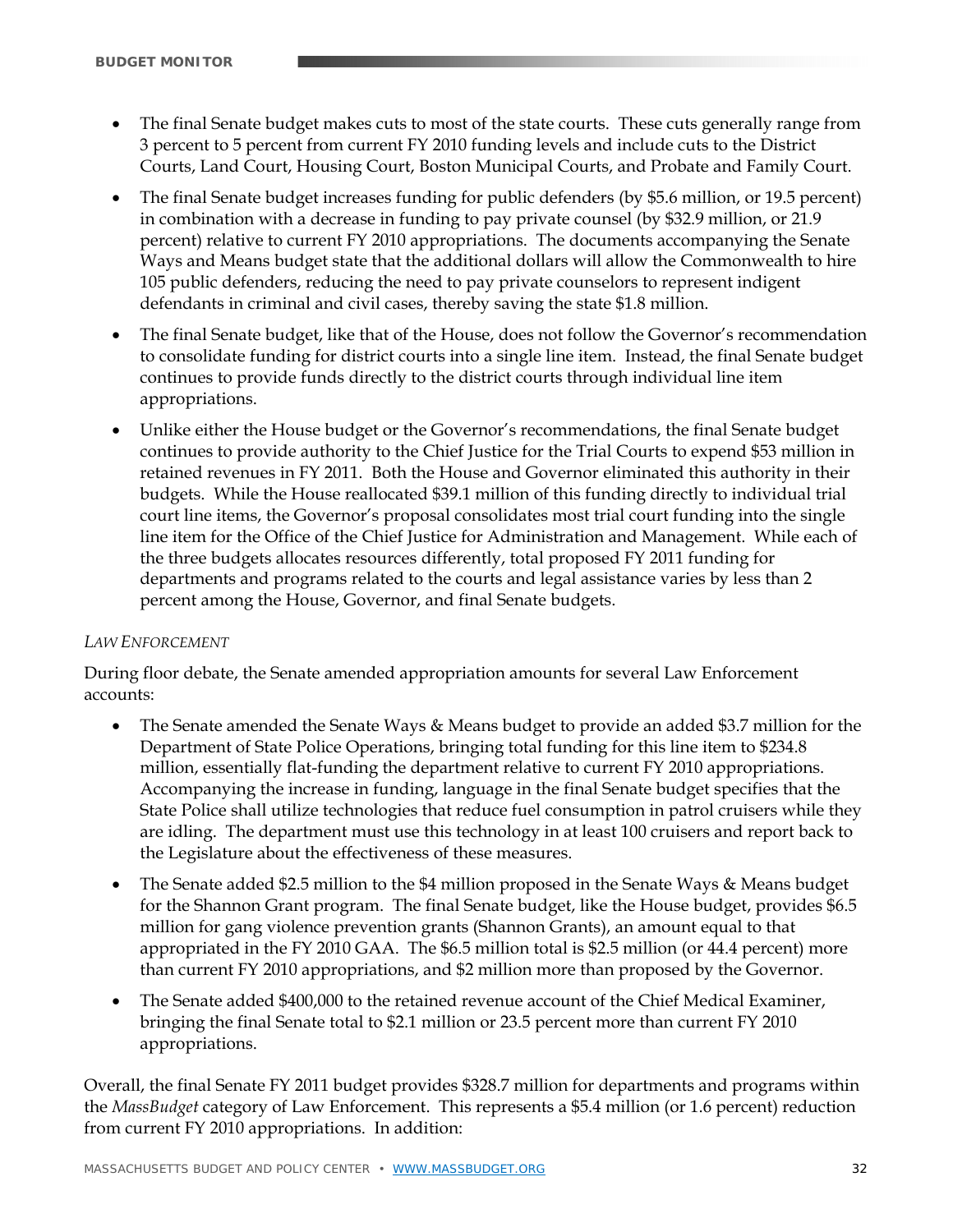- Like the House, Governor's, and Senate Ways & Means budgets, the final Senate budget provides only \$5 million for the Quinn Bill, a program that offers salary enhancements to police officers who acquire advanced degrees. This is a \$5 million reduction from the \$10 million appropriated in the current FY 2010 budget. The Senate budget also proposes establishing a special commission to study the effectiveness of police career incentive programs.4
- Relative to current FY 2010 appropriations, additional funds have been provided in the final Senate budget for some law enforcement line items including \$489,000 (or 23.1 percent) more for the Criminal History Systems Board, and \$190,000 (or 8.3 percent) more for the Municipal Police Training Committee.

#### *PRISONS, PROBATION & PAROLE*

Amendments to the Senate Ways & Means budget approved during floor debate make changes to statutory language pertaining to the Office of the Commissioner of Probation. These changes include:

- Limiting the term of the Commissioner of Probation to five years.<sup>5</sup>
- Making hiring and firing decisions at the probation department dependent on approval of the chief justice for administration and management of the trial courts.<sup>6</sup>
- Creating a task force to consider the feasibility and advisability of transferring authority over the Office of Probation, the Office of Community Corrections, and the Parole Board either to the chief justice for administration and management or to the Executive Office of Public Safety and Security. 7

There are several other amendments included in the final Senate budget. These include amendments that would:

- Allow the Commissioner of Corrections and the county sheriffs to charge inmates certain fees for services provided while incarcerated.<sup>8</sup> The services include basic daily custodial care, medical sick call visits, provision of prescription eyeglasses, and provision of pharmacy prescriptions. The fees would be deducted from the prisoner's wages earned either while in custody or after release. The specific fee amounts are not included in the amendment language.
- Allow the chief justice for administration and management to transfer funds among line items within the trial court system during a period ending April 29, 2011.9
- Provide \$1.1 million more for the Office of Community Corrections than did the Senate Ways  $\&$ Means budget. The final Senate budget increases funding for this office \$601,000 (or 2.6 percent) above current FY 2010 levels.

In total, the final Senate FY 2011 budget provides \$1.2 billion for prisons, probations, and parole. This represents a reduction of \$39.1 million, or 3.2 percent, relative to current FY 2010 funding levels, though the final Senate budget provides about \$14 million more than either the House or Governor's budgets.

<u>.</u>

<sup>4</sup> Final Senate FY 2011 budget, Outside Sections, Section 302

<sup>5</sup> Final Senate FY 2011 budget, Outside Sections, Section 214

<sup>6</sup> Final Senate FY 2011 budget, Outside Sections, Section 183 and 213

<sup>7</sup> Final Senate FY 2011 budget, Outside Sections, Section 326

<sup>8</sup> Final Senate FY 2011 budget, Outside Sections, Section 166

<sup>9</sup> Final Senate FY 2011 budget, Outside Sections, Section 264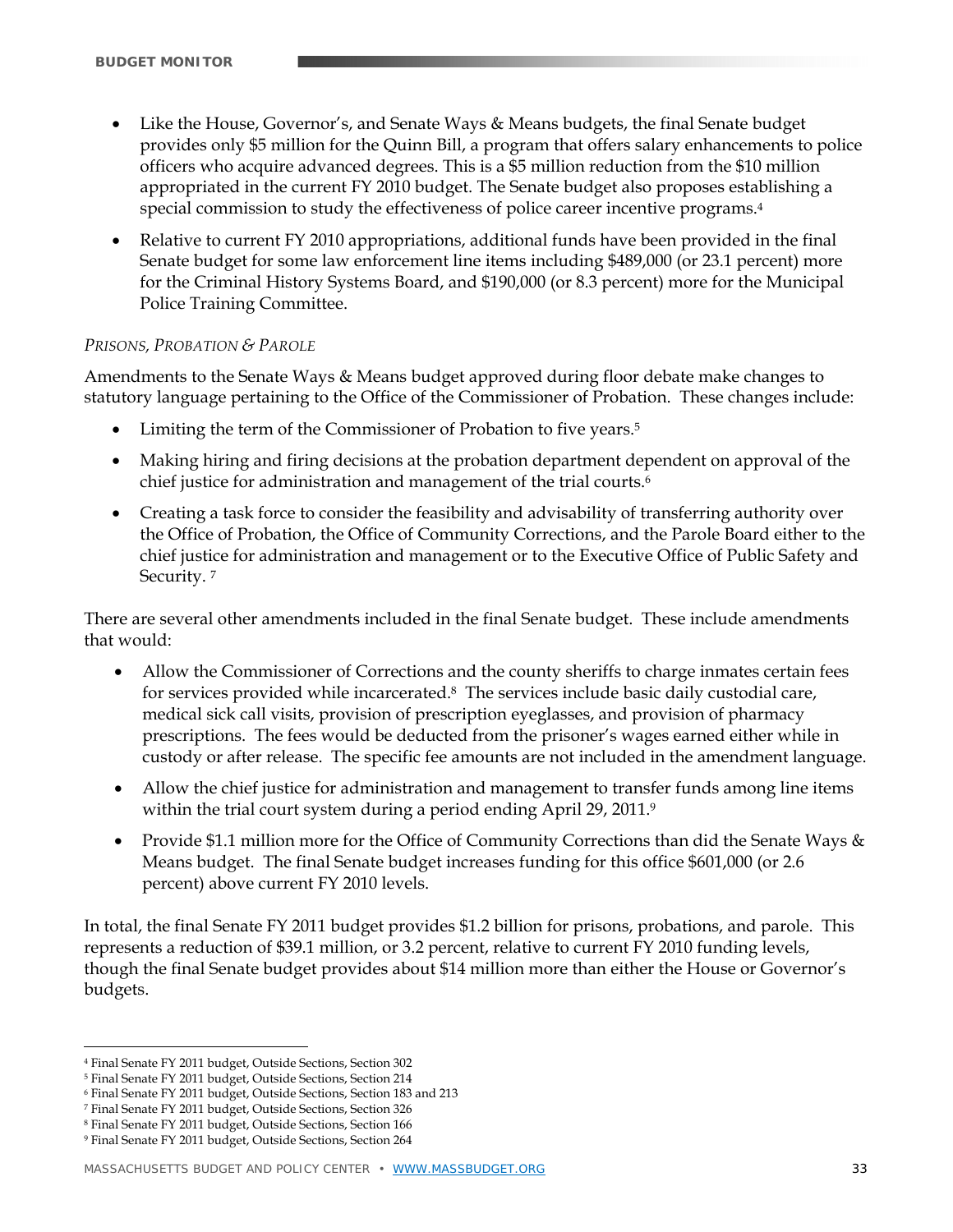- The final Senate budget makes no mention of establishing a special commission to investigate adoption of capital punishment in the Commonwealth, as did the House budget.
- As with both the House and Governor's budgets, the final Senate FY 2011 budget continues changes begun in FY 2010 to bring "on budget" the state funding for seven county sheriff's departments which previously had taken place "off budget" (the other seven county sheriff departments have been funded "on-budget" for many years). Proposed appropriations in the final Senate FY 2011 budget for each of the 14 county sheriff departments appear identical to the amounts proposed by both the House and the Governor.
- Unlike the House or Governor's budgets, the final Senate budget funds a reserve account from which \$10.3 million may be distributed in FY 2011 to any of the 14 county sheriff departments as additional operating expenses arise. Under the final Senate budget proposal, the Executive Office of Administration and Finance would be charged with determining need and allocating these resources.
- The final Senate FY 2011 budget provides \$500.2 million, or \$14.4 million less for Department of Corrections Facility Operations than the current FY 2010 budget, a reduction of 2.8 percent. At the same time, the final Senate budget provides \$3.4 million in additional, new funding to the Department of Corrections for substance abuse treatment, prevention, and testing services, offsetting some of the \$14.4 million loss. Another \$6.6 million is made newly available in the final Senate budget for substance abuse programs within the probation and community corrections departments. Proceeds from the recent extension of the sales tax to include alcoholic beverages will provide the revenues for this additional funding.

#### *PROSECUTORS*

No significant amendments to the Senate Ways & Means budget related to prosecutors were adopted by the Senate during floor debate.

Relative to current FY 2010 appropriations, the final Senate FY 2011 budget makes small reductions in funding for many of the line items pertaining to prosecutors. In total, the final Senate budget would provide \$131.1 million, or \$1.4 million (1.1 percent) less than current FY 2010 funding levels. Some of the more notable changes include:

- A \$790,000 (50 percent) reduction in funding for the District Attorney's Association.
- A \$100,000 (52 percent) reduction in funding for the Witness Protection Board.
- A \$748,000 (3.2 percent) reduction in funding (compared to current FY 2010 appropriations) for the Office of the Attorney General Administration, which will receive \$22.7 million in FY 2011.
- An increase of \$348,000 (or 10 percent more) for the Medicaid Fraud Control Unit.

#### *OTHER LAW & PUBLIC SAFETY*

During floor debate, the Senate amended the Senate Ways & Means budget by increasing appropriations for several accounts related to the *MassBudget* category of Other Law and Public Safety. The most significant of these changes was a \$1.5 million increase in retained revenues for elevator inspections, bringing the total to \$5.5 million, or \$3 million more than current FY 2010 appropriations. The final Senate budget provides \$48.4 million for departments and programs within this *MassBudget* category. Deducting the \$21 million in one-time, federal Recovery Act dollars made available to the Executive Office of Public Safety and Security in FY 2010 (which raised total FY 2010 appropriations in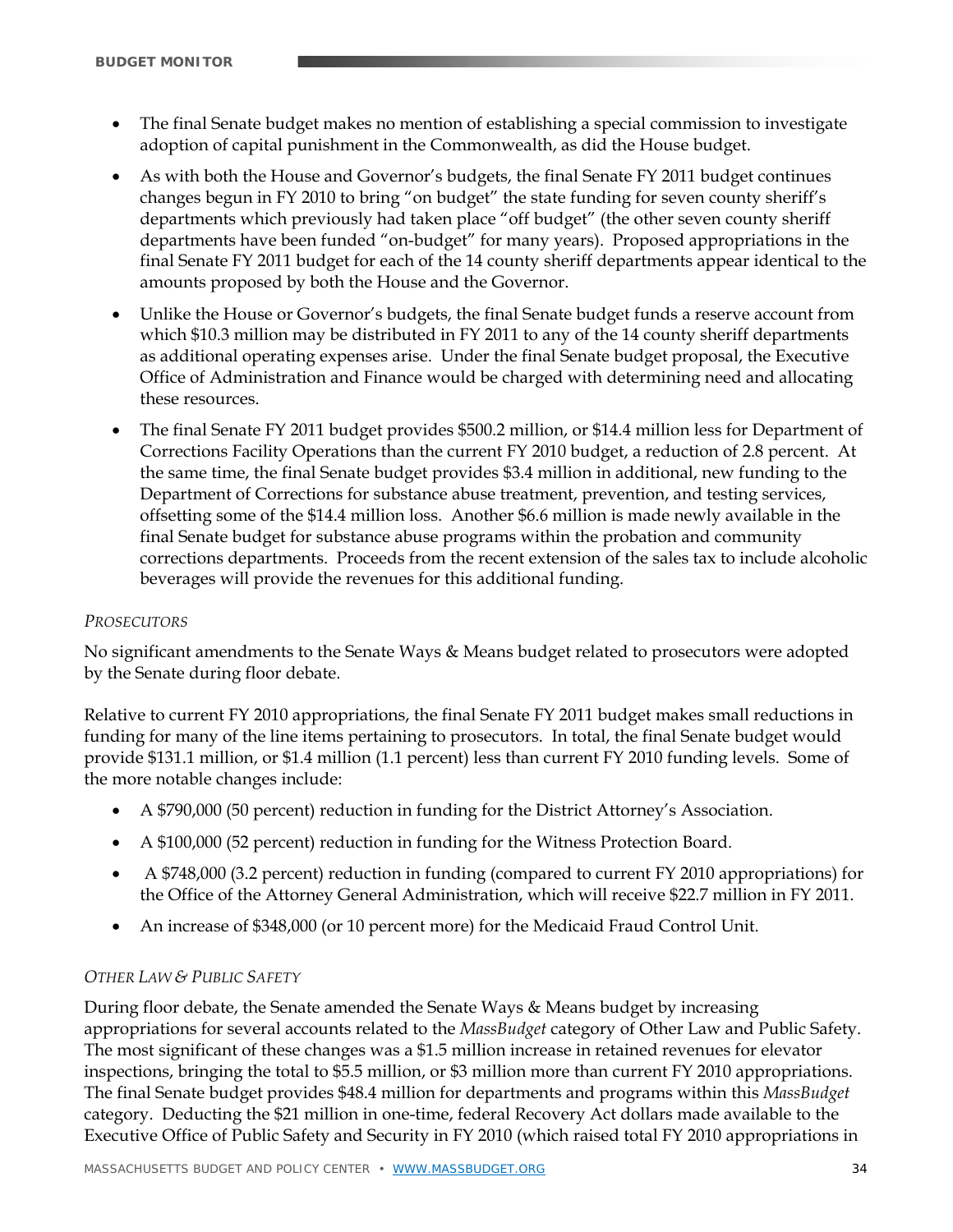the Other Law and Public Safety category to \$67.0 million), the final Senate budget provides somewhat more (\$2.3 million, or 5.1 percent) state-level funding than appropriated for FY 2010.10

- The Final Senate FY 2011 budget makes substantial cuts to the Department of Public Safety (a reduction of \$517,000, or 27.2 percent, compared to current FY 2010 funding), and the Division of Inspectors (a reduction of \$869,000, or 19.7 percent, compared to current FY 2010 funding).
- Cuts also are made to the Military Division (\$1.6 million, or 17.2 percent, less) and the Massachusetts Emergency Management Agency (\$182,000, or 12.6 percent, less).
- The final Senate budget increases funding for the Department of Fire Services Administration by \$2.5 million (or 17.4 percent).

<u>.</u>

<sup>10</sup> Current FY 2010 is \$67.0 million. Deducting \$21 million in federal ARRA funding from this total leaves \$46 million in state-level funding for FY 2010. This figure is \$2.3 million (with rounding) below the final Senate FY 2011 budget appropriation of \$48.4 million.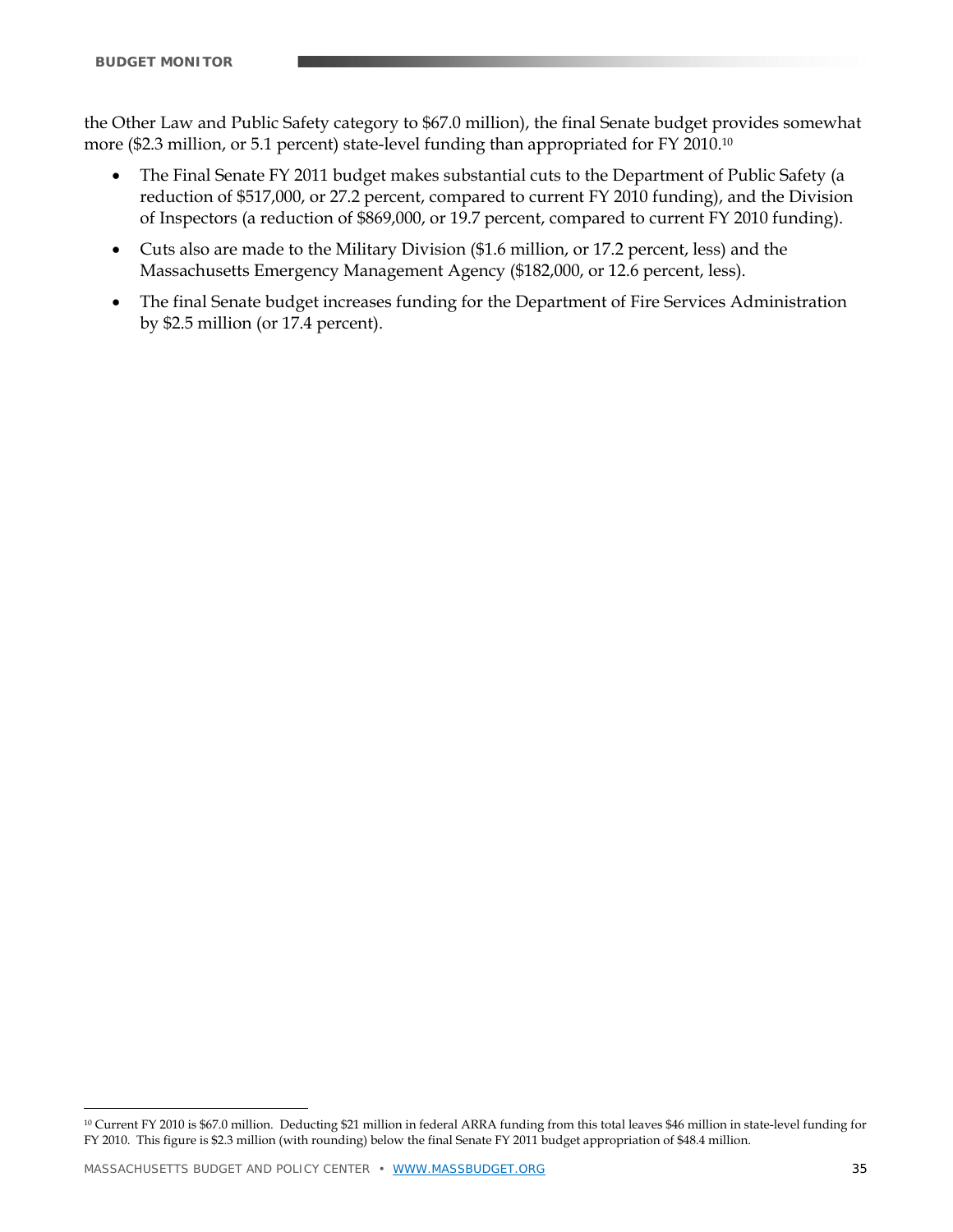# **LOCAL AID**

| <b>FY 2010 GAA</b>                       | \$964,825,140  |
|------------------------------------------|----------------|
| FY 2010 Current                          | \$964,886,803  |
|                                          |                |
| FY 2011 Senate Final                     | \$927,212,293  |
|                                          | \$927,212,293  |
| FY 2011 Senate Final (Adjusted)*         |                |
| Increase (decrease) from FY 2010 GAA     | \$(37,612,847) |
| Percent Change from FY 2010 GAA          | $-3.9%$        |
| Increase (decrease) from FY 2010 Current | \$(37,674,510) |
| Percent Change from FY 2010 Current      | $-3.9%$        |

*\* In cases where the Senate has shifted line items between categories, we have made an adjustment to reflect FY 2010 categories in order to provide an apples‐to‐apples comparison.*

The Senate Fiscal Year 2011 budget provides \$927.2 million in local aid to cities and towns, a reduction of \$37.7 million, or 4 percent, from FY 2010 current amounts. This category includes the unrestricted aid provided to cities and towns to fund their municipal budgets, not including Chapter 70 and other local education aid. The primary cut occurs through a 4 percent, or \$37 million, cut in the unrestricted aid to municipalities, which totals \$899 million in the Senate budget. Since FY 2001, total funding for local aid has decreased significantly by 42 percent, or \$679 million (after adjusting for inflation).

In FY 2010, the two major categories of Local Aid, lottery aid (the revenue generated by the state lottery that is distributed to cities and towns) and additional assistance, were combined into a new category called Unrestricted Government Aid. This consolidation continues for FY 2011 in both the Governor's and House budget proposals.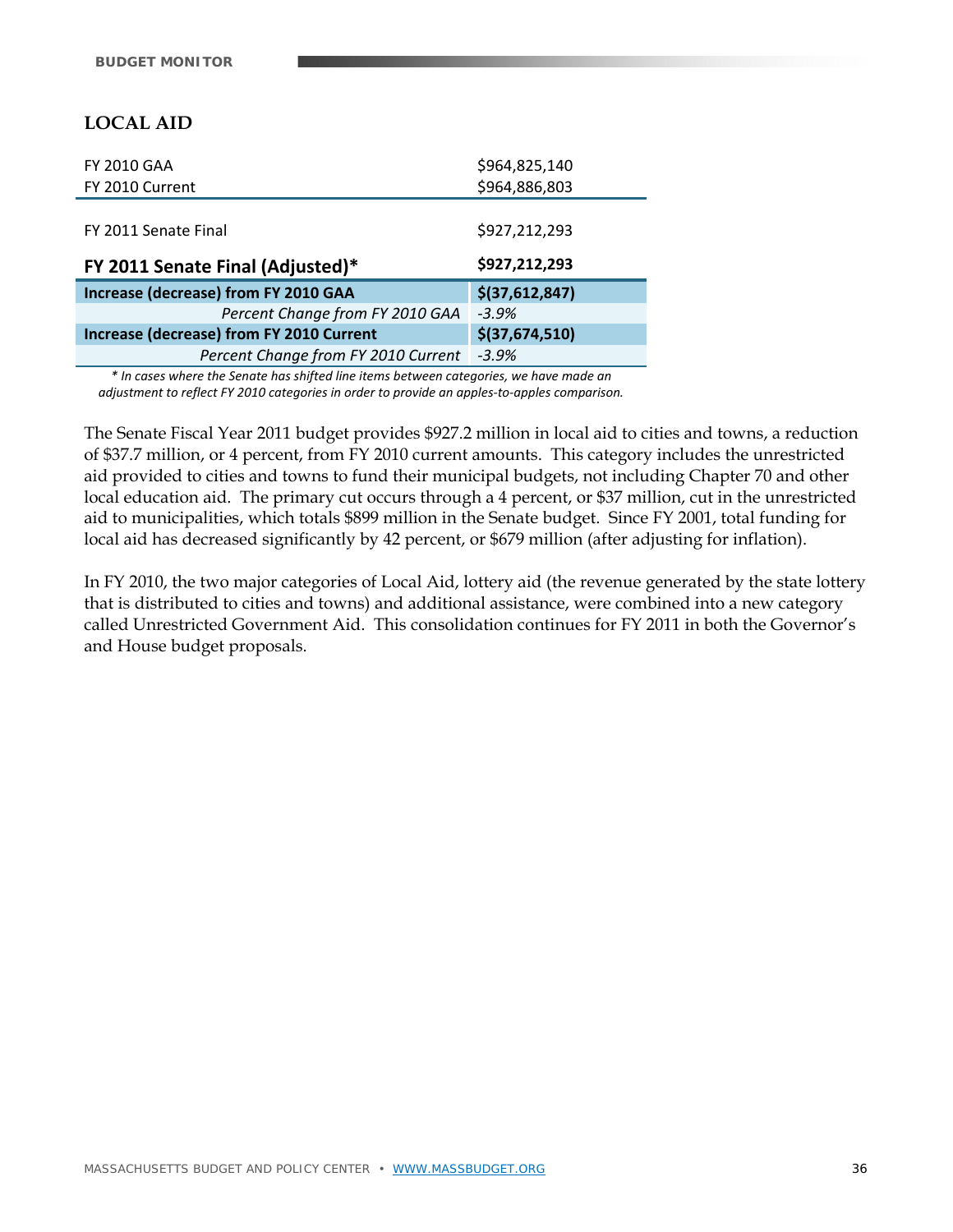# **OTHER**

| <b>FY 2010 GAA</b>                       | \$4,029,673,779  |
|------------------------------------------|------------------|
| FY 2010 Current                          | \$3,986,046,753  |
|                                          |                  |
| FY 2011 Senate Final                     | \$4,047,030,425  |
|                                          | \$3,946,905,425  |
| FY 2011 Senate Final (Adjusted)*         |                  |
| Increase (decrease) from FY 2010 GAA     | $$$ (82,768,354) |
| Percent Change from FY 2010 GAA          | $-2.1%$          |
| Increase (decrease) from FY 2010 Current | $$$ (39,141,328) |
| Percent Change from FY 2010 Current      | $-1.0%$          |

*\* In cases where the Senate has shifted line items between categories, we have made an adjustment to reflect FY 2010 categories in order to provide an apples‐to‐apples comparison.*

#### *DEBT SERVICE*

The Senate Fiscal Year (FY) 2011 budget follows the proposal shared by both the Governor and the House to reduce FY 2011 debt service costs by \$300 million. The Senate budget relies on refinancing a portion of the state's debt, reducing FY 2011 debt service costs from \$2.16 billion to \$1.86 billion. While this approach achieves a reduction in FY 2011 debt service obligations, this plan would shift these repayment costs into future years.

As the Governor's budget documents explain, the refinancing plan is comprised of two separate transactions. The first transaction would refinance \$200 million of FY 2011 debt, helping to smooth a one-time spike in debt service costs occurring in FY 2011, spreading that \$200 million cost across the next seven years when the state's anticipated debt service obligations will be significantly lower. This transaction would bring FY 2011 debt service costs down to the level required in FY 2010.

The second transaction would refinance an additional \$100 million of FY 2011 debt should the state's October revenue estimates suggest that further budgetary relief will be required. This second transaction would drop FY 2011 debt service costs to \$1.86 billion, or well below FY 2010 levels. Again, these costs would be shifted into future years. The Governor's, House, and Senate budgets all assume that both transactions will occur, and that total debt service for FY 2011 will be \$1.86 billion.

#### *PENSIONS*

There were no changes made to pension accounts during floor debate.

The final Senate FY 2011 budget appropriates \$1.4 billion to the Pension Reserves Investment Trust Fund. This is the same amount as the House and Governor have recommended, and is \$65.2 million (or 4.7 percent) more than the current FY 2010 appropriation. This annual appropriation is in accordance with the 1988 state law that requires the Commonwealth to set aside money in the present in order to fund the future pension costs of public employees.

For many years prior to 1988, the Commonwealth failed to fund adequately future public employee pension costs, ultimately accruing a significant unfunded liability estimated by the Public Employee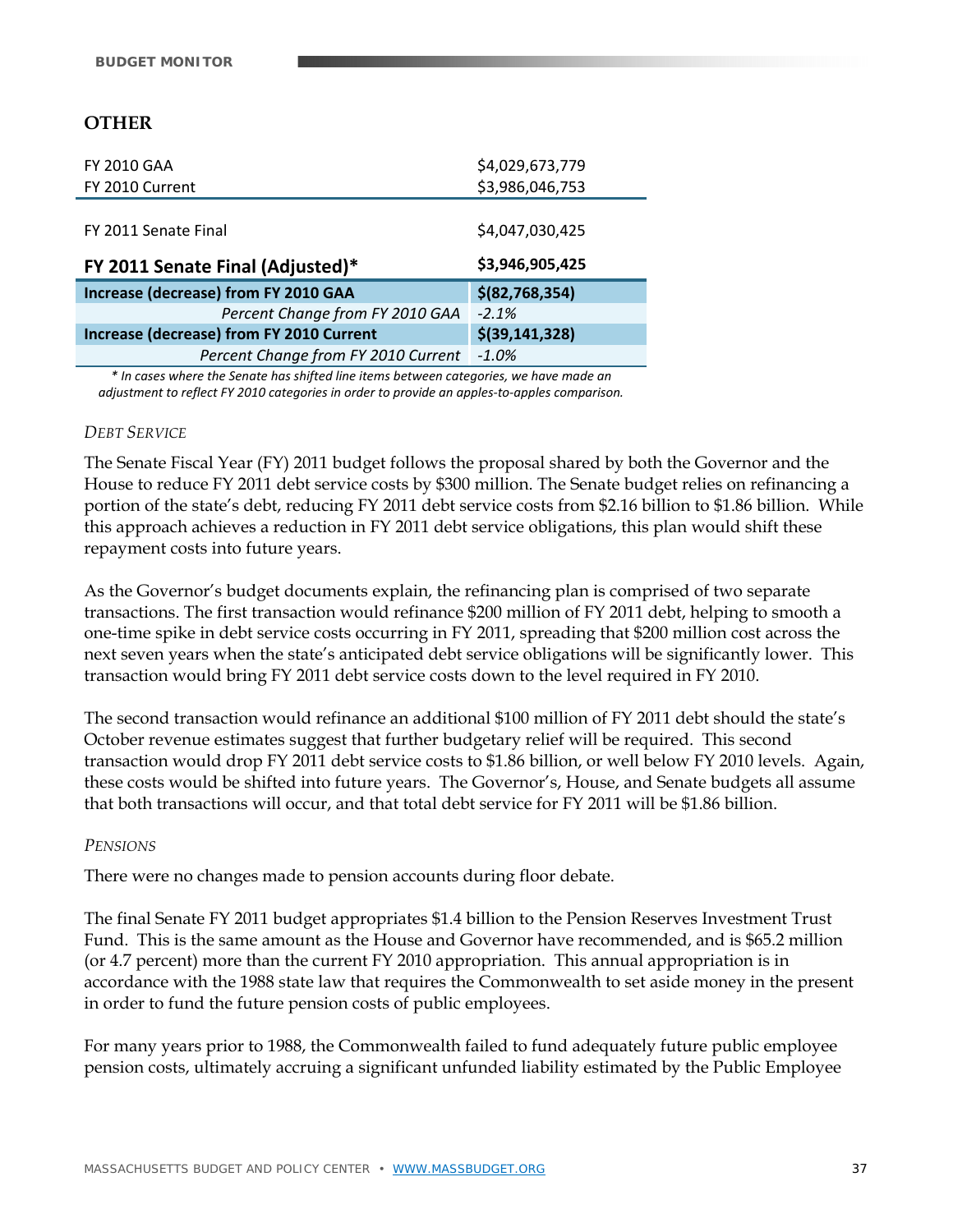Retirement Administration Commission at \$22.1 billion as of January 2009 (the most recent valuation).11 Current law requires the Commonwealth to reduce this liability to zero by no later than June 30, 2028 (though the state has been budgeting such that this obligation will be zeroed out by June 30, 2025).12 In order to achieve this goal, every three years the Secretary of Administration and Finance produces a schedule of contributions the state will need to make annually in order to fund these future liabilities. The figure of \$1.442 billion is the amount stipulated for FY 2011 under the most recent set of estimates (February 2009) produced by the Secretary of Administration and Finance.

These estimates, however, were produced using the state's unfunded liability valuation as of January 2008 (\$12.1 billion),13 not the more recent January 2009 estimate (\$22.1 billion). The deep recession of the last several years has resulted in a steep decline in the value of the state's pension investments, thus markedly increasing the state's unfunded liability. The annual contributions that now would be required to close a gap much larger than \$12.1 billion (while still meeting the June 30, 2025 goal) would be significantly higher than those produced by the Secretary of Administration and Finance in February 2009. Discussions of how to respond to this dramatic change in the state's unfunded pension obligations are ongoing and include extending the period for zeroing out the liability beyond the statutorily required 2028 date.

#### *LIBRARIES*

 $\overline{a}$ 

The FY 2011 Senate budget recommends spending \$21.1 million on libraries, which is \$3.8 million less than the FY 2010 GAA and \$3.5 million less than the current FY 2010 budget. In inflation-adjusted dollars, funding for libraries has fallen \$22.4 million, or 51.4 percent, since FY 2001.

The Senate budget is identical to the Governor's proposal and \$24,000 less than the House final budget for FY 2011. The Senate budget requires that local aid to regional libraries be cut by \$3.5 million from the current budget to \$8.8 million. This funding will require the consolidation of the regional library system. During its debate the Senate adopted an amendment, similar to the requirement in the House budget, that this account fund at least two regional library systems, one serving eastern Massachusetts and the other serving the western part of the state. In addition to aid for the regional library systems, the state budget also provides aid to local public libraries, for which the Senate recommends levelfunding of \$6.8 million.

13 Massachusetts Official Statement, Bond Prospectus, November 2008:

http://www.mass.gov/Ctre/docs/debt/bondarchive/GOOS08\_09/2008%20OS/Series2008ARef.pdf

While the valuation looks at liabilities as of January 2008, the official Public Employee Retirement Administration Commission (PERAC) report itself is not issued until the following September. Thus, when the FY 2011 contribution amount was determined by ANF in February of 2009, the newer valuation for liabilities (as of January 2009) was not yet available from PERAC.

<sup>11</sup> Massachusetts Official Statement, Bond Prospectus, March 2010:

http://www.mass.gov/Ctre/docs/debt/bondarchive/GOOS08\_09/2010OS/Series2010ASIFMA.pdf

<sup>12</sup>Massachusetts Public Employee Retirement Administration Committee, 2009 Report:

http://www.mass.gov/perac/report/stateofpension2009.pdf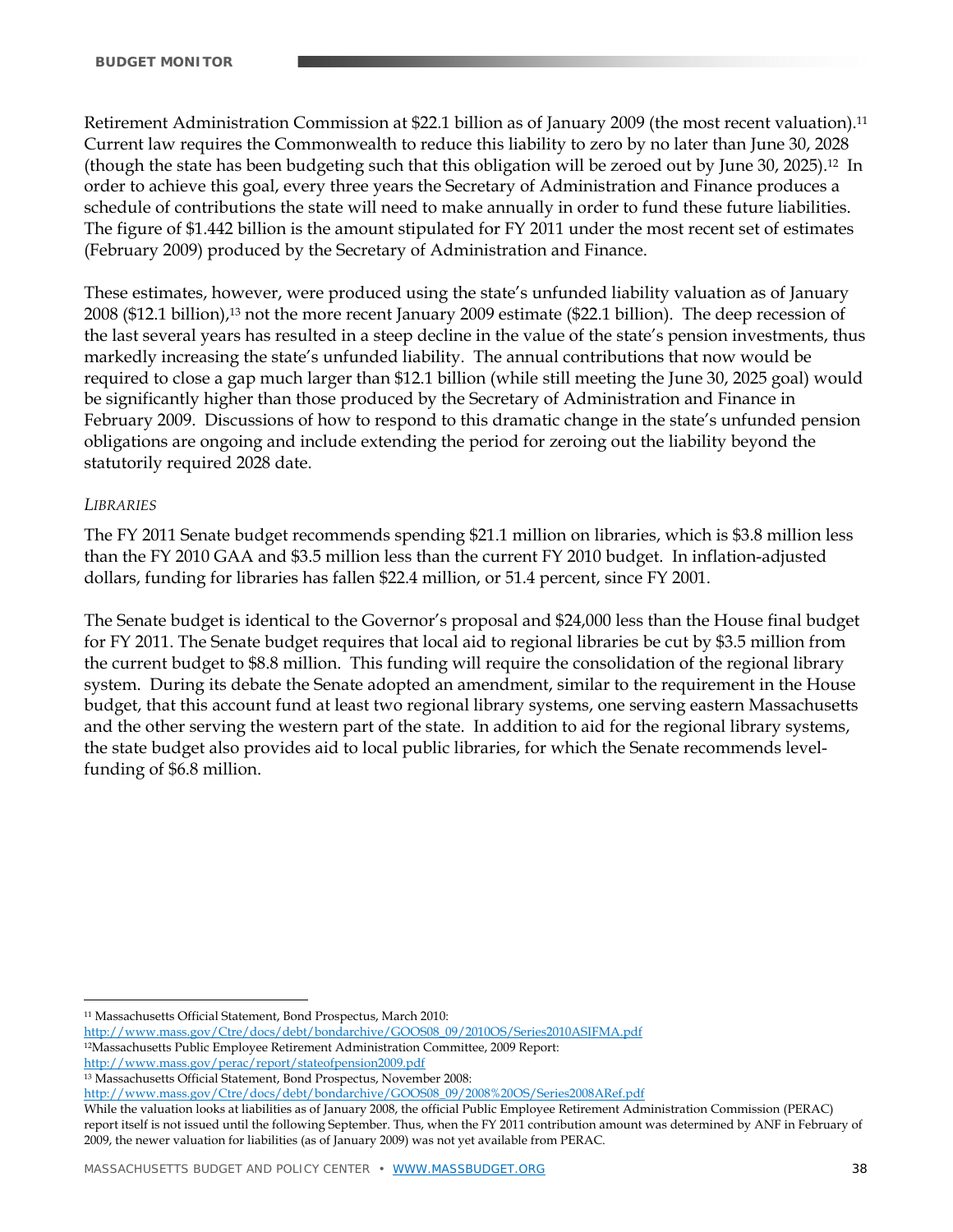# **REVENUE**

#### *TAX REVENUES*

In the floor debate, the Senate approved an amendment aimed at increasing transparency in nine of the state's economic development tax credit programs. These programs include the film tax credit, brownfields credit, the dairy farmer credit, the U.S.F.D.A user fee credit, the medical devices credit, the life sciences credit, the historic rehabilitation credit, the low-income housing credit, and the refundable research credit.

The approved amendment requires that tax credit recipients in these nine programs annually make available to the agency head administering their tax credit program data that the Secretary of Administration and Finance deems relevant to assessing the effectiveness of these programs, including the number of jobs created. In turn, each agency head will use the data to provide an annual report to the Commissioner of Revenue. These agency head reports to the Commissioner will include:

- The identity of each taxpayer authorized by the administering agency head to receive a tax credit.
- The amount of total tax credit awards and issued tax credit for each taxpayer in each credit program.
- The number of jobs created as a result of the tax credit awards. However, data relating to job creation would be aggregated for each tax credit program, not broken out to show job creation by each individual tax credit recipient.
- Analysis of the broader effects each program is having on its related industry sector.

As the final Senate budget language directs, the Commissioner would make this information publicly available by posting it on a government website.

The final Senate FY 2011 budget proposes no new taxes. It does, however, adopt several of the revenue enhancing proposals forwarded by the House and the Governor. These include:

- Making administrative improvements to tax collection and child support collection at the Department of Revenue, changes that are expected to raise an additional \$30.5 million in FY 2011.
- Improving oversight in order to limit fraud, waste, and abuse throughout government agencies, thereby saving what the Administration has estimated as \$15 million annually. As part of this effort, agencies charged with providing oversight/auditing functions – including units within the State Auditor's and Attorney General's offices - will receive additional funding in FY 2011 under the final Senate budget (and under the House and Governor's budgets as well).
- Drawing on the \$5 million in savings made available as a result of the Administration's earlier decision to place a cap on FY 2011 Life Sciences Credit awards.

#### *NON-TAX REVENUE*

<u>.</u>

The Senate budget counts on \$2.51 billion<sup>14</sup> in departmental revenues (fees, assessments, etc.) and \$9.06 billion in federal revenue The Senate budget counts on a total of \$67.5 million more in non-tax

<sup>14</sup> This total excludes \$256.4 million in departmental revenues that are assessments paid by municipalities to cover the costs of their employees' health care costs within the state's Group Insurance Commission. This *Budget Monitor* does not include the municipal health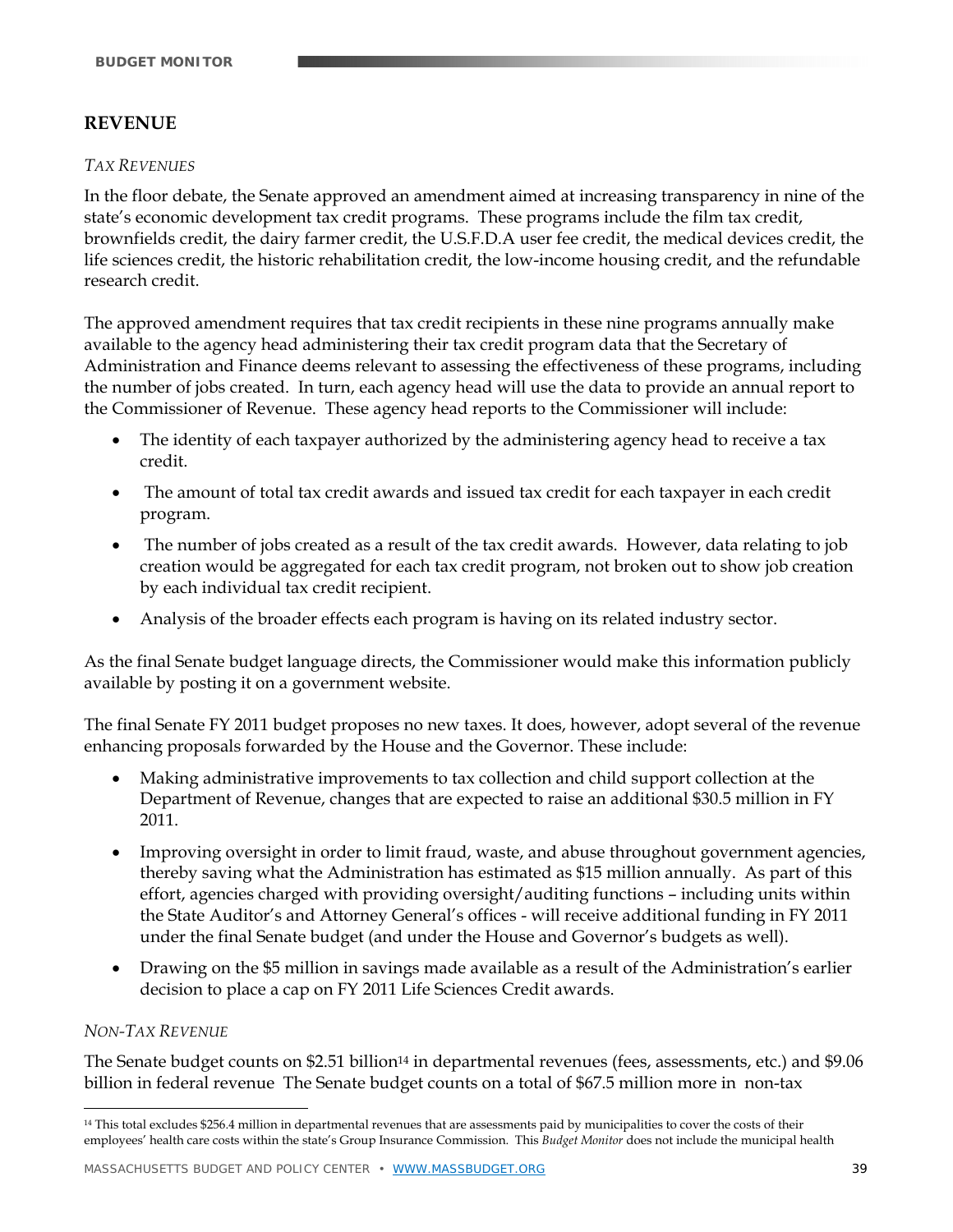revenues than the budget proposed by Senate Ways & Means. Among the revenue increases anticipated by the Senate compared to Senate Ways & Means are:

- Close to \$29 million associated with lottery revenues.
- \$11 million more in interest earned by the state's investments (the same amount originally anticipated by the Governor).
- \$7.4 million more in revenues from abandoned property.

In departmental revenues, like the Governor's and House budgets, the Senate counts on \$15 million from expanded efforts to recover funds from fraud and abuse efforts. As part of this effort, agencies charged with providing oversight and auditing functions – including units within the State Auditor's and Attorney General's offices - receive additional funding in FY 2011 under the Senate budget (and under the House and Governor's budgets as well).

The Senate budget (like the House and Governor's budget) increases an assessment on managed care organizations (\$18.3 million). The Senate budget does not expand the bottle bill, but does count on approximately \$12 million from the expanded sales or use of state property.

For federal revenues, the Senate budget – like the Governor's budget – counts on more than \$1.6 billion in anticipated increased federal revenue. The bulk of this anticipated increased federal revenue is from the American Recovery and Reinvestment Act (ARRA) and from pending federal legislation that could extend Recovery Act funding. The anticipated increased federal revenue includes:

- \$687.8 million in enhanced federal reimbursement for the Medicaid program during the first half of the fiscal year. In general, the federal government reimburses Massachusetts for 50 percent of Medicaid spending. The Recovery Act increased that reimbursement rate to approximately 62 percent through December 2010.
- \$687.8 million in enhanced federal reimbursement for the Medicaid program for the period January 2011 through June 2011. The Recovery Act's enhanced Medicaid reimbursement rate expires December 2010, but there is pending federal legislation that could extend this reimbursement enhancement through the end of the state fiscal year.
- \$96 million in Recovery Act education funds. In addition to enhanced Medicaid reimbursement, the Recovery Act provided billions of dollars to states for "state fiscal stabilization," largely to target education spending. The Senate budget counts on the remainder of these funds, \$96 million. Massachusetts has already spent \$892.2 million of these funds.
- \$25.5 million in Recovery Act funds for transitional assistance for needy families (TANF) and adoption and foster care assistance.
- \$160 million in additional federal funds, assuming that the federal government will reimburse the state for health care costs for certain recipients of Social Security Disability Insurance (SSDI), who had been paid for by the Massachusetts Medicaid program over the years, rather than the federal Medicare program. The Governor's and House budget proposals also included this estimate, but it is not certain that this reimbursement will be forthcoming.

insurance costs in the totals for the Group Insurance Commission within the state employee health insurance sub-category, so the revenues associated with those costs are not included in the departmental revenue totals either.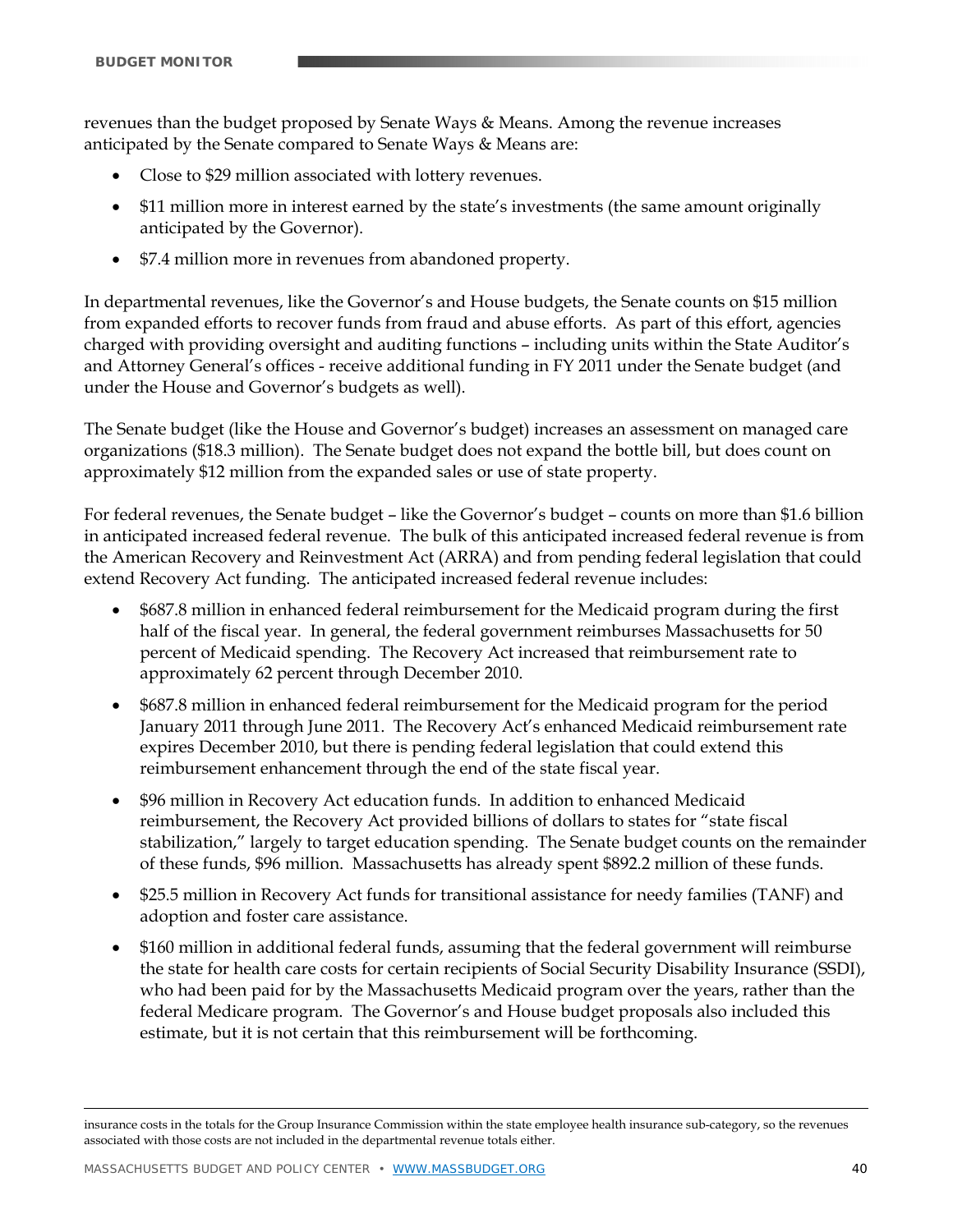Like the House, the Senate budget does not count on withdrawing money from the Commonwealth Stabilization Fund (the "Rainy Day Fund"). The Governor had proposed at first a \$175 million withdrawal, which he then reduced to \$146 million. The Senate budget – like the House – does, however, count on funds "swept" from unused trust funds. The Senates estimates \$56.8 million from unused trust dollars, the House estimates \$52.8 million, and the Governor's budget proposal captured \$35 million from unused trusts.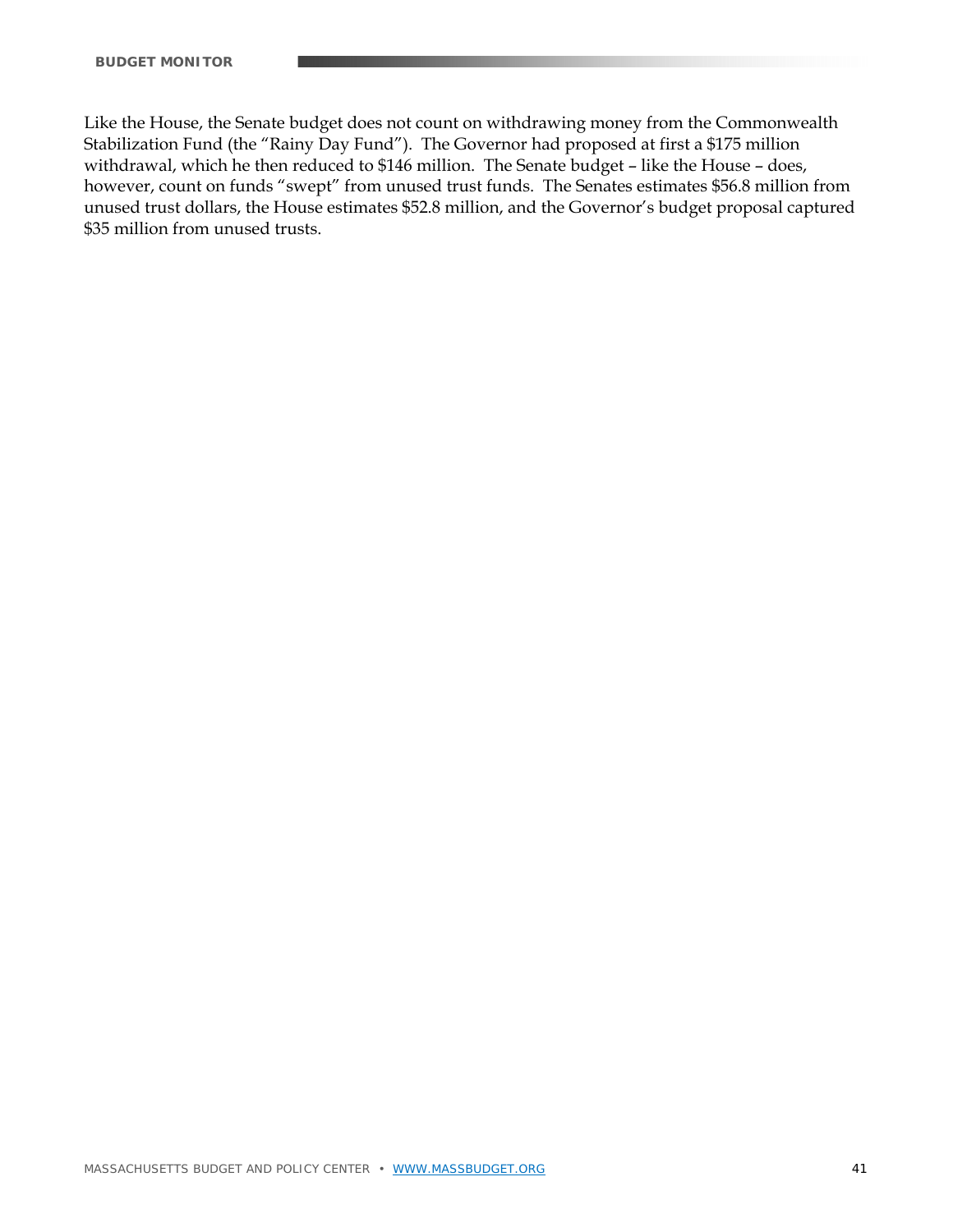# **APPENDIX A: What are the "adjustments" made to the Senate budget proposal?**

In order to allow for accurate comparisons of FY 2011 budget proposals to FY 2010 budget totals, *MassBudget* "adjusts" budget totals when the FY 2011 proposal recommends departmental reorganizations. These adjustments allow the user to differentiate between changes in funding due to proposed cuts or expansions in funding, rather than due to organizational shifts.

Specifically, in this *Budget Monitor*, the FY 2011 totals reflect the following adjustments:

### *HIGHER EDUCATION*

**7100-0200: University of Massachusetts.** The FY 2011 Senate budget funds the Toxics Use Reduction Institute in an account at the Department of Environmental Protection (2210-0105). In FY 2010, the Toxics Use Reduction Institute had been funded within the University of Massachusetts (7100-0200). In order to allow for accurate year-to-year comparisons, the FY 2011 adjusted totals add \$1.7 million in funding for the institute back into the University of Massachusetts, and removes it from the environmental protection account.

#### *ENVIRONMENTAL ADMINISTRATION*

**2001-1001: Environmental Affairs Data Processing Service Fee Retained Revenue.** The FY 2011 Senate budget funds environmental data processing within centralized data processing the Data Processing Service Fee Retained Revenue account (1790-0151). In FY 2010, this had been funded within an account at the Office of Energy and Environmental Affairs (2001-1001). In order to allow for accurate year-to-year comparisons, the FY 2011 adjusted total for the Senate budget adds \$55,000 in funding back into environmental administration, and removes it from centralized information technology.

#### *ENVIRONMENTAL PROTECTION*

**2000-1700: Energy and Environment Information Technology Costs.** The FY 2011 Senate budget funds environmental data processing within centralized data processing for Geographic and Environmental Information (1790-0150). In FY 2010, this had been funded within an account at the Office of Energy and Environmental Affairs (2000-1700). In order to allow for accurate year-to-year comparisons, the FY 2011 adjusted total for the Senate budget adds \$70,000 in funding back into environmental administration, and removes it from centralized information technology.

**2210-0105: Toxics Use Retained Revenue.** The FY 2011 budgets fund the Toxics Use Reduction Institute in an account at the Department of Environmental Protection (2210-0105). In FY 2010, the Toxics Use Reduction Institute had been funded within the University of Massachusetts (7100-0200). In order to allow for accurate year-to-year comparisons, the FY 2011 adjusted totals add \$1.7 million in funding for the institute back into the University of Massachusetts, and removes it from the environmental protection account.

# *PUBLIC HEALTH*

**4590-0915: Public Health Hospitals.** The FY 2011 budgets fund a program for homeless individuals at the Lemuel Shattuck Hospital in the Homeless Individuals Assistance account (7004-0102) within the Department of Housing and Community Development. In FY 2010, this program had been funded with the Public Health Hospitals account (4590-0915) within the Department of Public Health. In order to allow for accurate year-to-year comparisons, the FY 2011 adjusted total adds funding (\$1 million) for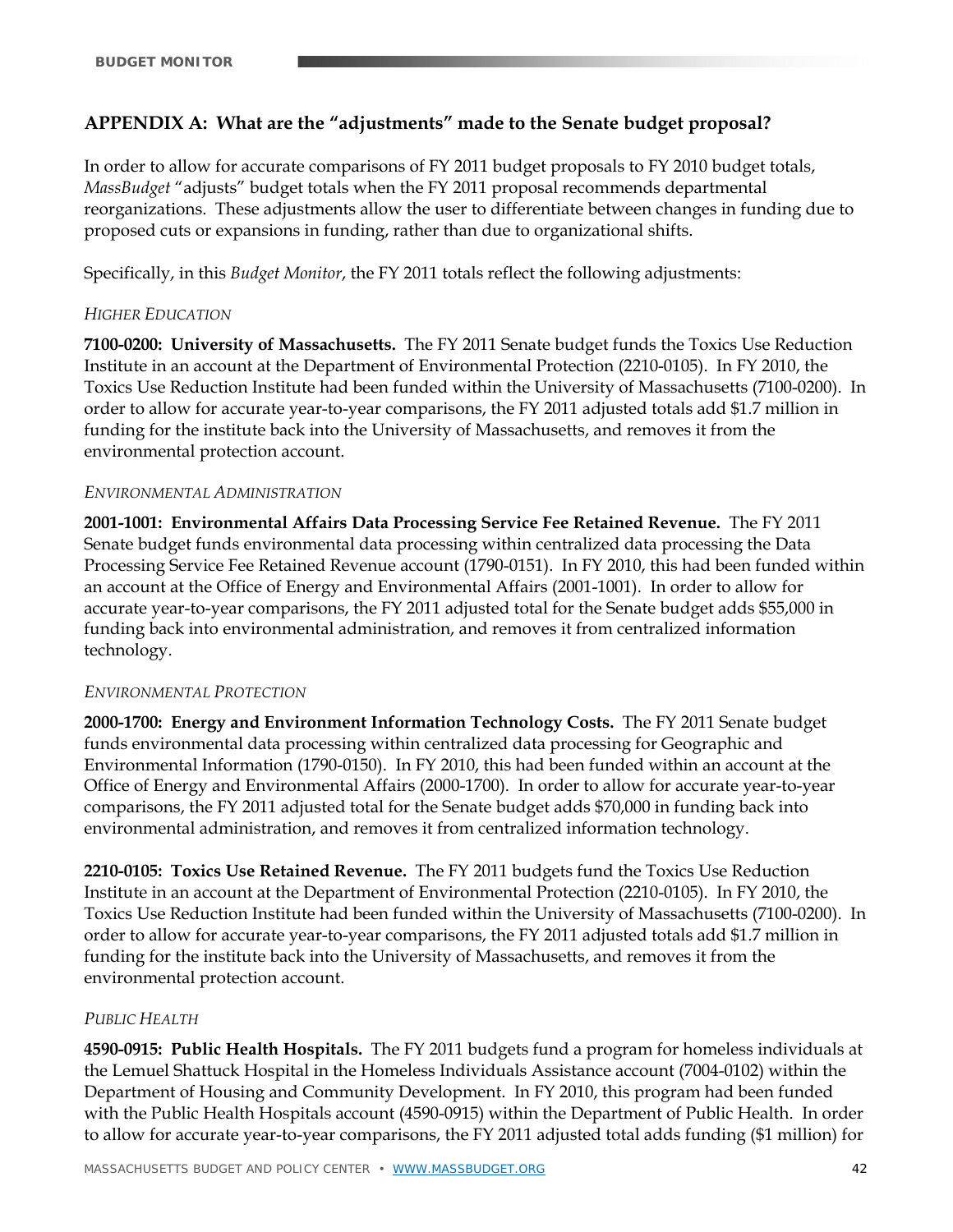this program back into the public health hospital account, and removes it from the homeless individuals assistance account.

#### *STATE EMPLOYEE HEALTH BENEFITS*

**1108-5200: Group Insurance Premiums and Plan Costs.** The FY 2011 budget includes funding in the Group Insurance Premiums account for county sheriff, MBTA and Massachusetts Turnpike Authority employees. In the FY 2010 budget, these health insurance costs were included elsewhere in the budget or were paid for by authorities that are off-budget. In order to allow for accurate year-to-year comparisons, the FY 2011 adjusted total subtracts from the Group Insurance total the costs of the county sheriff employees (\$36.6 million), and adds this amount to County Correctional Programs (8900- 0000). The FY 2011 adjusted totals also subtracts the costs of health insurance for MBTA and Turnpike Authority employees from the Group Insurance total (\$31.7 million). (This amount is not added back elsewhere into the budget, since in FY 2010, these costs were carried "off-budget" by the authorities. This particular adjustment reduces the appropriations total in the Senate budget by \$31.7 million.)

#### *HOUSING AND COMMUNITY DEVELOPMENT*

**7004-0102: Homeless Individuals Assistance.** The FY 2011 budget funds a program for homeless individuals at the Lemuel Shattuck Hospital in the Homeless Individuals Assistance account (7004- 0102) within the Department of Housing and Community Development. In FY 2010, this program had been funded with the Public Health Hospitals account (4590-0915) within the Department of Public Health. In order to allow for accurate year-to-year comparisons, the FY 2011 adjusted total adds funding (\$1 million) for this program back into the public health hospital account, and removes it from the homeless individuals assistance account.

#### *TRANSPORTATION*

**1595-6368: Massachusetts Transportation Trust.** The FY 2011 budget funds a portion of the costs of Massachusetts Turnpike Authority debt in the Massachusetts Turnpike Authority Contract Assistance debt service account (1599-1970). In FY 2010, these costs had been funded within the Massachusetts Transportation Trust. In order to allow for accurate year-to-year comparisons, the FY 2011 adjusted total adds \$100 million back into the Transportation Trust, and removes it from the debt service account.

#### *PRISONS, PROBATION AND PAROLE*

**8910-0000: County Correctional Programs.** The FY 2011 budget includes funding in the Group Insurance Premiums account (1108-5200) for county sheriff employees. In the FY 2010 budget, these health insurance costs were included in the County Correctional Programs account (8910-0000). In order to allow for accurate year-to-year comparisons, the FY 2011 adjusted total adds this funding (\$36.6 million) back into the County Correctional Programs, and removes it from the Group Insurance account.

#### *DEBT SERVICE*

**1599-1970: Massachusetts Turnpike Authority Contract Assistance.** The FY 2011 budget funds a portion of the costs of Massachusetts Turnpike Authority debt in the Massachusetts Turnpike Authority Contract Assistance debt service account (1599-1970). In FY 2010, these costs had been funded within the Massachusetts Transportation Trust. In order to allow for accurate year-to-year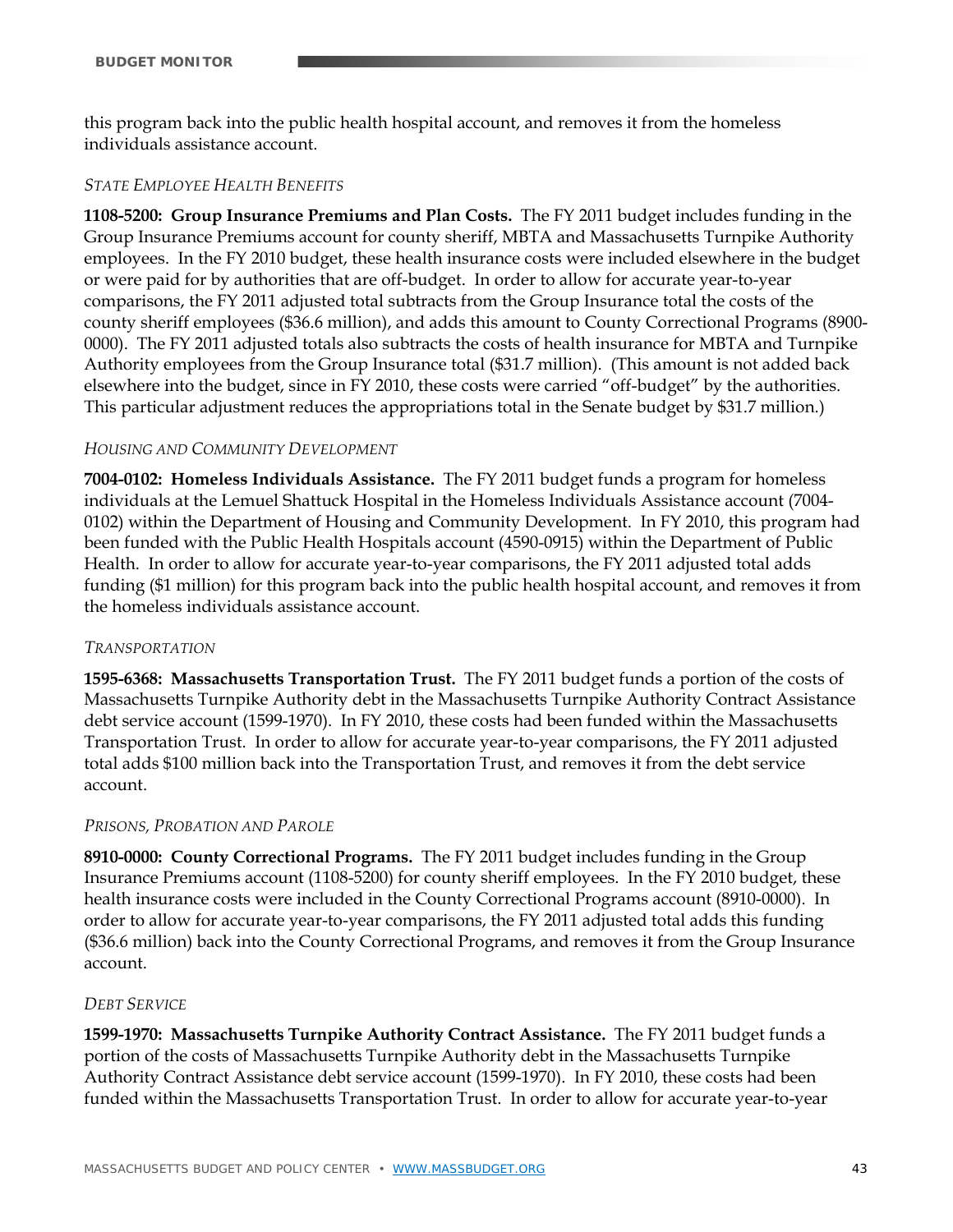comparisons, the FY 2011 adjusted totals add \$100 million back into the Transportation Trust, and removes it from the debt service account.

#### *OTHER*

**1790-0150: Geographic and Environmental Information.** The FY 2011 Senate budget funds environmental data processing within centralized data processing in the Information Technology Division (1750-0150). In FY 2010, this had been funded within an account at the Office of Energy and Environmental Affairs (2000-1700). In order to allow for accurate year-to-year comparisons, the FY 2011 adjusted total for the Senate budget adds \$70,000 in funding back into environmental protection, and removes it from centralized information technology.

**1790-0151: Data Processing Service Fee Retained Revenue.** The FY 2011 Senate budget funds environmental data processing within centralized data processing in the Information Technology Division (1750-0151). In FY 2010, this had been funded within an account at the Office of Energy and Environmental Affairs (2001-1001). In order to allow for accurate year-to-year comparisons, the FY 2011 adjusted total for the Senate budget adds \$55,000 in funding back into environmental administration, and removes it from centralized information technology.